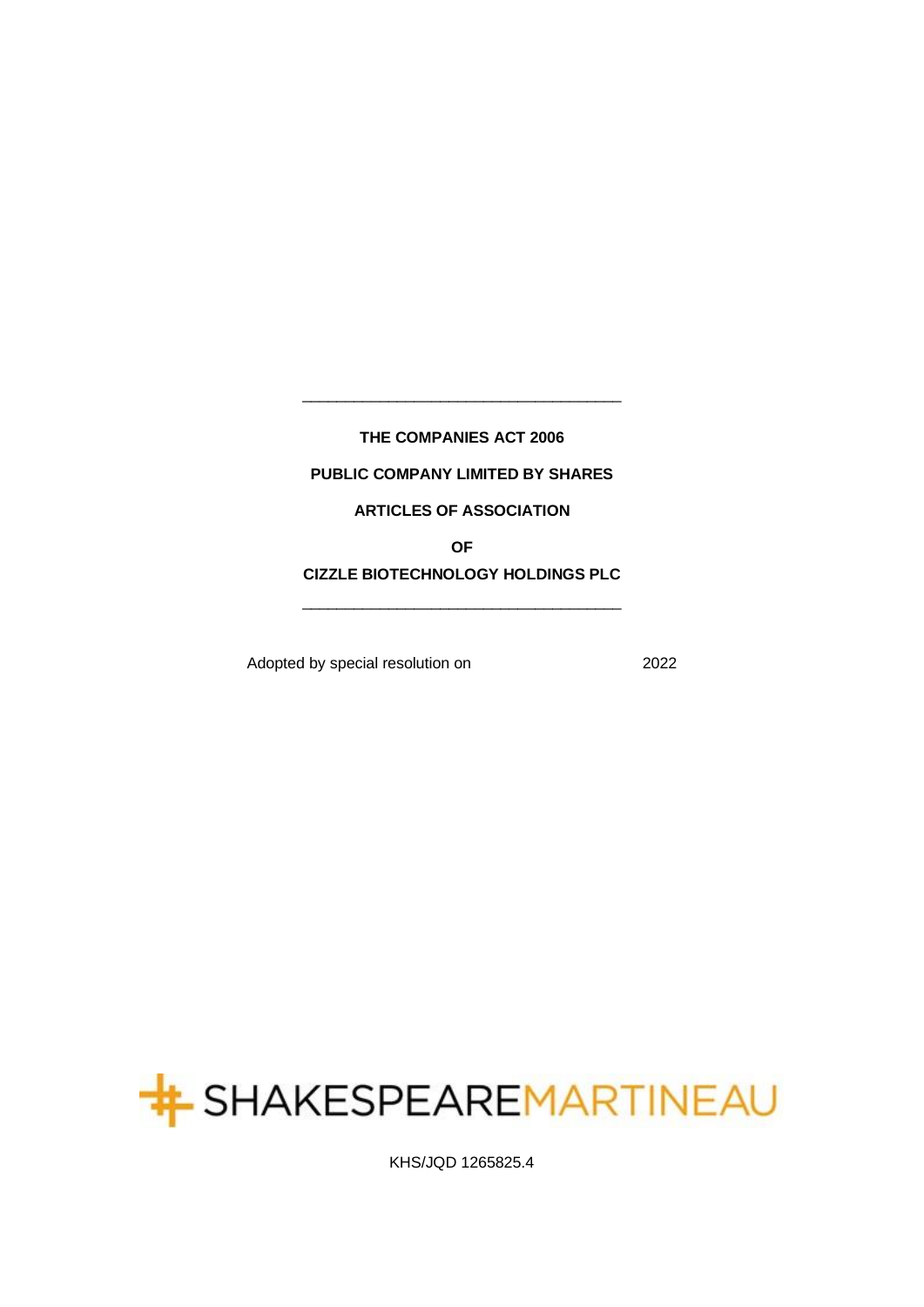# **TABLE OF CONTENTS**

| 1.  | EXCLUSION OF MODEL ARTICLES (AND ANY OTHER PRESCRIBED REGULATIONS) 1 |  |
|-----|----------------------------------------------------------------------|--|
| 2.  |                                                                      |  |
| 3.  |                                                                      |  |
| 4.  |                                                                      |  |
| 5.  |                                                                      |  |
| 6.  |                                                                      |  |
| 7.  |                                                                      |  |
| 8.  |                                                                      |  |
| 9.  |                                                                      |  |
| 10. |                                                                      |  |
| 11. |                                                                      |  |
| 12. |                                                                      |  |
| 13. |                                                                      |  |
| 14. |                                                                      |  |
| 15. |                                                                      |  |
| 16. |                                                                      |  |
| 17. |                                                                      |  |
| 18. |                                                                      |  |
| 19. |                                                                      |  |
| 20. |                                                                      |  |
| 21. |                                                                      |  |
| 22. |                                                                      |  |
| 23. |                                                                      |  |
| 24. |                                                                      |  |
| 25. |                                                                      |  |
| 26. |                                                                      |  |
| 27. |                                                                      |  |
| 28. |                                                                      |  |
| 29. |                                                                      |  |
| 30. |                                                                      |  |
| 31. |                                                                      |  |
| 32. |                                                                      |  |
| 33. |                                                                      |  |
| 34. |                                                                      |  |
| 35. |                                                                      |  |
| 36. |                                                                      |  |
| 37. |                                                                      |  |
| 38. |                                                                      |  |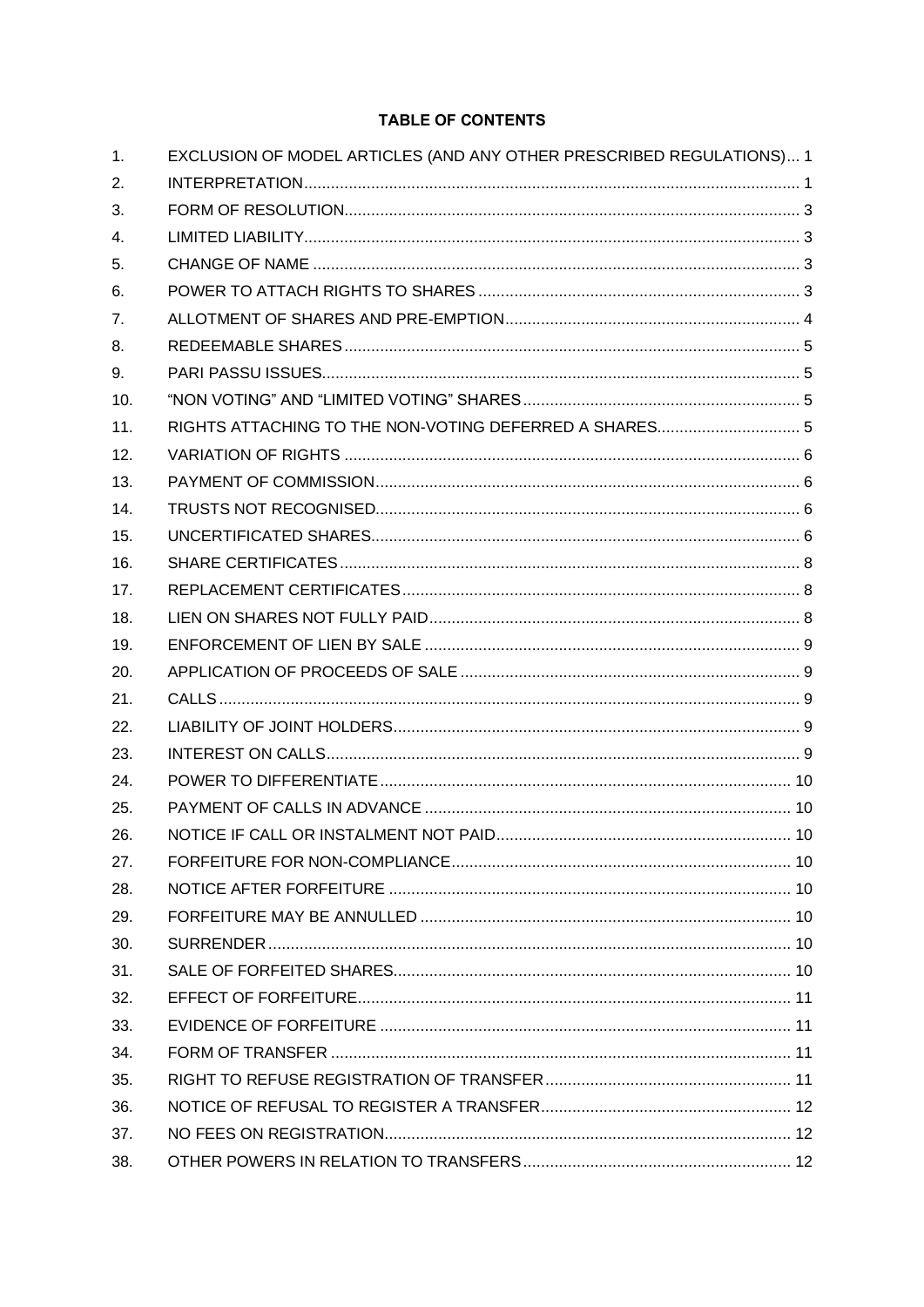| 39. |                                                                       |  |
|-----|-----------------------------------------------------------------------|--|
| 40. |                                                                       |  |
| 41. |                                                                       |  |
| 42. |                                                                       |  |
| 43. |                                                                       |  |
| 44. |                                                                       |  |
| 45. |                                                                       |  |
| 46. |                                                                       |  |
| 47. | SIMULTANEOUS ATTENDANCE AND PARTICIPATION BY ELECTRONIC FACILITIES 15 |  |
| 48. |                                                                       |  |
| 49. |                                                                       |  |
| 50. |                                                                       |  |
| 51. |                                                                       |  |
| 52. |                                                                       |  |
| 53. |                                                                       |  |
| 54. |                                                                       |  |
| 55. |                                                                       |  |
| 56. |                                                                       |  |
| 57. |                                                                       |  |
| 58. |                                                                       |  |
| 59. | ACCOMMODATION OF MEMBERS, SECURITY ARRANGEMENTS AND ORDERLY           |  |
| 60. |                                                                       |  |
| 61. |                                                                       |  |
| 62. |                                                                       |  |
| 63. |                                                                       |  |
| 64. |                                                                       |  |
| 65. |                                                                       |  |
| 66. |                                                                       |  |
| 67. |                                                                       |  |
| 68. |                                                                       |  |
| 69. |                                                                       |  |
| 70. |                                                                       |  |
| 71. |                                                                       |  |
|     |                                                                       |  |
| 72. |                                                                       |  |
| 73. |                                                                       |  |
| 74. | APPLICATION OF PROCEEDS OF SALE OF SHARES OF UNTRACED MEMBERS 28      |  |
| 75. |                                                                       |  |
| 76. |                                                                       |  |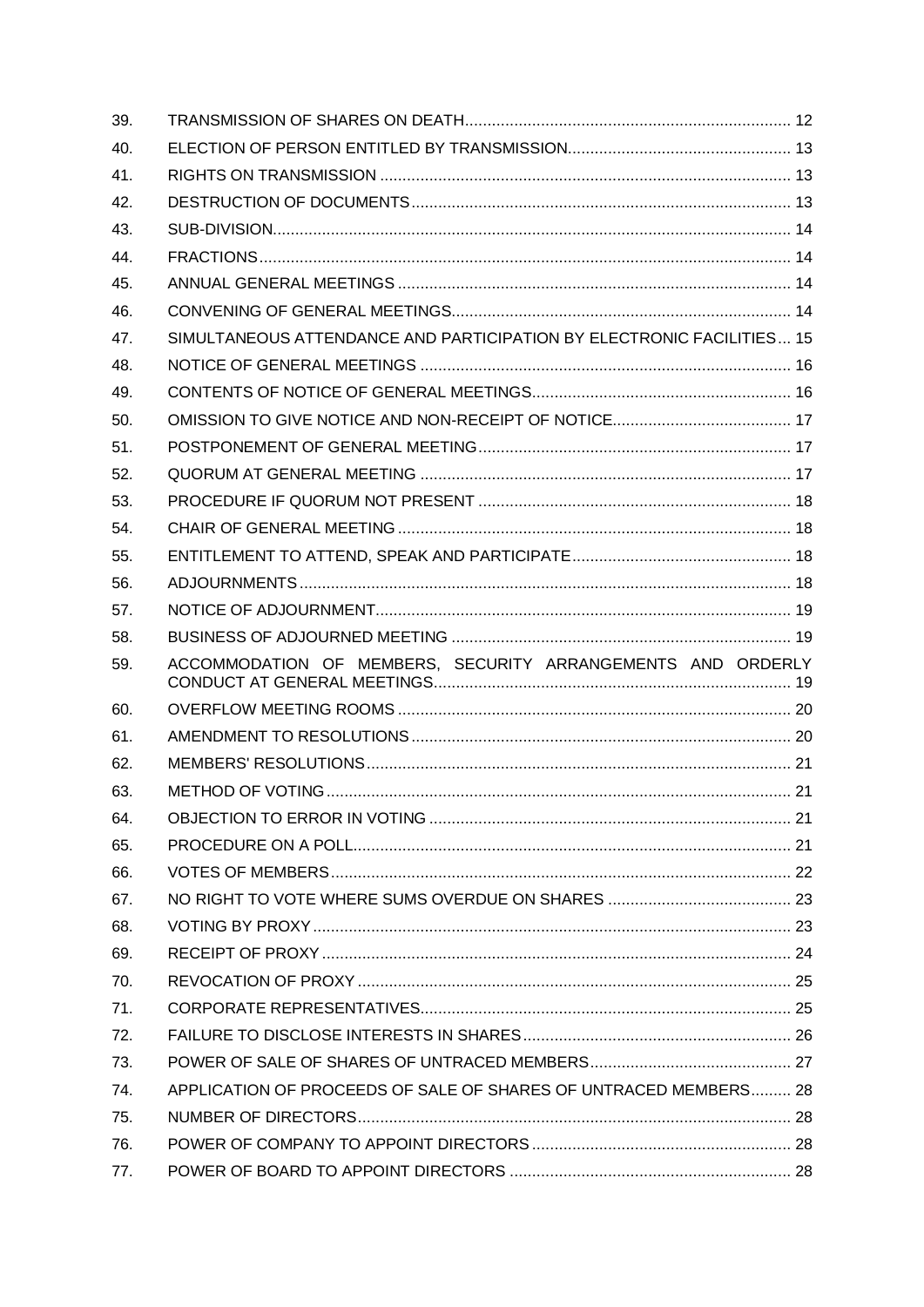| 78.  |                                                              |  |
|------|--------------------------------------------------------------|--|
| 79.  |                                                              |  |
| 80.  |                                                              |  |
| 81.  |                                                              |  |
| 82.  |                                                              |  |
| 83.  |                                                              |  |
| 84.  |                                                              |  |
| 85.  |                                                              |  |
| 86.  | ALTERNATE DIRECTORS' PARTICIPATION IN BOARD MEETINGS  31     |  |
| 87.  |                                                              |  |
| 88.  |                                                              |  |
| 89.  |                                                              |  |
| 90.  |                                                              |  |
| 91.  |                                                              |  |
| 92.  |                                                              |  |
| 93.  |                                                              |  |
| 94.  |                                                              |  |
| 95.  |                                                              |  |
| 96.  |                                                              |  |
| 97.  |                                                              |  |
| 98.  |                                                              |  |
| 99.  |                                                              |  |
| 100. |                                                              |  |
| 101. |                                                              |  |
| 102. |                                                              |  |
| 103. |                                                              |  |
| 104. |                                                              |  |
| 105. |                                                              |  |
| 106. |                                                              |  |
| 107. |                                                              |  |
| 108. |                                                              |  |
| 109. |                                                              |  |
| 110. | PARTICIPATION BY TELEPHONE OR OTHER FORM OF COMMUNICATION 37 |  |
| 111. |                                                              |  |
| 112. |                                                              |  |
| 113. |                                                              |  |
| 114. |                                                              |  |
| 115. | TRANSACTIONS OR OTHER ARRANGEMENTS WITH THE COMPANY 38       |  |
| 116. |                                                              |  |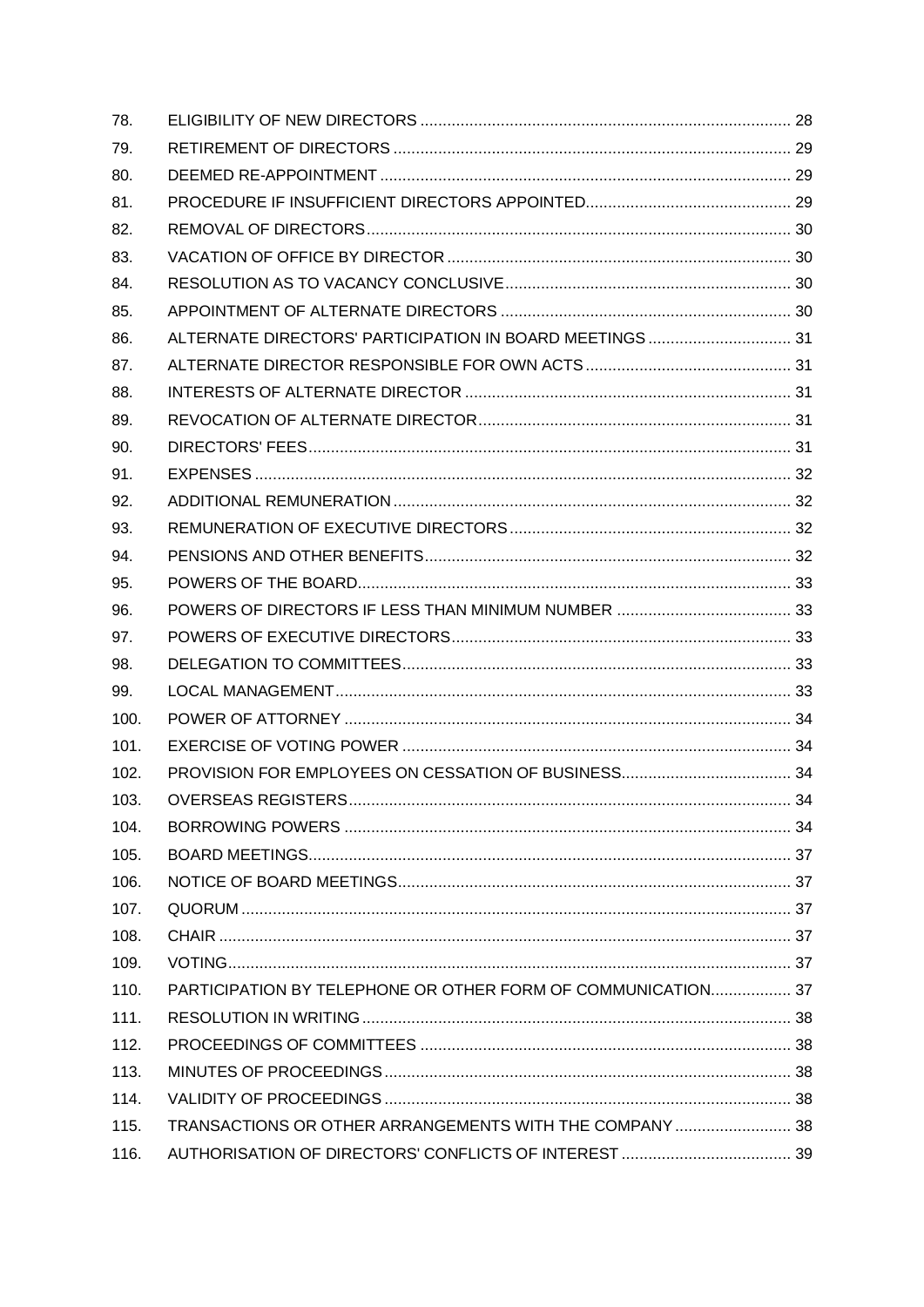| 117. | RESTRICTIONS ON QUORUM AND VOTING FOR DIRECTORS' PERMITTED INTERESTS |
|------|----------------------------------------------------------------------|
| 118. |                                                                      |
| 119. |                                                                      |
| 120. |                                                                      |
| 121. |                                                                      |
| 122. |                                                                      |
| 123. |                                                                      |
| 124. | AMOUNTS DUE ON SHARES CAN BE DEDUCTED FROM DIVIDENDS 43              |
| 125. |                                                                      |
| 126. |                                                                      |
| 127. |                                                                      |
| 128. |                                                                      |
| 129. |                                                                      |
| 130. |                                                                      |
| 131. |                                                                      |
| 132. |                                                                      |
| 133. |                                                                      |
| 134. |                                                                      |
| 135. |                                                                      |
| 136. |                                                                      |
| 137. |                                                                      |
| 138. |                                                                      |
| 139. |                                                                      |
| 140. |                                                                      |
| 141. |                                                                      |
| 142. |                                                                      |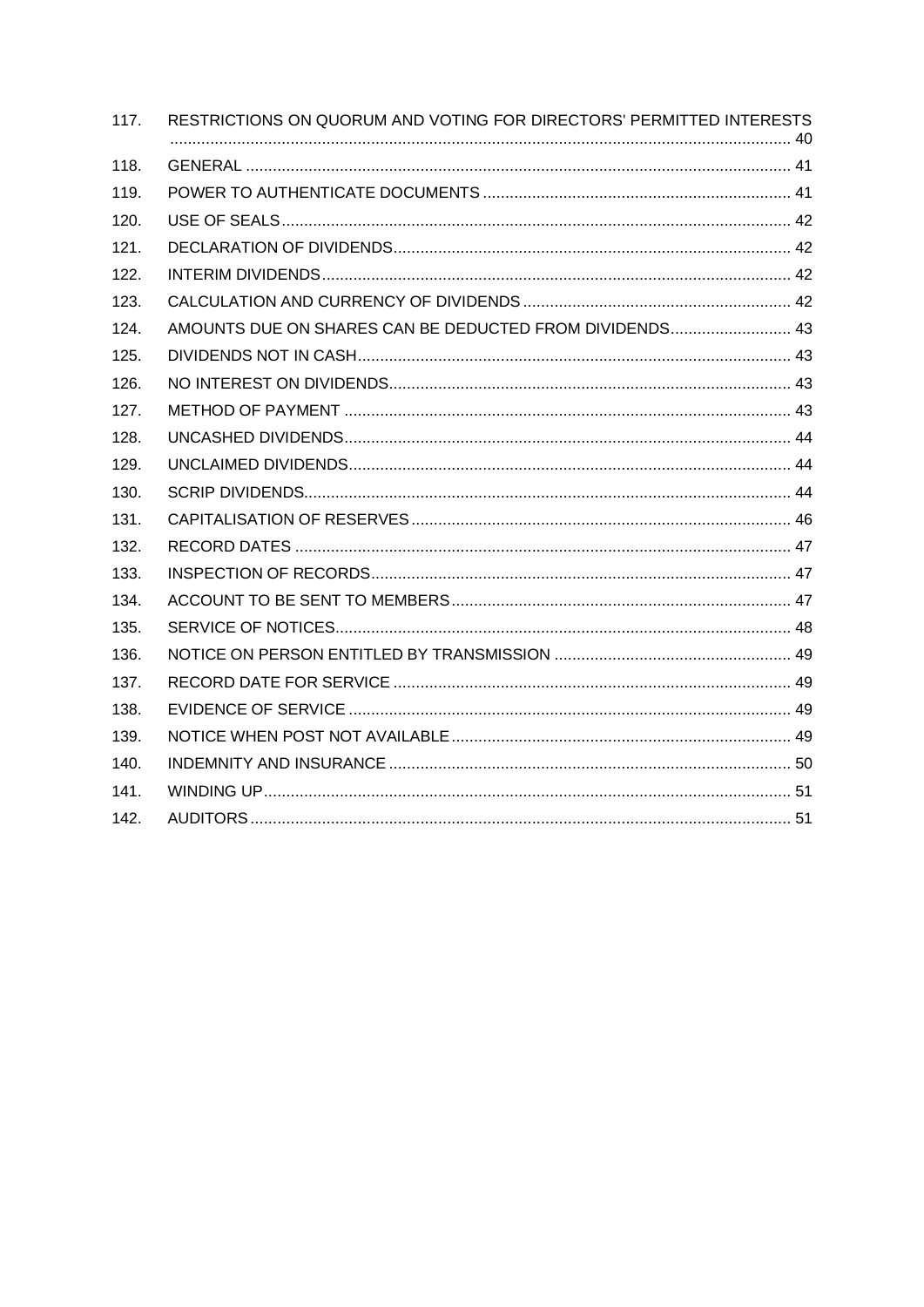### **THE COMPANIES ACT 2006**

#### **PUBLIC COMPANY LIMITED BY SHARES**

### **ARTICLES OF ASSOCIATION**

**OF**

### **CIZZLE BIOTECHNOLOGY HOLDINGS PLC**

#### **(Adopted by special resolution on 2022)**

#### <span id="page-5-0"></span>1. **EXCLUSION OF MODEL ARTICLES (AND ANY OTHER PRESCRIBED REGULATIONS)**

No regulations or articles set out in any statute, or in any statutory instrument or other subordinate legislation made under any statute, concerning companies (including the regulations in the Companies (Model Articles) Regulations 2008 (*SI 2008/3229*)) shall apply as the articles of the Company. The following shall be the articles of association of the Company.

#### <span id="page-5-1"></span>2. **INTERPRETATION**

2.1 In these articles, unless the context otherwise requires:

**Act:** means the Companies Act 2006.

**address:** includes any number or address used for the purposes of sending or receiving documents or information by electronic means.

**Articles:** means these articles of association as altered from time to time and "Article" shall be construed accordingly.

**Board:** means the board of Directors for the time being of the Company or the Directors present or deemed to be present at a duly convened quorate meeting of the Directors.

**certificated shares:** means a share which is not an uncertificated share and references in these Articles to a share being held in certificated form shall be construed accordingly.

**clear days:** in relation to a period of notice means that period excluding the day when the notice is served or deemed to be served and the day for which it is given or on which it is to take effect.

**Companies Acts:** means the Act, the Companies Act 1985 and, where the context requires, every other statute from time to time in force concerning companies and affecting the Company.

**Company:** means Cizzle Biotechnology Holdings Plc

**Director:** means a director for the time being of the Company, and includes any person occupying the position of director, by whatever name called.

**electronic facility:** includes, without limitation, website addresses and conference call systems, and any device, system, procedure, method or other facility whatsoever providing an electronic means of attendance at or participation in (or both attendance at and participation in) a general meeting determined by the Board pursuant to Article [47.](#page-19-0)

**electronic form:** has the meaning given to it in section 1168 of the Act.

**electronic means:** has the meaning given to it in section 1168 of the Act.

**FCA:** means the Financial Conduct Authority.

**FSMA:** means the Financial Services and Markets Act 2000.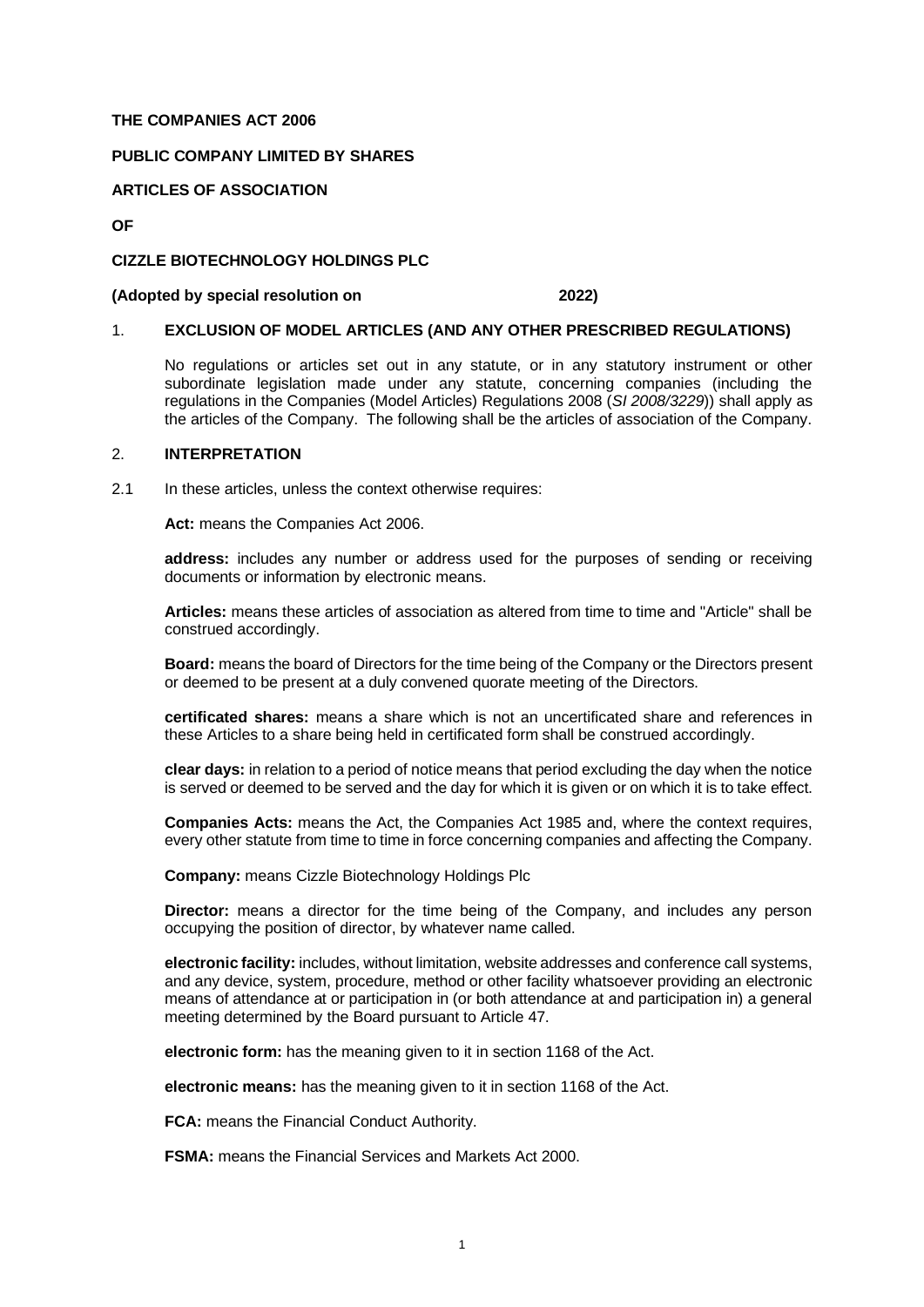**member:** means a member of the Company, or where the context requires, a member of the Board or of any committee.

**Non-Voting Deferred A Shares:** means the non-voting deferred A shares of £0.0001 each and £0.0099 each, each in the capital of the Company, subject to the rights and obligations set out in these Articles.

**Office:** means the registered office from time to time of the Company.

**Official List:** means the list of securities that have been admitted to listing which is maintained by the Financial Conduct Authority (FCA) in accordance with section 74(1) of FSMA.

**Operator:** means Euroclear UK and Ireland Limited or such other person as may for the time being be approved by HM Treasury as Operator under the uncertificated securities rules.

**Ordinary Shares:** means the ordinary shares of £0.0001 each in the capital of the Company.

**paid up:** means paid up or credited as paid up.

**participating class:** means a class of shares title to which is permitted by the Operator to be transferred by means of a relevant system.

**Register:** means the register of members of the Company to be maintained under the Act or as the case may be any overseas branch register maintained under Article [103.](#page-38-3)

**relevant system:** means a computer-based system which allows units of securities without written instruments to be transferred and endorsed pursuant to the uncertificated securities rules.

**Seal:** means the common seal of the Company or, where the context allows, any official seal kept by the Company under section 50 of the Act.

**uncertificated securities rules:** means any provision of the Companies Acts relating to the holding, evidencing of title to, or transfer of uncertificated shares and any legislation, rules or other arrangements made under or by virtue of such provision.

**uncertificated share:** means a share of a class which is at the relevant time a participating class, title to which is recorded on the Register as being held in uncertificated form and references in these Articles to a share being held in uncertificated form shall be construed accordingly.

**UKLA:** means the United Kingdom listing authority which is the FCA when performing its functions under Part VI of FSMA.

- 2.2 Headings shall not affect the interpretation of these Articles.
- 2.3 Unless the context otherwise requires, a **person** includes a natural person, corporate or unincorporated body (whether or not having separate legal personality).
- 2.4 Unless the context otherwise requires, words in the singular shall include the plural and in the plural shall include the singular.
- 2.5 A reference to one gender shall include a reference to the other genders.
- 2.6 A reference to a statute or statutory provision is a reference to it as amended, extended or reenacted from time to time, and shall include all subordinate legislation made from time to time under that statute or supporting provision.
- 2.7 Any words or expressions defined in the Companies Acts in force when these Articles or any part of these Articles are adopted shall (if not inconsistent with the subject or context in which they appear) have the same meaning in these Articles or that part, save that **company** shall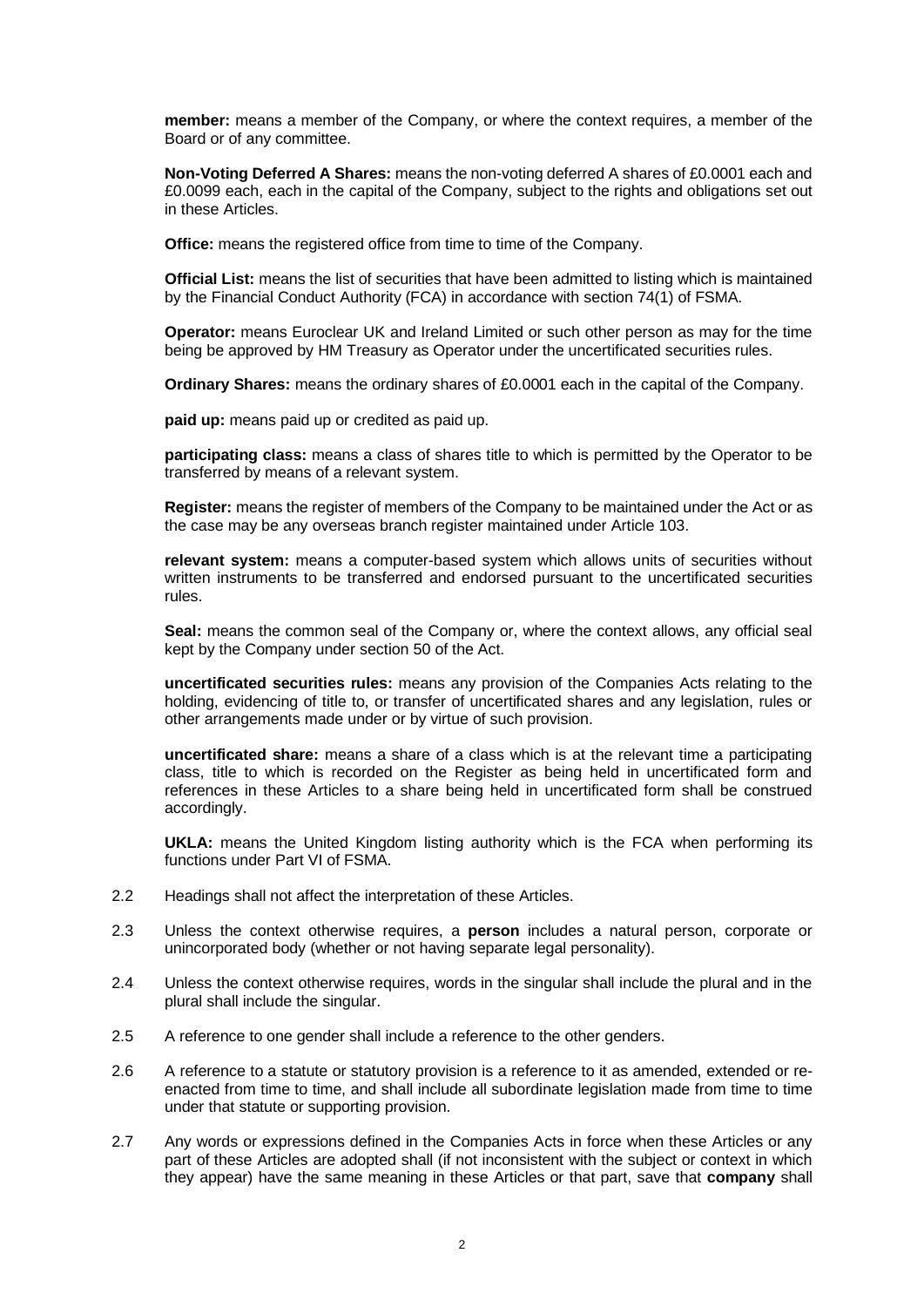include any company, corporation or other body corporate, wherever and however incorporated or established.

- 2.8 A reference to a document **being signed** or to **signature** includes references to its being executed under hand or under seal or by any other method and, in the case of a communication in electronic form, such references are to its being authenticated as specified by the Companies Acts.
- 2.9 Any reference to a document being **executed** includes any mode of execution recognised by law in respect of the document in question including the application, association or incorporation of an electronic signature (**electronic signature** has the meaning set out in the Electronic Communications Act 2000).
- 2.10 A reference to **writing** or **written** includes references to any method of representing or reproducing words in a legible and non-transitory form whether sent or supplied in electronic form or otherwise.
- 2.11 A reference to documents or information **being sent or supplied by or to** a company (including the Company) shall be construed in accordance with section 1148(3) of the Act.

# 2.12 A reference to a **meeting:**

- 2.12.1 shall mean a meeting convened and held in any manner permitted by these Articles, including a general meeting at which some (but not all) those entitled to be present attend and participate by means of electronic facility or facilities, and such persons shall be deemed to be present at that meeting for all purposes of the Act and these Articles, and **attend**, **participate**, **attending**, **participating**, **attendance** and **participation** shall be construed accordingly; and
- 2.12.2 shall not be taken as requiring more than one person to be present if any quorum requirement can be satisfied by one person.
- 2.13 References to a person's **participation** in the business of a general meeting include without limitation and as relevant the right (including, in the case of a corporation, through a duly appointed representative) to speak, vote, be represented by a proxy and have access in hard copy or electronic form to all documents which are required by the Companies Acts or these Articles to be made available at the meeting, and **participate** and **participating** in the business of a general meeting shall be construed accordingly.
- 2.14 Nothing in these Articles precludes the holding and conducting of a general meeting in such a way that persons who are not present together at the same place or places may by electronic means attend and participate in it.

### <span id="page-7-0"></span>3. **FORM OF RESOLUTION**

Subject to the Companies Acts, where anything can be done by passing an ordinary resolution, this can also be done by passing a special resolution.

# <span id="page-7-1"></span>4. **LIMITED LIABILITY**

The liability of the members of the Company is limited to the amount, if any, unpaid on the shares in the Company held by them.

# <span id="page-7-2"></span>5. **CHANGE OF NAME**

The Company may change its name by resolution of the Board.

# <span id="page-7-3"></span>6. **POWER TO ATTACH RIGHTS TO SHARES**

Subject to the Companies Acts and to any rights attached to existing shares, any share may be issued with or have attached to it such rights and restrictions as the Company may by ordinary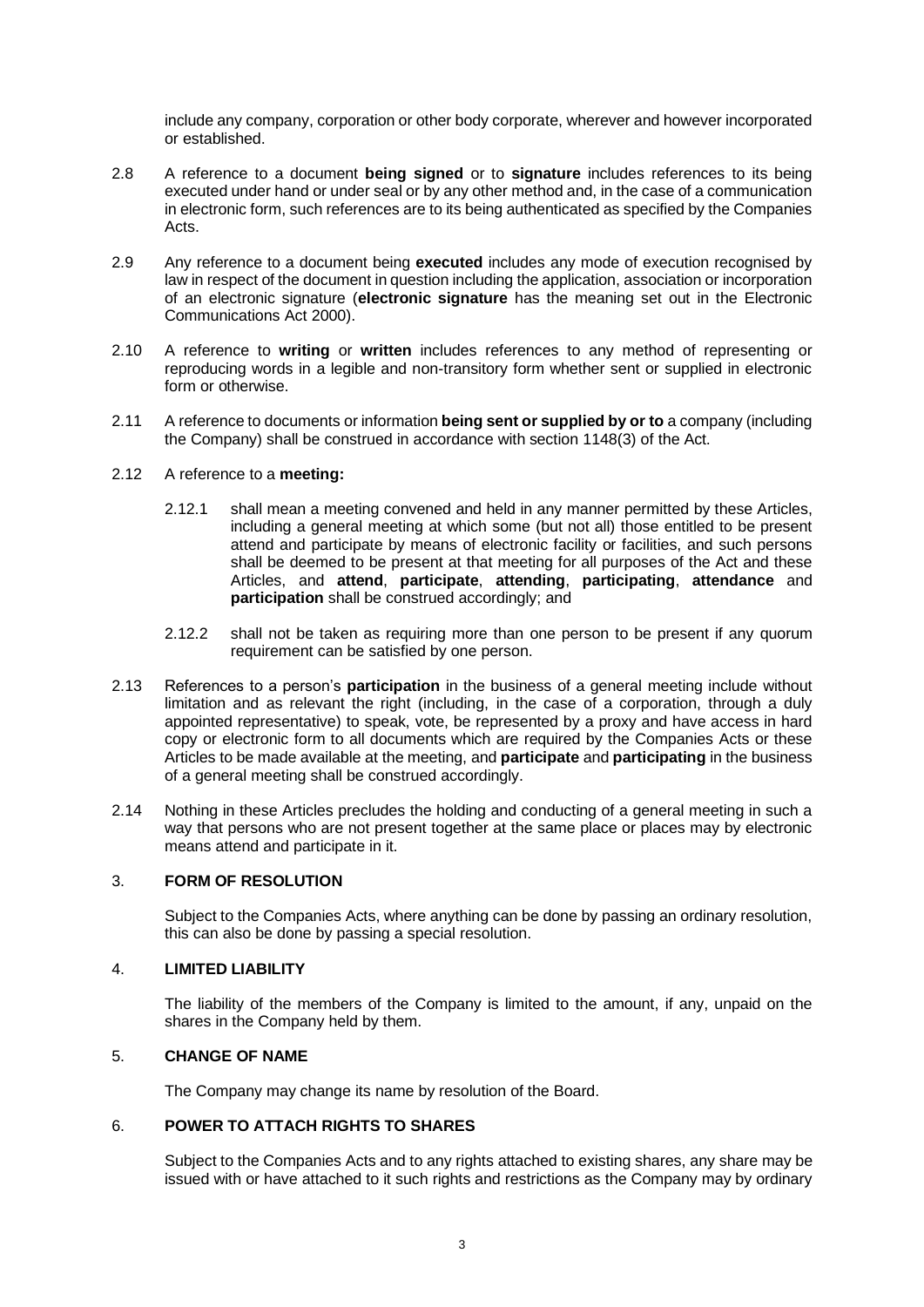resolution determine, or if no ordinary resolution has been passed or so far as the resolution does not make specific provision, as the Board may determine.

## <span id="page-8-0"></span>7. **ALLOTMENT OF SHARES AND PRE-EMPTION**

- 7.1 Subject to the Companies Acts, these Articles and to any relevant authority of the Company in general meeting required by the Act, the Board may offer, allot (with or without conferring rights of renunciation), grant options over or otherwise deal with or dispose of shares or grant rights to subscribe for or convert any security into shares to such persons, at such times and upon such terms as the Board may decide. No share may be issued at a discount.
- 7.2 The Board may, at any time after the allotment of any share but before any person has been entered in the Register, recognise a renunciation by the allottee in favour of some other person and accord to the allottee of a share a right to effect such renunciation and/or allow the rights to be represented to be one or more participating securities, in each case upon the subject to such terms and conditions as the Board may think fit to impose.
- 7.3 Under and in accordance with section 551 of the Act, the Directors shall be generally and unconditionally authorised to exercise for each prescribed period all the powers of the Company to allot shares up to an aggregate nominal amount equal to the Section 551 Amount.
- 7.4 Under and within the terms of the said authority or otherwise in accordance with section 570 of the Act, the Directors shall be empowered during each prescribed period to allot equity securities (as defined by the Act) wholly for cash:
	- 7.4.1 in connection with a rights issue; and
	- 7.4.2 otherwise than in connection with a rights issue up to an aggregate nominal amount equal to the Section 561 Amount.
- 7.5 During each prescribed period the Company and its Directors by such authority and power may make offers or agreements which would or might require equity securities or other securities to be allotted after the expiry of such period.
- 7.6 For the purposes of this Article 7:
	- 7.6.1 **rights issue** means an offer of equity securities (as defined by the Act) open for acceptance for a period fixed by the Board to holders of equity securities on the Register on a fixed record date in proportion to their respective holdings of such securities or in accordance with the rights attached to them but subject to such exclusions or other arrangements as the Board may deem necessary or expedient with regard to treasury shares, fractional entitlements or legal or practical problems under the laws of any territory or under the requirements of any recognised regulatory body or stock exchange in any territory;
	- 7.6.2 **prescribed period** means any period (not exceeding five years on any occasion) for which the authority, in the case of Article 7.3, is conferred or renewed by ordinary or special resolution stating the Section 551 Amount and in the case of Article 7.4 is conferred or renewed by special resolution stating the Section 561 Amount;
	- 7.6.3 **Section 551 Amount** means for any prescribed period, the amount stated in the relevant ordinary or special resolution;
	- 7.6.4 **Section 561 Amount** means for any prescribed period, the amount stated in the relevant special resolution; and
	- 7.6.5 the nominal amount of any securities shall be taken to be, in the case of rights to subscribe for or to convert any securities into shares of the Company, the nominal amount of such shares which may be allotted pursuant to such rights.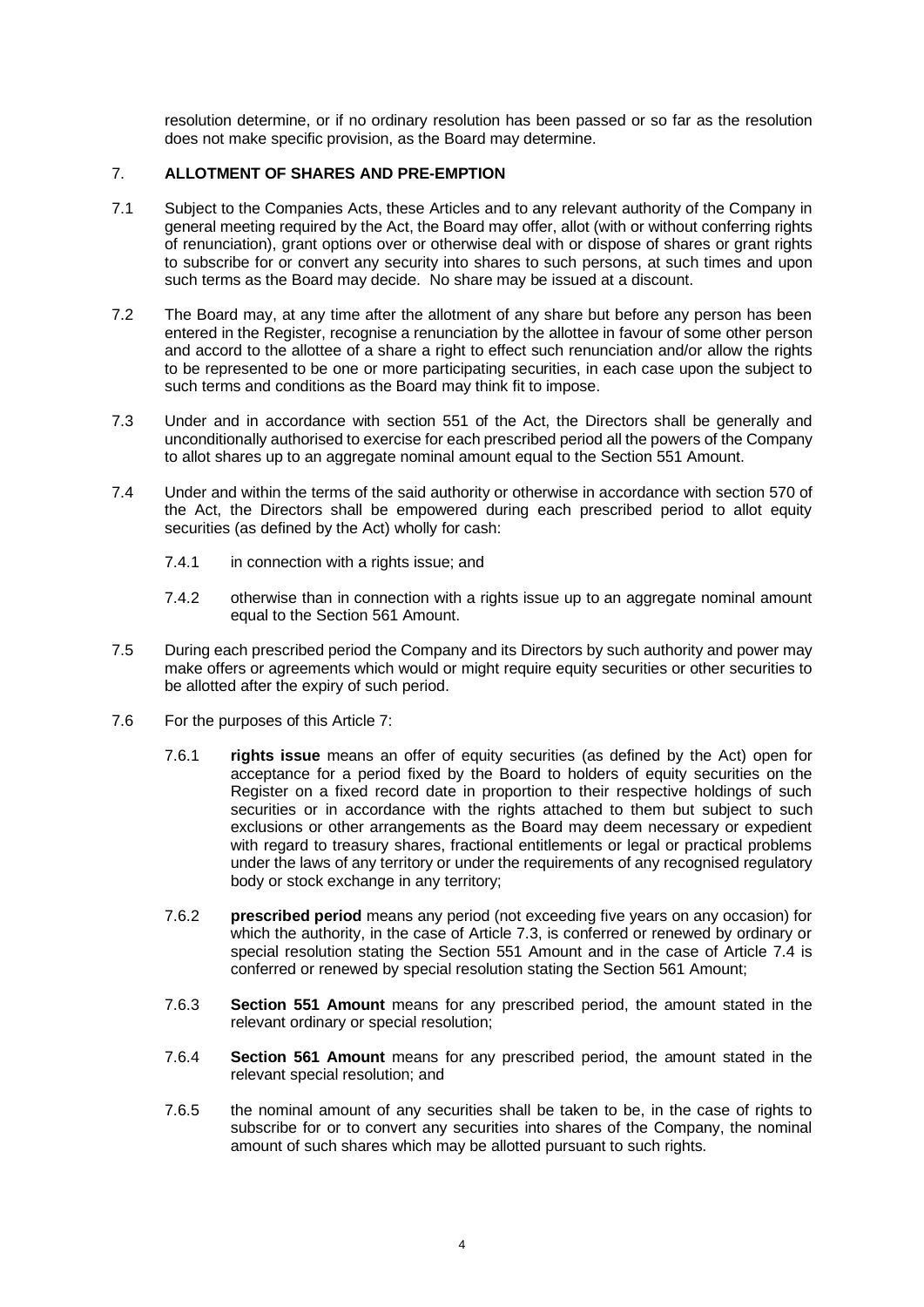#### <span id="page-9-0"></span>8. **REDEEMABLE SHARES**

Subject to the Companies Acts and to any rights attaching to existing shares, any share may be issued which can be redeemed or is liable to be redeemed at the option of the Company or the holder. The Board may determine the terms, conditions and manner of redemption of any redeemable shares which are issued. Such terms and conditions shall apply to the relevant shares as if the same were set out in these Articles.

### <span id="page-9-1"></span>9. **PARI PASSU ISSUES**

Unless the context requires otherwise, references in these Articles to shares of a particular class shall include shares created and/or issued after the date of adoption of these Articles and ranking pari passu in all respects (or in all respects except only as to the date from which those shares rank for dividend) with the shares of the relevant class then in issue. If new shares are created or issued which rank equally with any other existing shares, the rights of the existing shares will not be regarded as changed or abrogated unless the terms of the existing shares expressly say otherwise.

### <span id="page-9-2"></span>10. **"NON VOTING" AND "LIMITED VOTING" SHARES**

10.1 Any class of shares issued without the right to vote at general meetings shall include the words "non-voting" in the name by which the same is designated, and where the equity capital of the Company includes shares with different voting rights the designation of each such class (other than the class with the most favourable voting rights attached thereto) shall include the words "limited voting".

### <span id="page-9-3"></span>11. **RIGHTS ATTACHING TO THE NON-VOTING DEFERRED A SHARES**

#### 11.1 **Income**

Holders of Non-Voting Deferred A Shares are not entitled to receive any dividend or other distribution.

### 11.2 **Capital**

On a return of capital on a winding up, each holder of Non-Voting Deferred A Shares is entitled to receive a sum equal to the nominal capital paid up or credited as paid up thereon but only after the aggregate sum of £30,000,000 has been paid to the holders of Ordinary Shares and in proportion to the number of shares held and the holders of the Non-Voting Deferred A Shares shall not be entitled to any further participation in the assets or profits of the Company.

### 11.3 **Voting and general meetings**

The holders of the Non-Voting Deferred A Shares have no right to receive notice of any general meeting of the Company nor any right to attend, speak or vote at any such general meeting.

#### 11.4 **Reduction of capital**

Neither the passing by the Company of any special resolution for the cancellation of the Non-Voting Deferred A Shares for no consideration by means of a reduction of capital requiring the confirmation of the Court, nor the obtaining by the Company nor the making by the Court of any order confirming any such reduction of capital, nor the becoming effective of any such order shall constitute a variation, modification or abrogation of the rights attaching to the Non-Voting Deferred A Shares. Accordingly, the Non-Voting Deferred A Shares may at any time be cancelled for no consideration by means of a reduction of capital effected in accordance with the Act without sanction on the part of the holders of the Non-Voting Deferred A Shares.

#### 11.5 **Certificates**

No share certificates will be issued in respect of the Non-Voting Deferred A Shares.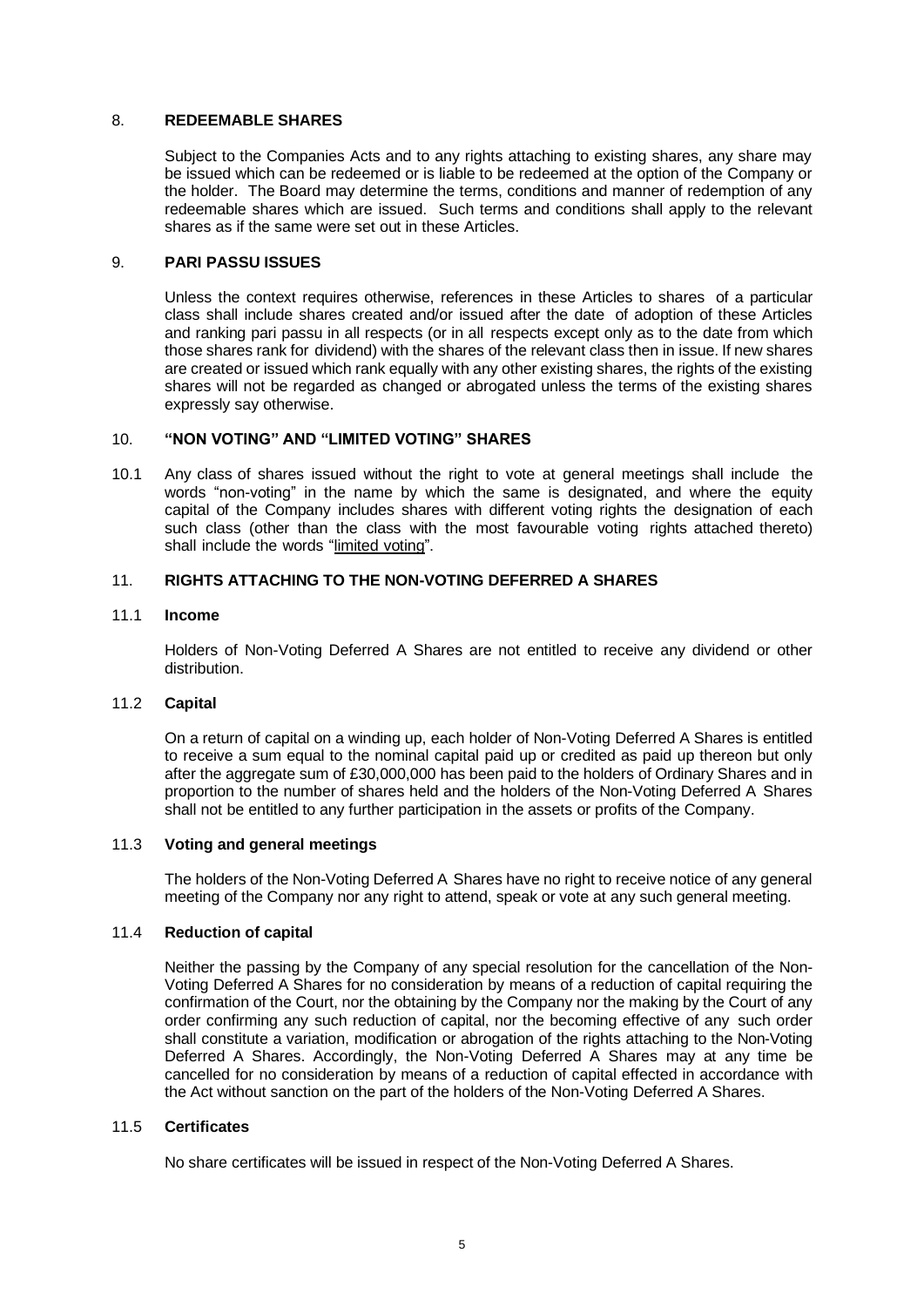### 11.6 **Transfer**

The Non-Voting Deferred A Shares shall not be capable of transfer.

### <span id="page-10-0"></span>12. **VARIATION OF RIGHTS**

- 12.1 Subject to the Companies Acts, the rights attached to any class of shares can be varied or abrogated either with the consent in writing of the holders of not less than three-quarters in nominal value of the issued share of that class (excluding any shares of that class held as treasury shares) or with the authority of a special resolution passed at a separate meeting of the holders of the relevant class of shares known as a **class meeting**.
- 12.2 The provisions of this Article will apply to any variation or abrogation of rights of shares forming part of a class. Each part of the class which is being treated differently is treated as a separate class in applying this Article.
- 12.3 All the provisions in these Articles as to general meetings shall apply, with any necessary modifications, to every class meeting except that:
	- 12.3.1 the quorum at every such meeting shall not be less than two persons holding or representing by proxy at least one-third of the nominal amount paid up on the issued shares of the class) (excluding any shares of that class held as treasury shares) except where there is only one holder of the class of shares in which case the quorum shall be such holder; and
	- 12.3.2 if at any adjourned meeting of such holders such quorum as set out above is not present, at least one person holding shares of the class who is present in person or by proxy shall be a quorum.
- 12.4 The Board may convene a class meeting whenever it thinks fit and whether or not the business to be transacted involves a variation or abrogation of class rights.

# <span id="page-10-1"></span>13. **PAYMENT OF COMMISSION**

The Company may in connection with the issue of any shares or the sale for cash of treasury shares exercise all powers of paying commission and brokerage conferred or permitted by the Companies Acts. Any such commission or brokerage may be satisfied by the payment of cash or by the allotment of fully or partly paid shares or other securities or the grant of an option to call for an allotment of shares or any combination of such methods.

# <span id="page-10-2"></span>14. **TRUSTS NOT RECOGNISED**

Except as otherwise expressly provided by these Articles, required by law or as ordered by a court of competent jurisdiction, the Company shall not recognise any person as holding any share on any trust, and the Company shall not be bound by or required in any way to recognise (even when having notice of it) any equitable, contingent, future, partial or other claim to or interest in any share other than an absolute right of the holder of the whole of the share.

#### <span id="page-10-3"></span>15. **UNCERTIFICATED SHARES**

15.1 Under and subject to the uncertificated securities rules, the Board may permit title to shares of any class to be evidenced otherwise than by certificate and title to shares of such a class to be transferred by means of a relevant system and may make arrangements for a class of shares (if all shares of that class are in all respects identical) to become a participating class. Title to shares of a particular class may only be evidenced otherwise than by a certificate where that class of shares is at the relevant time a participating class. The Board may also, subject to compliance with the uncertificated securities rules, determine at any time that title to any class of shares may from a date specified by the Board no longer be evidenced otherwise than by a certificate or that title to such a class shall cease to be transferred by means of any particular relevant system.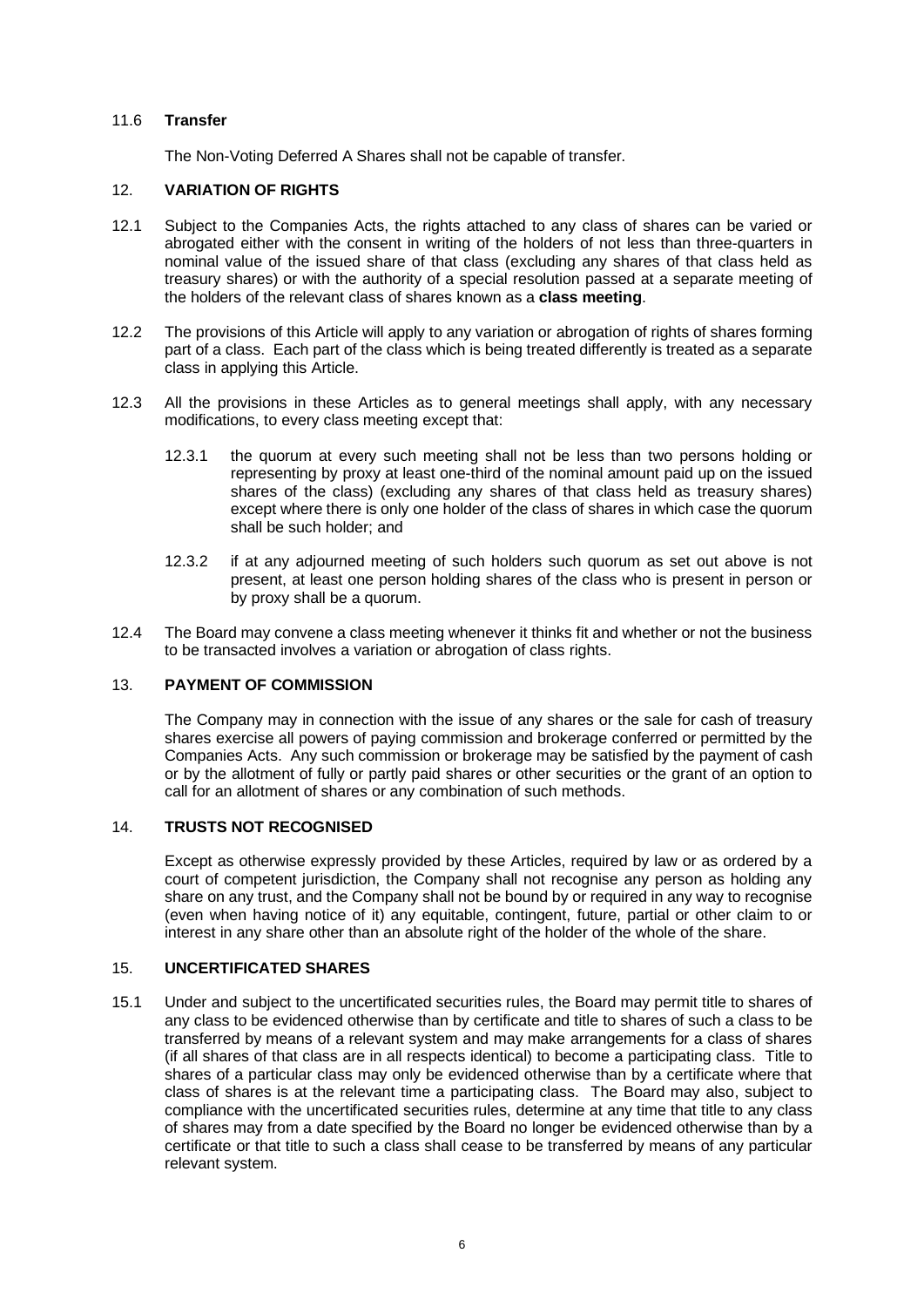- 15.2 In relation to a class of shares which is a participating class and for so long as it remains a participating class, no provision of these Articles shall apply or have effect to the extent that it is inconsistent in any respect with:
	- 15.2.1 the holding of shares of that class in uncertificated form;
	- 15.2.2 the transfer of title to shares of that class by means of a relevant system; or
	- 15.2.3 any provision of the uncertificated securities rules;

and, without prejudice to the generality of this Article, no provision of these Articles shall apply or have effect to the extent that it is in any respect inconsistent with the maintenance, keeping or entering up by the Operator, so long as that is permitted or required by the uncertificated securities rules, of an Operator register of securities in respect of that class of shares in uncertificated form.

- 15.3 Shares of a class which is at the relevant time a participating class may be changed from uncertificated to certificated form, and from certificated to uncertificated form, in accordance with and subject as provided in the uncertificated securities rules.
- 15.4 If, under these Articles or the Companies Acts, the Company is entitled to sell, transfer or otherwise dispose of, forfeit, re-allot, accept the surrender of or otherwise enforce a lien over an uncertificated share, then, subject to these Articles and the Companies Acts, such entitlement shall include the right of the Board to:
	- 15.4.1 require the holder of the uncertificated share by notice in writing to change that share from uncertificated to certificated form within such period as may be specified in the notice and keep it as a certificated share for as long as the Board requires;
	- 15.4.2 appoint any person to take such other steps, by instruction given by means of a relevant system or otherwise, in the name of the holder of such share as may be required to effect the transfer of such share and such steps shall be as effective as if they had been taken by the registered holder of that share; and
	- 15.4.3 take such other action that the Board considers appropriate to achieve the sale, transfer, disposal, forfeiture, re-allotment or surrender of that share or otherwise to enforce a lien in respect of that share.
- 15.5 Unless the Board determines otherwise, shares which a member holds in uncertificated form shall be treated as separate holdings from any shares which that member holds in certificated form but a class of shares shall not be treated as two classes simply because some shares of that class are held in certificated form and others in uncertificated form.
- 15.6 Unless the Board determines otherwise or the uncertificated securities rules require otherwise, any shares issued or created out of or in respect of any uncertificated shares shall be uncertificated shares and any shares issued or created out of or in respect of any certificated shares shall be certificated shares.
- 15.7 The Company shall be entitled to assume that the entries on any record of securities maintained by it in accordance with the uncertificated securities rules and regularly reconciled with the relevant Operator register of securities are a complete and accurate reproduction of the particulars entered in the Operator register of securities and shall accordingly not be liable in respect of any act or thing done or omitted to be done by or on behalf of the Company in reliance on such assumption. Any provision of these Articles which requires or envisages that action will be taken in reliance on information contained in the Register shall be construed to permit that action to be taken in reliance on information contained in any relevant record of securities (as so maintained and reconciled).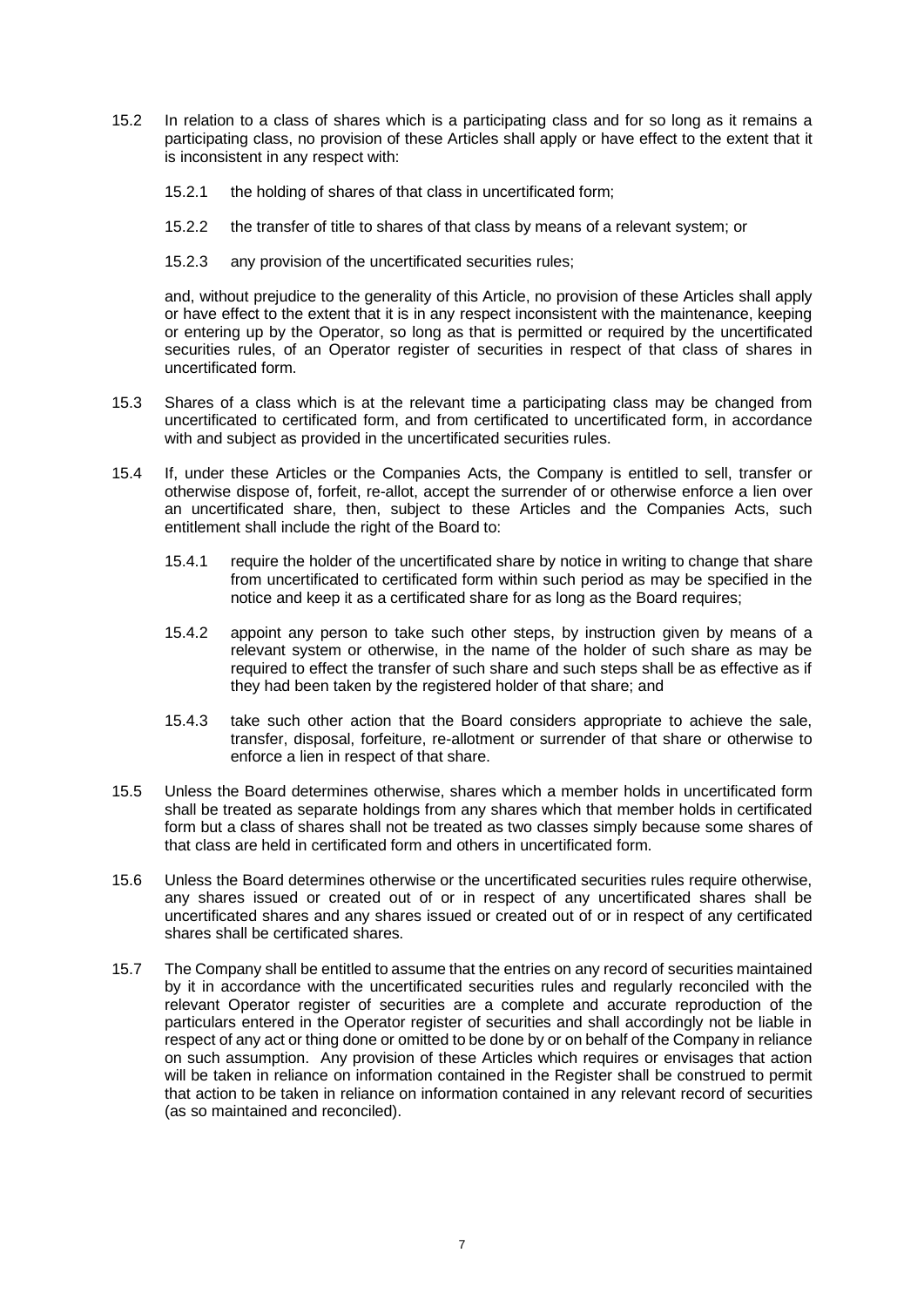#### <span id="page-12-0"></span>16. **SHARE CERTIFICATES**

- 16.1 Every person (except a person to whom the Company is not by law required to issue a certificate) whose name is entered in the Register as a holder of any certificated shares shall be entitled, without charge, to receive within the time limits prescribed by the Companies Acts (unless the terms of issue prescribe otherwise) one certificate for all of the shares of that class registered in their name.
- 16.2 The Company shall not be bound to issue more than one certificate in respect of shares held jointly by two or more persons. Delivery of a certificate to the person first named in the Register shall be sufficient delivery to all joint holders.
- 16.3 Where a member has transferred part only of the shares comprised in a certificate, the member shall be entitled without charge to a certificate for the balance of such shares to the extent that the balance is to be held in certificated form. Where a member receives more shares of any class, the member shall be entitled without charge to a certificate for the extra shares of that class to the extent that the balance is to be held in certificated form.
- 16.4 A share certificate may be issued under Seal (by affixing the Seal to or printing the Seal or a representation of it on the certificate) or signed by at least two Directors or by at least one Director and the Secretary. Such certificate shall specify the number and class of the shares in respect of which it is issued and the amount or respective amounts paid up on it. The Board may by resolution decide, either generally or in any particular case or cases, that any signatures on any share certificates need not be autographic but may be applied to the certificates by some mechanical or other means or may be printed on them or that the certificates need not be signed by any person.
- 16.5 Every share certificate sent in accordance with these Articles will be sent at the risk of the member or other person entitled to the certificate. The Company will not be responsible for any share certificate lost or delayed in the course of delivery.

# <span id="page-12-1"></span>17. **REPLACEMENT CERTIFICATES**

- 17.1 Any two or more certificates representing shares of any one class held by any member may at the request of the member be cancelled and a single new certificate for such shares issued in lieu without charge on surrender of the original certificates for cancellation.
- 17.2 Any certificate representing shares of any one class held by any member may at the request of the member be cancelled and two or more certificates for such shares may be issued instead.
- 17.3 If a share certificate is defaced, worn out or said to be stolen, lost or destroyed, it may be replaced on such terms as to evidence and indemnity as the Board may decide and, where it is defaced or worn out, after delivery of the old certificate to the Company.
- 17.4 The Board may require the payment of any exceptional out-of-pocket expenses of the Company incurred in connection with the issue of any certificates under this Article. In the case of shares held jointly by several persons, any such request as is mentioned in this Article may be made by any one of the joint holders.

### <span id="page-12-2"></span>18. **LIEN ON SHARES NOT FULLY PAID**

<span id="page-12-3"></span>The Company shall have a first and paramount lien on every share, not being a fully paid share, for all amounts payable to the Company (whether presently or not) in respect of that share. The Company's lien over a share takes priority over any third party's interest in that share, and extends to any dividend or other money payable by the Company in respect of that share (and, if the lien is enforced and the share is sold by the Company, the proceeds of sale of that share). The Board may at any time, either generally or in any particular case, waive any lien that has arisen or declare any share to be wholly or in part exempt from the provisions of this Article.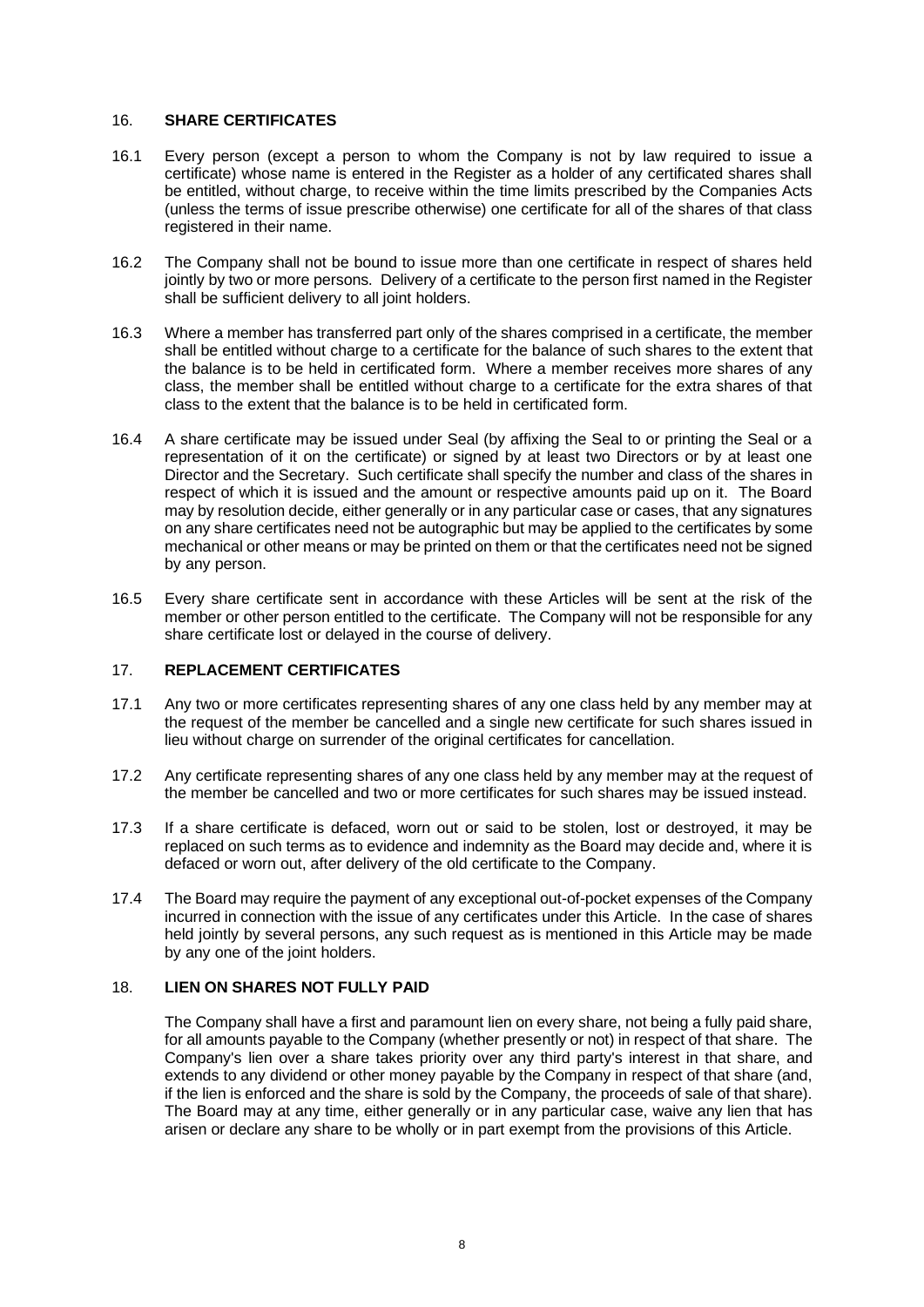### <span id="page-13-0"></span>19. **ENFORCEMENT OF LIEN BY SALE**

The Company may sell, in such manner as the Board may decide, any share over which the Company has a lien if a sum in respect of which the lien exists is presently payable and is not paid within 14 clear days after a notice has been served on the holder of the share or the person who is entitled by transmission to the share, demanding payment and stating that if the notice is not complied with the share may be sold. For giving effect to the sale, in the case of a certificated share, the Board may authorise some person to sign an instrument of transfer of the share sold to, or in accordance with the directions, of the buyer. In the case of an uncertificated share, the Board may require the Operator to convert the share into certificated form and after such conversion, authorise any person to sign the instrument of transfer of the share to effect the sale of the share. The buyer shall not be bound to see to the application of the purchase money, nor shall the buyer's title to the share be affected by any irregularity or invalidity in the proceedings in reference to the sale.

### <span id="page-13-1"></span>20. **APPLICATION OF PROCEEDS OF SALE**

- 20.1 The net proceeds of any sale of shares subject to any lien, after payment of the costs, shall be applied:
	- 20.1.1 first, in or towards satisfaction of so much of the amount due to the Company or of the liability or engagement (as the case may be) as is presently payable or is liable to be presently fulfilled or discharged; and
	- 20.1.2 second, any residue shall be paid to the person who was entitled to the share at the time of the sale but only after the certificate for the shares sold has been surrendered to the company for cancellation, or an indemnity in a form reasonably satisfactory to the directors has been given for any lost certificates, and subject to a like lien for debts or liabilities not presently payable as existed on the share prior to the sale.

# <span id="page-13-2"></span>21. **CALLS**

- 21.1 Subject to these Articles and the terms on which the shares are allotted, the Board may from time to time make calls on the members in respect of any monies unpaid on their shares (whether in respect of nominal value or premium) and not payable on a date fixed by or in accordance with the terms of issue.
- 21.2 Each member shall (subject to the Company serving upon them at least 14 clear days' notice specifying when and where payment is to be made and whether or not by instalments) pay to the Company as required by the notice the amount called on such member's shares.
- 21.3 A call shall be deemed to have been made at the time when the resolution of the Board authorising the call was passed.
- 21.4 A call may be revoked or postponed, in whole or in part, as the Board may decide.
- 21.5 Liability to pay a call is not extinguished or transferred by transferring the shares in respect of which the call is required to be paid.

### <span id="page-13-3"></span>22. **LIABILITY OF JOINT HOLDERS**

The joint holders of a share shall be jointly and severally liable to pay all calls in respect of the share.

# <span id="page-13-4"></span>23. **INTEREST ON CALLS**

If a call remains unpaid after it has become due and payable, the person from whom it is due and payable shall pay all expenses that have been incurred by the Company by reason of such non-payment together with interest on the amount unpaid from the day it is due and payable to the time of actual payment at such rate (not exceeding the Bank of England base rate by more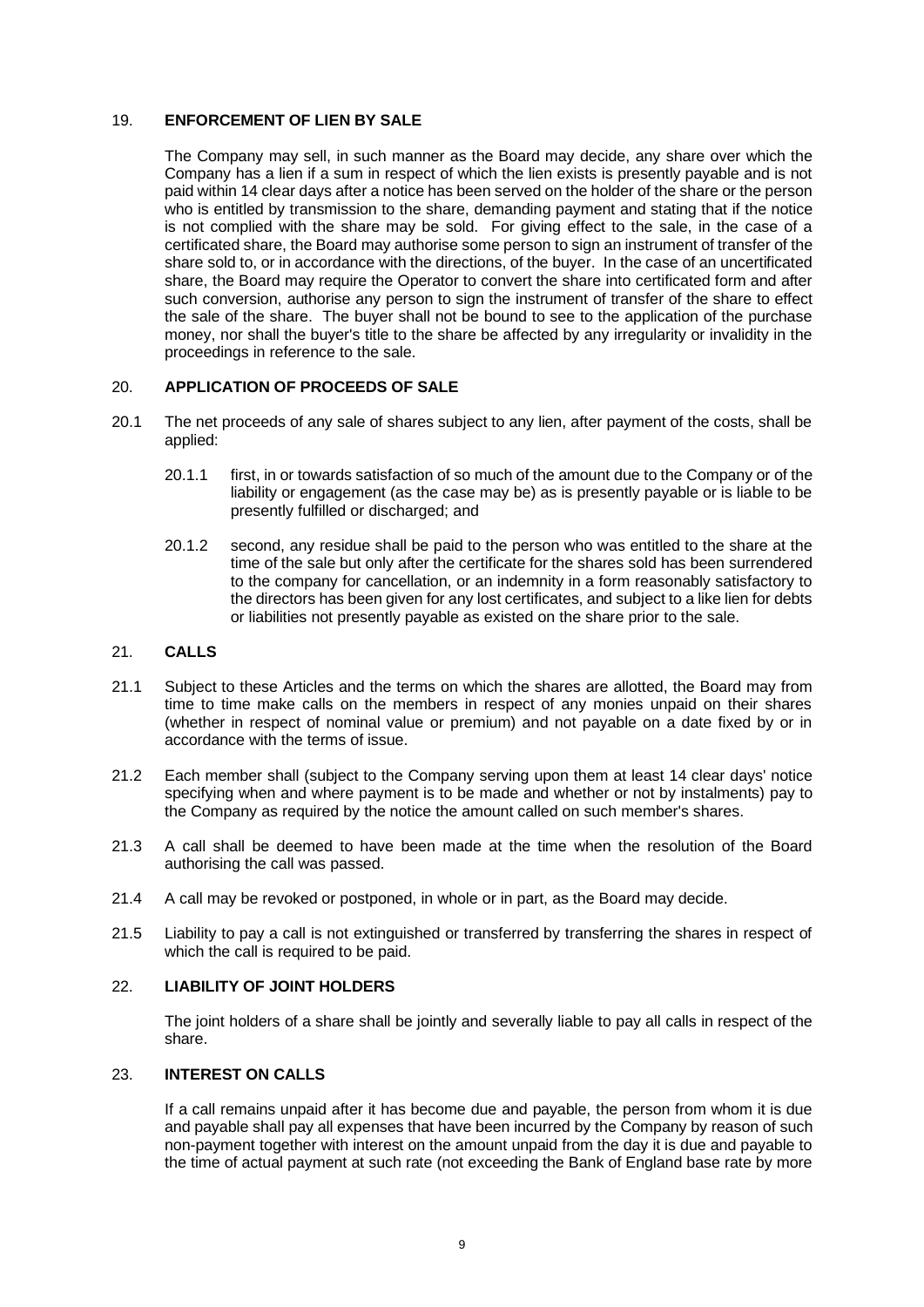than fifteen percentage points) as the Board may decide. The Board may waive payment of the interest or the expenses in whole or in part.

#### <span id="page-14-0"></span>24. **POWER TO DIFFERENTIATE**

On or before the issue of shares, the Board may decide that allottees or holders of shares can be called on to pay different amounts or that they can be called on at different times.

## <span id="page-14-1"></span>25. **PAYMENT OF CALLS IN ADVANCE**

The Board may, if it thinks fit, receive from any member willing to advance the same, all or any part of the monies uncalled and unpaid on the shares held. Such payment in advance of calls shall, to the extent of the payment, extinguish the liability on the shares on which it is made. The Company may pay interest on the money paid in advance, or so much of it as exceeds the amount for the time being called upon the shares in respect of which such advance has been made, at such rate as the Board may decide. The Board may at any time repay the amount so advanced by giving at least three months' notice in writing to such member of its intention to do so, unless before the expiration of such notice the amount so advanced shall have been called up on the shares in respect of which it was advanced.

### <span id="page-14-2"></span>26. **NOTICE IF CALL OR INSTALMENT NOT PAID**

If any member fails to pay the whole of any call (or any instalment of any call) by the date when payment is due, the Board may at any time give notice in writing to such member (or to any person entitled to the shares by transmission), requiring payment of the amount unpaid (and any accrued interest and any expenses incurred by the Company by reason of such nonpayment) by a date not less than 14 clear days from the date of the notice. The notice shall name the place where the payment is to be made and state that, if the notice is not complied with, the shares in respect of which such call was made will be liable to be forfeited.

#### <span id="page-14-3"></span>27. **FORFEITURE FOR NON-COMPLIANCE**

If the notice referred to in Article [26](#page-14-2) is not complied with, any share for which it was given may be forfeited, by resolution of the Board to that effect, at any time before the payment required by the notice has been made. Such forfeiture shall include all dividends declared or other monies payable in respect of the forfeited shares and not paid before the forfeiture.

### <span id="page-14-4"></span>28. **NOTICE AFTER FORFEITURE**

When any share has been forfeited, notice of the forfeiture shall be served on the holder of the share or the person entitled to such share by transmission (as the case may be) before forfeiture. An entry of such notice having been given and of the forfeiture and the date of forfeiture shall immediately be made in the Register in respect of such share. However, no forfeiture shall be invalidated by any omission to give such notice or to make such entry in the Register.

### <span id="page-14-5"></span>29. **FORFEITURE MAY BE ANNULLED**

The Board may annul the forfeiture of a share, at any time before any forfeited share has been cancelled or sold, re-allotted or otherwise disposed of, on the terms that payment shall be made of all calls and interest due on it and all expenses incurred in respect of the share and on such further terms (if any) as the Board shall see fit.

#### <span id="page-14-6"></span>30. **SURRENDER**

The Board may accept the surrender of any share liable to be forfeited and, in any event, references in these Articles to forfeiture shall include surrender.

#### <span id="page-14-7"></span>31. **SALE OF FORFEITED SHARES**

31.1 A forfeited share shall become the property of the Company.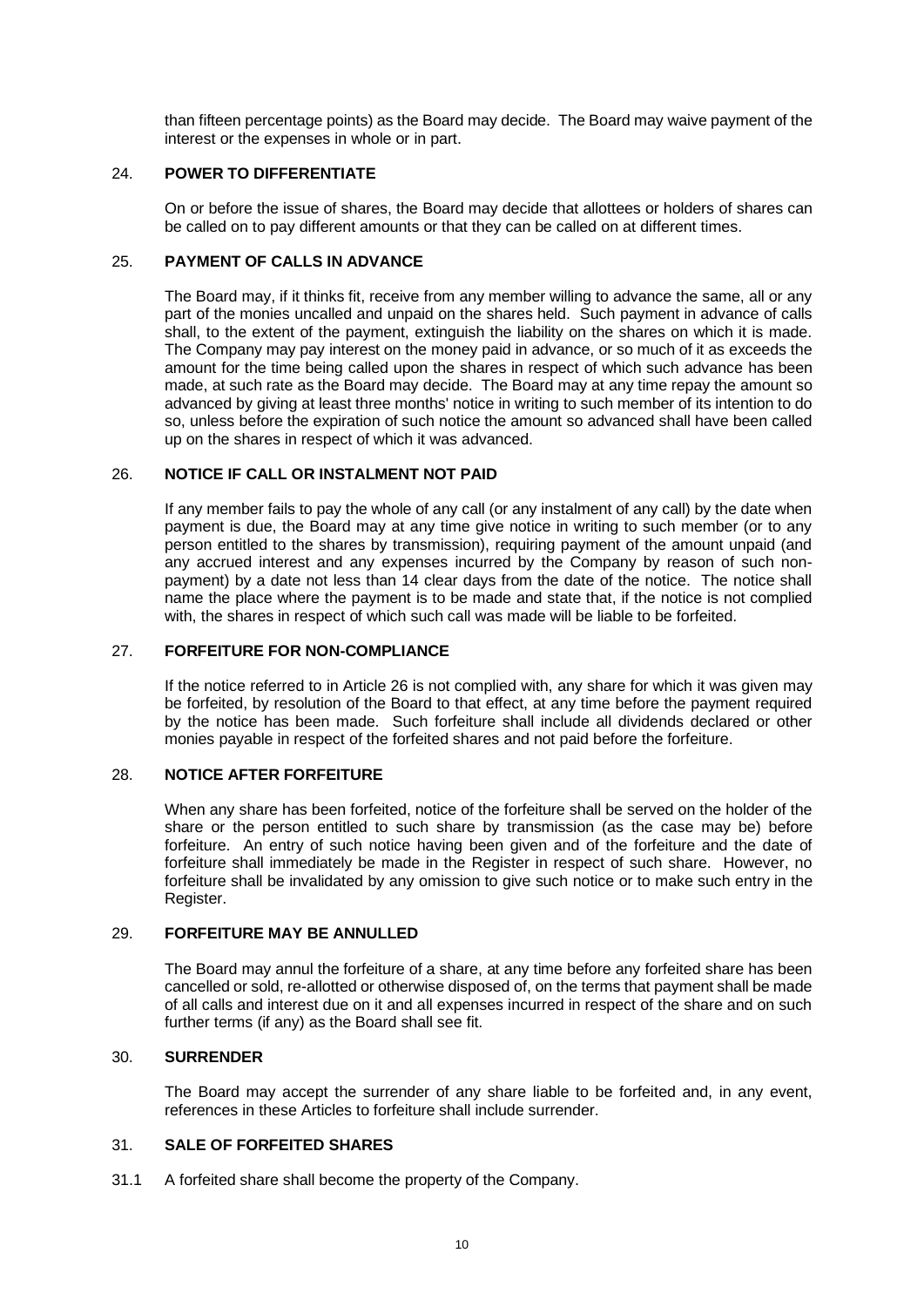- 31.2 Subject to the Companies Acts, any such share may be sold, re-allotted or otherwise disposed of, on such terms and in such manner as the Board thinks fit.
- 31.3 The Board may, for the purposes of the disposal, authorise some person to transfer the share in question and may enter the name of the transferee in respect of the transferred share in the Register even if no share certificate is lodged and may issue a new certificate to the transferee. An instrument of transfer executed by that person shall be as effective as if it had been executed by the holder of, or the person entitled by transmission to, the share. The Company may receive the consideration (if any) given for the share on its disposal.

# <span id="page-15-0"></span>32. **EFFECT OF FORFEITURE**

A shareholder whose shares have been forfeited shall cease to be a member in respect of such forfeited shares and shall surrender the certificate for such shares to the Company for cancellation. Such shareholder shall remain liable to pay to the Company all sums which at the date of forfeiture were presently payable by such shareholder to the Company in respect of such shares with interest (not exceeding the Bank of England base rate by fifteen percentage points) from the date of the forfeiture to the date of payment. The Directors may waive payment of interest wholly or in part and may enforce payment, without any reduction or allowance for the value of the shares at the time of forfeiture or for any consideration received on their disposal.

## <span id="page-15-1"></span>33. **EVIDENCE OF FORFEITURE**

A statutory declaration by a Director or the Secretary that a share has been forfeited on a specified date shall be conclusive evidence of the facts stated in it as against all persons claiming to be entitled to the share. The declaration shall (subject to the execution of an instrument of transfer if necessary) constitute a good title to the share. The person to whom the share is transferred or sold shall not be bound to see to the application of the purchase money or other consideration (if any), nor shall their title to the share be affected by any act, omission or irregularity relating to or connected with the proceedings in reference to the forfeiture or disposal of the share.

# <span id="page-15-2"></span>34. **FORM OF TRANSFER**

- 34.1 Subject to these Articles:
	- 34.1.1 each member may transfer all or any of their shares which are in certificated form by instrument of transfer in writing in any usual form or in any form approved by the Board. Such instrument shall be executed by or on behalf of the transferor and (in the case of a transfer of a share which is not fully paid up) by or on behalf of the transferee. All instruments of transfer, when registered, may be retained by the Company.
	- 34.1.2 each member may transfer all or any of their shares which are in uncertificated form by means of a relevant system in such manner provided for, and subject as provided in, the uncertificated securities rules. No provision of these Articles shall apply in respect of an uncertificated share to the extent that it requires or contemplates the effecting of a transfer by an instrument in writing or the production of a certificate for the share to be transferred.
- 34.2 The transferor of a share shall be deemed to remain the holder of the share concerned until the name of the transferee is entered in the Register in respect of it.

#### <span id="page-15-3"></span>35. **RIGHT TO REFUSE REGISTRATION OF TRANSFER**

- 35.1 The Board may, in its absolute discretion, refuse to register any transfer of a share in certificated form (or renunciation of a renounceable letter of allotment) unless:
	- 35.1.1 it is for a share which is fully paid up;
	- 35.1.2 it is for a share upon which the Company has no lien;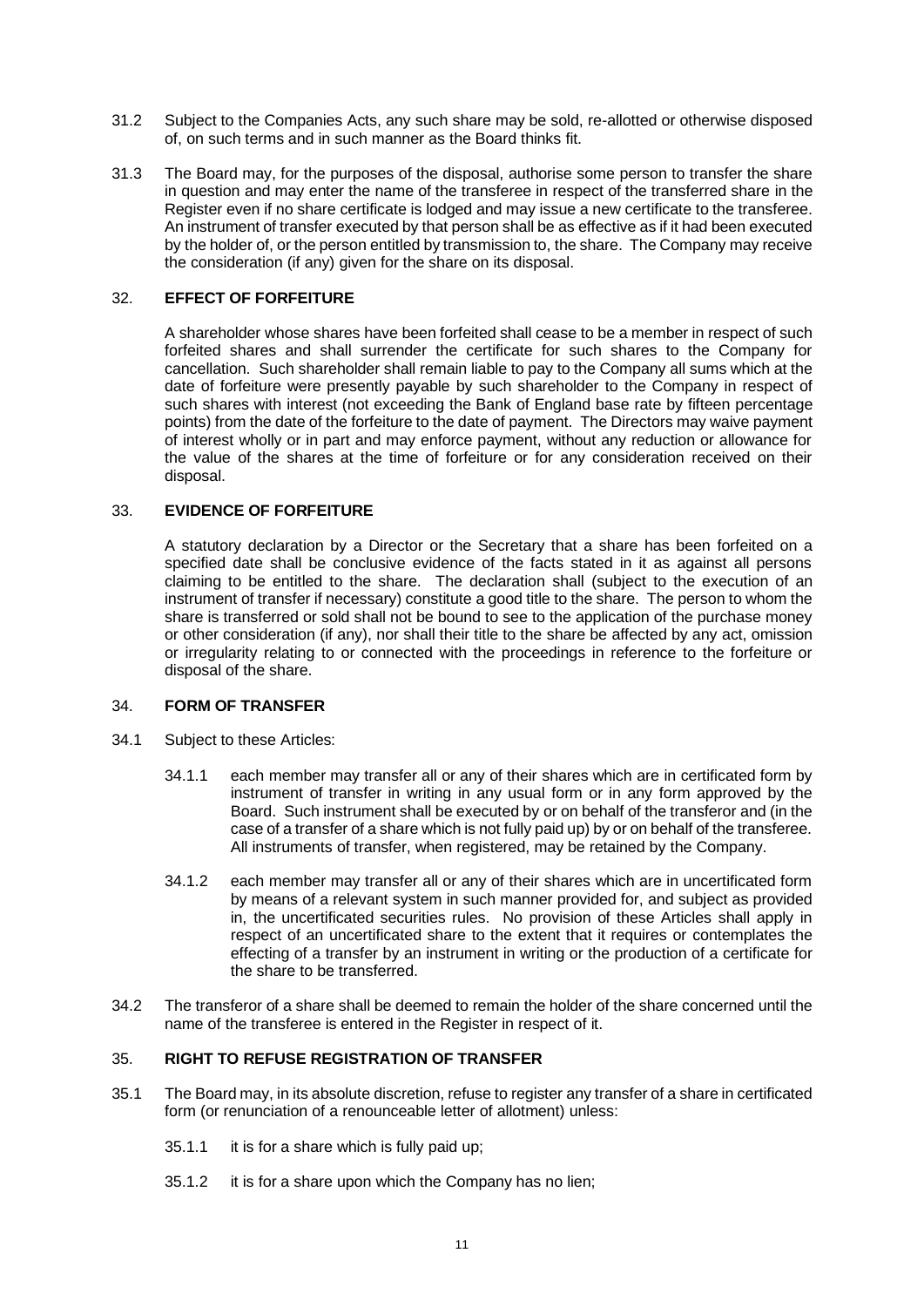- 35.1.3 it is only for one class of share;
- 35.1.4 it is in favour of a single transferee or no more than four joint transferees;
- 35.1.5 it is duly stamped or is duly certificated or otherwise shown to the satisfaction of the Board to be exempt from stamp duty (if this is required); and
- 35.1.6 it is delivered for registration to the Office (or such other place as the Board may determine), accompanied (except in the case of a transfer by a person to whom the Company is not required by law to issue a certificate and to whom a certificate has not been issued or in the case of a renunciation) by the certificate for the shares to which it relates and such other evidence as the Board may reasonably require to prove the title of the transferor (or person renouncing) and the due execution of the transfer or renunciation by the transferor or person renouncing or, if the transfer or renunciation is executed by some other person on their behalf, the authority of that person to do so.
- 35.2 The Board shall not refuse to register any transfer or renunciation of partly paid shares which are admitted to the Official List on the grounds that they are partly paid shares in circumstances where such refusal would prevent dealings in such shares from taking place on an open and proper basis.
- 35.3 Transfers of shares will not be registered in the circumstances referred to in Article [0.](#page-29-2)
- 35.4 The Board may refuse to register a transfer of uncertificated shares in any circumstances that are allowed or required by the uncertificated securities rules and the relevant system.

### <span id="page-16-0"></span>36. **NOTICE OF REFUSAL TO REGISTER A TRANSFER**

If the Board refuses to register a transfer of a share it shall notify the transferee of the refusal and the reasons for it within two months after the date on which the transfer was lodged with the Company or the instructions to the relevant system received. Any instrument of transfer which the Board refuses to register shall be returned to the person depositing it (except if there is suspected or actual fraud). All instruments of transfer which are registered may be retained by the Company.

# <span id="page-16-1"></span>37. **NO FEES ON REGISTRATION**

No fee shall be charged for registration of a transfer or other document or instruction relating to or affecting the title to any share or for making any other entry in the Register.

#### <span id="page-16-2"></span>38. **OTHER POWERS IN RELATION TO TRANSFERS**

- 38.1 Nothing in these Articles shall prevent the Board:
	- 38.1.1 from recognising a renunciation of the allotment of any share by the allottee in favour of another person; or
	- 38.1.2 (if empowered to do so by these Articles) from authorising any person to execute an instrument of transfer of a share and from authorising any person to transfer that share in accordance with any procedures implemented under Article [0.](#page-12-3)

#### <span id="page-16-3"></span>39. **TRANSMISSION OF SHARES ON DEATH**

If a member dies, the survivors or survivor (where the member was a joint holder), and their executors or administrators (where the member was a sole or the only survivor of joint holders), shall be the only persons recognised by the Company as having any title to their shares. Nothing in these Articles shall release the estate of a deceased member from any liability for any share which has been solely or jointly held by such member.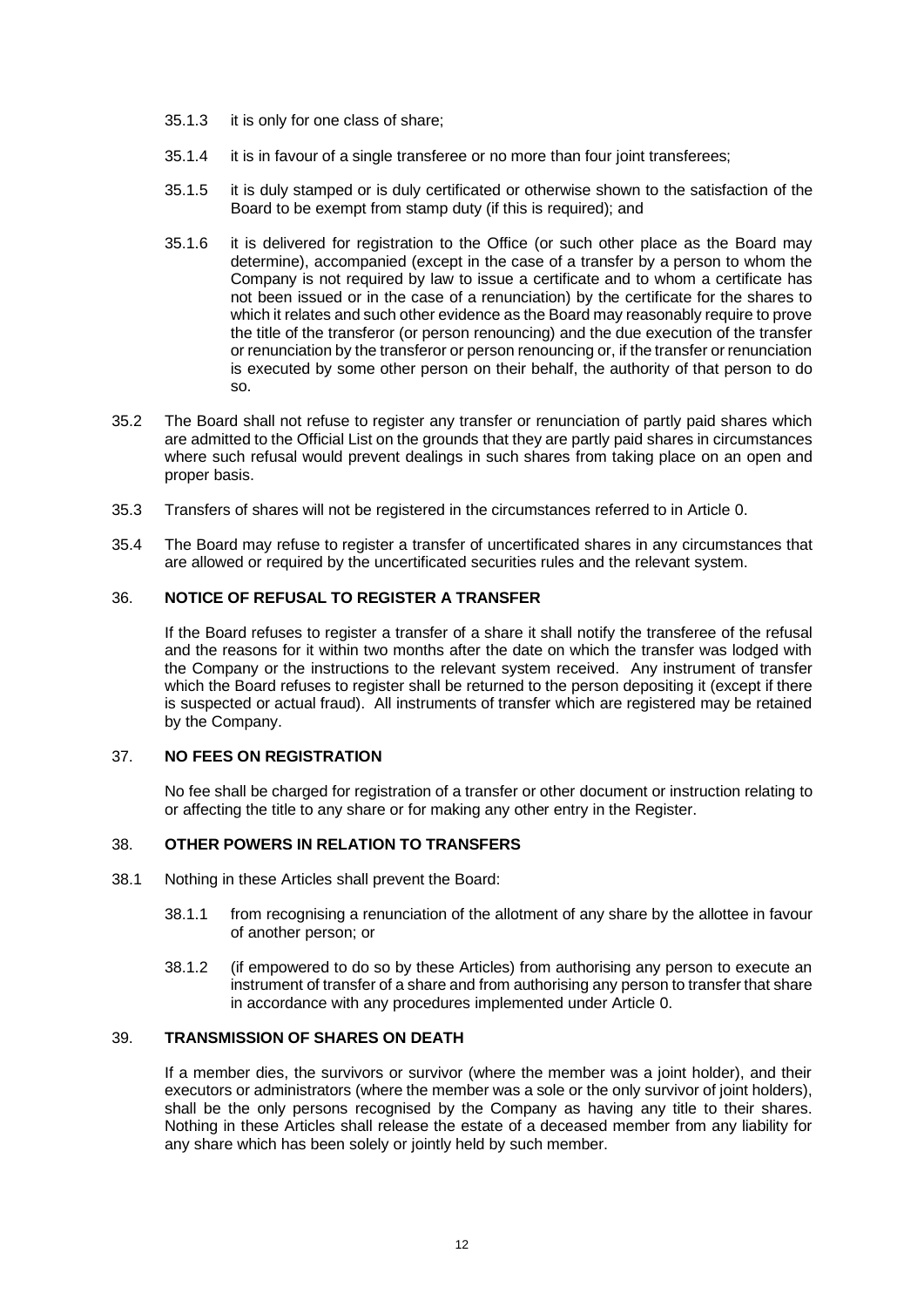### <span id="page-17-0"></span>40. **ELECTION OF PERSON ENTITLED BY TRANSMISSION**

- 40.1 Any person becoming entitled to a share because of the death or bankruptcy of a member, or otherwise by operation of law, may (on such evidence as to their title being produced as the Board may require) elect either to become registered as a member or to have some person nominated by them registered as a member. If such person elects to become registered themselves, they shall notify the Company to that effect. If such person elects to have some other person registered, they shall execute an instrument of transfer of such share to that person. All the provisions of these Articles relating to the transfer of shares shall apply to the notice or instrument of transfer (as the case may be) as if it were an instrument of transfer executed by the member and their death, bankruptcy or other event had not occurred. Where the entitlement of a person to a share because of the death or bankruptcy of a member or otherwise by operation of law is proved to the satisfaction of the Board, the Board shall within one month after proof cause the entitlement of that person to be noted in the Register.
- 40.2 A person entitled by transmission to a share in uncertificated form who elects to have some other person registered shall either:
	- 40.2.1 procure that instructions are given by means of the relevant system to effect transfer of such uncertificated share to that person; or
	- 40.2.2 change the uncertificated share to certificated form and execute an instrument of transfer of that certificated share to that person.

#### <span id="page-17-1"></span>41. **RIGHTS ON TRANSMISSION**

Where a person becomes entitled to a share because of the death or bankruptcy of any member, or otherwise by operation of law, the rights of the holder in relation to such share shall cease. However, the person so entitled may give a good discharge for any dividends and other monies payable in respect of it and shall have the same rights to which they would be entitled if the holder of the share, except that they shall not be entitled to receive notice of, or to attend or vote at, any meeting of the Company or a separate meeting of the holders of any class of shares of the Company before being registered as the holder of the share. The Board may at any time give notice requiring any such person to elect either to be registered themselves or to transfer the share. If the notice is not complied with within two months, the Board may withhold payment of all dividends and the other monies payable in respect of such share until the requirements of the notice have been complied with.

### <span id="page-17-2"></span>42. **DESTRUCTION OF DOCUMENTS**

- 42.1 The Company may destroy any:
	- 42.1.1 instrument of transfer, after six years from the date on which it is registered;
	- 42.1.2 dividend mandate or any variation or cancellation of a dividend mandate or any notification of change of name or address, after two years from the date on which it is recorded;
	- 42.1.3 share certificate, after one year from the date on which it is cancelled;
	- 42.1.4 instrument of proxy which has been used for the purpose of a poll at any time after one year has elapsed from the date of use;
	- 42.1.5 instrument of proxy which has not been used for the purpose of a poll at any time after a period of one month has elapsed from the end of the meeting to which the instrument of proxy relates; or
	- 42.1.6 other document for which any entry in the Register is made, after six years from the date on which an entry was first made in the Register in respect of it,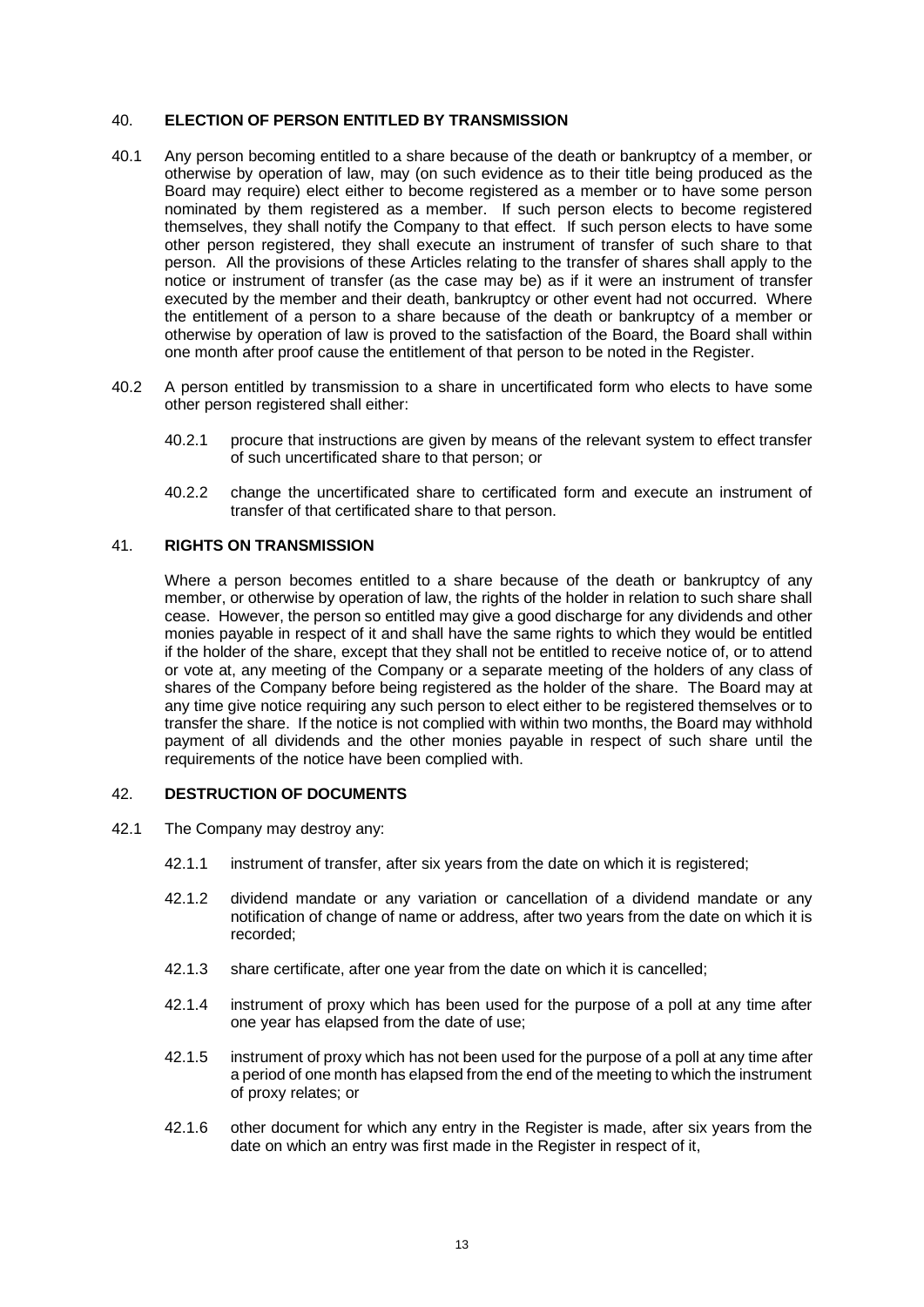provided that the Company may destroy any such type of document at a date earlier than that authorised by this Article if a copy of such document is made and retained (whether electronically, by microfilm, by digital imaging or by other similar means) until the expiration of the period applicable to the destruction of the original of such document.

- 42.2 It shall be conclusively presumed in favour of the Company that every:
	- 42.2.1 entry in the Register purporting to have been made on the basis of a document so destroyed was duly and properly made;
	- 42.2.2 instrument of transfer so destroyed was duly registered;
	- 42.2.3 share certificate so destroyed was duly cancelled; and
	- 42.2.4 other document so destroyed had been properly dealt with under its terms and was valid and effective according to the particulars in the records of the Company.
- 42.3 This Article shall only apply to the destruction of a document in good faith and without notice of any claim (regardless of the parties to it) to which the document might be relevant. Nothing in this Article shall be construed as imposing any liability on the Company in respect of the destruction of any such document other than as provided for in this Article which would not attach to the Company in the absence of this Article. References in this Article to the destruction of any document include references to the disposal of it in any manner.
- 42.4 References in this Article to instruments of transfer shall include, in relation to uncertificated shares, instructions and/or notifications made in accordance with the relevant system relating to the transfer of such shares.

#### <span id="page-18-0"></span>43. **SUB-DIVISION**

Any resolution authorising the Company to sub-divide its shares or any of them may determine that, as between the shares resulting from the sub-division, any of them may have any preference or advantage or be subject to any restriction as compared with the others.

#### <span id="page-18-1"></span>44. **FRACTIONS**

If any shares are consolidated or consolidated and then divided, the Board has power to deal with any fractions of shares which result as it sees fit. If the Board decides to sell any shares representing fractions, it can do so for the best price reasonably obtainable and distribute the net proceeds of sale among members in proportion to their fractional entitlements. The Board can arrange for any shares representing fractions to be entered in the Register as certificated shares if they consider that this makes it easier to sell them. The Board can sell those shares to anyone, including the Company if the legislation allows, and may authorise any person to transfer or deliver the shares to the buyer or in accordance with the buyer's instructions. The Buyer shall not be bound to see to the application of the purchase money, nor shall the buyer's title to the share be affected by any irregularity or invalidity in the proceedings in reference to the sale.

### <span id="page-18-2"></span>45. **ANNUAL GENERAL MEETINGS**

An annual general meeting shall be held once a year, at such time (consistent with the terms of the Companies Acts) and place, including partly (but not wholly) by means of electronic facility or facilities, as may be determined by the Board.

#### <span id="page-18-3"></span>46. **CONVENING OF GENERAL MEETINGS**

- 46.1 The Board may, whenever it thinks fit, and shall on requisition in accordance with the Companies Acts, proceed to convene a general meeting.
- 46.2 Subject always to Article [55.3,](#page-22-4) the Board may make whatever arrangements it considers fit to allow those entitled to do so to attend and participate in any general meeting.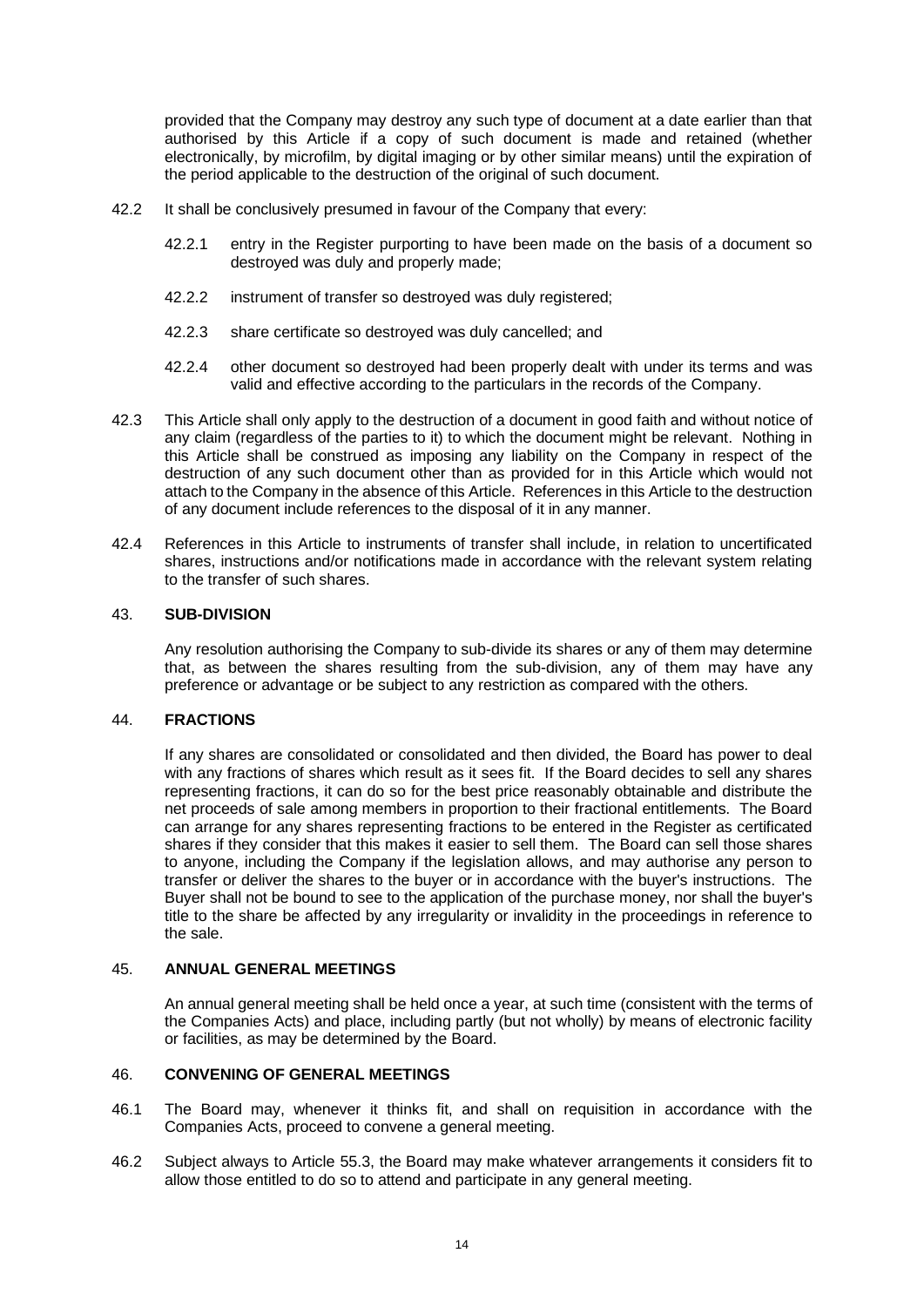- 46.3 The Board shall determine in relation to each general meeting the means of attendance at and participation in the meeting, including whether the persons entitled to attend and participate in the meeting shall be enabled to do so:
	- 46.3.1 (subject to Article [55.3\)](#page-22-4) by means of electronic facility or facilities pursuant to Article [47;](#page-19-0) and/or
	- 46.3.2 by simultaneous attendance and participation at a satellite meeting place or places pursuant to Article [49.7.](#page-20-2)
- 46.4 Unless otherwise specified in the notice of meeting or determined by the chair of the meeting, a general meeting is deemed to take place at the place where the chair of the meeting is at the time of the meeting.
- 46.5 Two or more persons who may not be in the same place as each other attend a general meeting if their circumstances are such that if they have (or were to have) rights to speak and vote at that meeting, they are (or would be) able to exercise them.
- 46.6 A person is able to participate in a meeting if that person's circumstances are such that if they have (or were to have) rights in relation to the meeting, they are (or would be) able to exercise them.
- 46.7 In determining whether persons are attending or participating in a meeting, other than at a physical place or places, it is immaterial where any of them are or how they are able to communicate with each other.
- 46.8 A person is able to exercise the right to speak at a general meeting when that person is in a position to communicate to all those attending the meeting, during the meeting, any information or opinions which that person has on the business of the meeting.
- 46.9 A person is able to exercise the right to vote at a general meeting when:
	- 46.9.1 that person is able to vote, during the meeting (or, in the case of a poll, within the time period specified by the chair of the meeting) on resolutions put to the vote at the meeting; and
	- 46.9.2 that person's vote can be taken into account in determining whether or not such resolutions are passed at the same time as the votes of all the other persons attending the meeting.
- 46.10 If, at any general meeting at which members are entitled to participate by means of electronic facility or facilities determined by the Board pursuant to Article [47,](#page-19-0) any document is required to be on display or to be available for inspection at the meeting (whether prior to or for the duration of the meeting or both), the Company shall ensure that it is available in electronic form to persons entitled to inspect it for at least the required period of time, and this will be deemed to satisfy any such requirement.

# <span id="page-19-0"></span>47. **SIMULTANEOUS ATTENDANCE AND PARTICIPATION BY ELECTRONIC FACILITIES**

- 47.1 Without prejudice to Article [49.7,](#page-20-2) the Board may resolve to enable persons entitled to attend and participate in a general meeting to do so partly (but not wholly) by simultaneous attendance and participation by means of electronic facility or facilities, and may determine the means, or all different means, of attendance and participation used in relation to the general meeting. The members present in person or by proxy by means of an electronic facility or facilities (as so determined by the Board) shall be counted in the quorum for, and be entitled to participate in, the general meeting in question. That meeting shall be duly constituted and its proceedings valid if the chair is satisfied that adequate facilities are available throughout the meeting to ensure that members attending the meeting by all means (including the means of an electronic facility or facilities) are able to:
	- 47.1.1 participate in the business for which the meeting has been convened;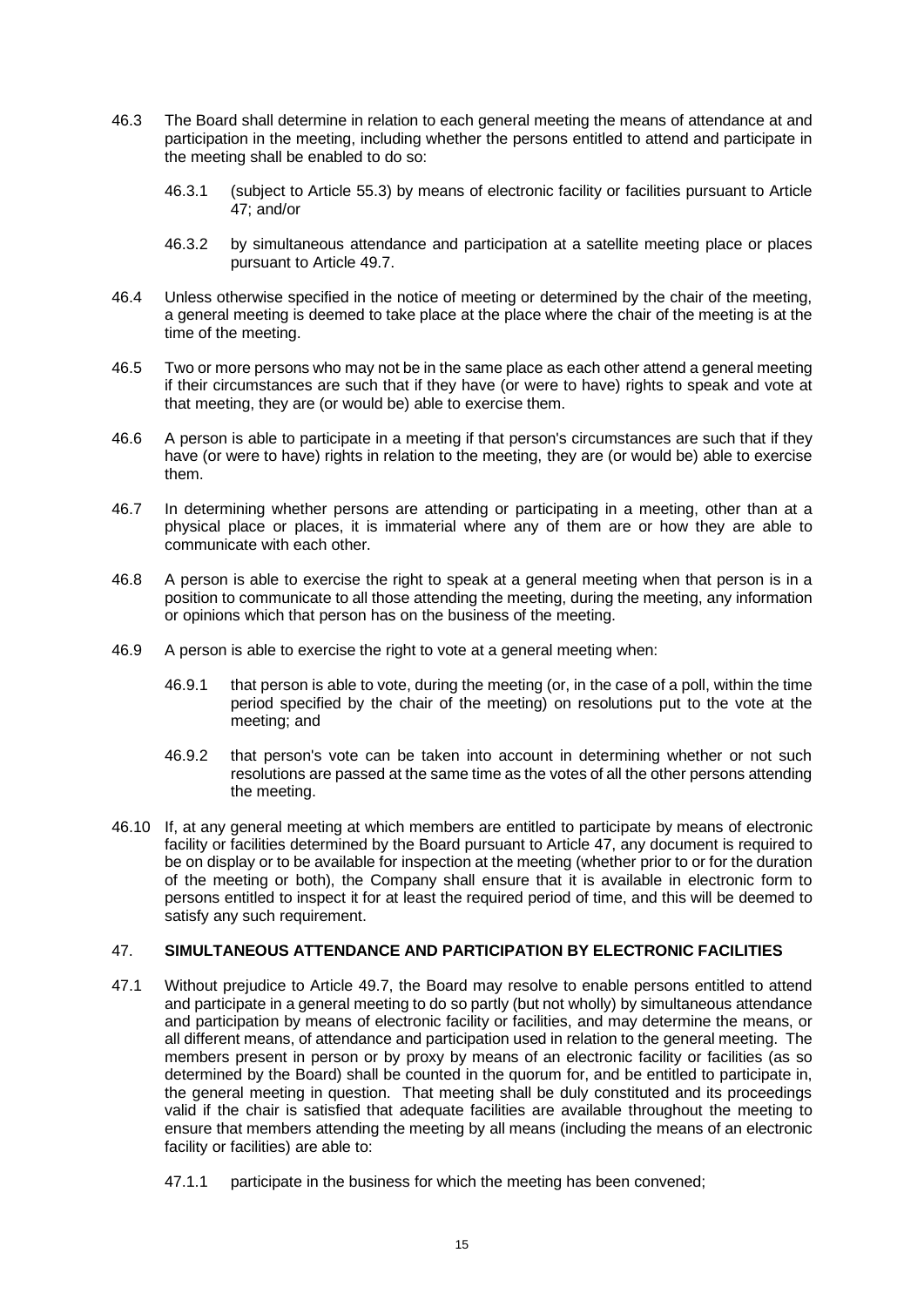- 47.1.2 hear all persons who speak at the meeting; and
- 47.1.3 be heard by all other persons attending and participating in the meeting.

## <span id="page-20-0"></span>48. **NOTICE OF GENERAL MEETINGS**

A general meeting shall be called by at least such minimum notice as is required or permitted by the Companies Acts. The period of notice shall in either case be exclusive of the day on which it is served or deemed to be served and of the day on which the meeting is to be held and shall be given to all members other than those who are not entitled to receive such notices from the Company. The Company may give such notice by any means or combination of means permitted by the Companies Acts.

## <span id="page-20-1"></span>49. **CONTENTS OF NOTICE OF GENERAL MEETINGS**

- 49.1 Every notice calling a general meeting shall specify the place (including any satellite meeting place or places determined pursuant to Articl[e 49.7\)](#page-20-2), date and time of the meeting. There shall appear with reasonable prominence in every such notice a statement that a member entitled to attend and vote is entitled to a proxy or (if the member has more than one share) proxies to exercise all or any of the member's rights to attend, speak and vote and that a proxy need not be a member of the Company. Such notice shall also include the address of the website on which the information required by the Act is published, state the procedures with which members must comply in order to be able to attend and vote at the meeting (including the date by which they must comply), provide details of any forms to be used for the appointment of a proxy and state that a member has the right to ask questions at the meeting in accordance with the Act.
- 49.2 The notice shall specify the general nature of the business to be transacted at the meeting and shall set out the text of all resolutions to be considered by the meeting and shall state in each case whether it is proposed as an ordinary resolution or as a special resolution.
- 49.3 In the case of an annual general meeting, the notice shall also specify the meeting as such.
- 49.4 If pursuant to Article [47](#page-19-0) the Board determines that a general meeting shall be held partly by means of electronic facility or facilities, the notice shall:
	- 49.4.1 include a statement to that effect;
	- 49.4.2 specify the means, or all different means, of attendance and participation thereat, and any access, identification and security arrangements determined pursuant to Article [59;](#page-23-2) and
	- 49.4.3 state how it is proposed that persons attending or participating in the meeting electronically should communicate with each other during the meeting.
- 49.5 The notice shall specify such arrangements as have at that time been made for the purpose of Articl[e 49.7](#page-20-2) or Article [60.](#page-24-0)
- 49.6 For the purposes of determining which persons are entitled to attend or vote at a meeting and how many votes a person may cast, the Company may specify in the notice of meeting a time, not more than 48 hours before the time fixed for the meeting (not taking into account nonworking days) by which a person must be entered in the Register in order to have the right to attend or vote at the meeting or appoint a proxy to do so.
- <span id="page-20-2"></span>49.7 Without prejudice to Article [47,](#page-19-0) the Board may resolve to enable persons entitled to attend and participate in a general meeting to do so by simultaneous attendance and participation at a satellite meeting place or places anywhere in the world. The members present in person or by proxy at satellite meeting places shall be counted in the quorum for, and entitled to participate in, the general meeting in question, and the meeting shall be duly constituted and its proceedings valid if the chair is satisfied that adequate facilities are available throughout the meeting to ensure that members attending at all the meeting places are able to: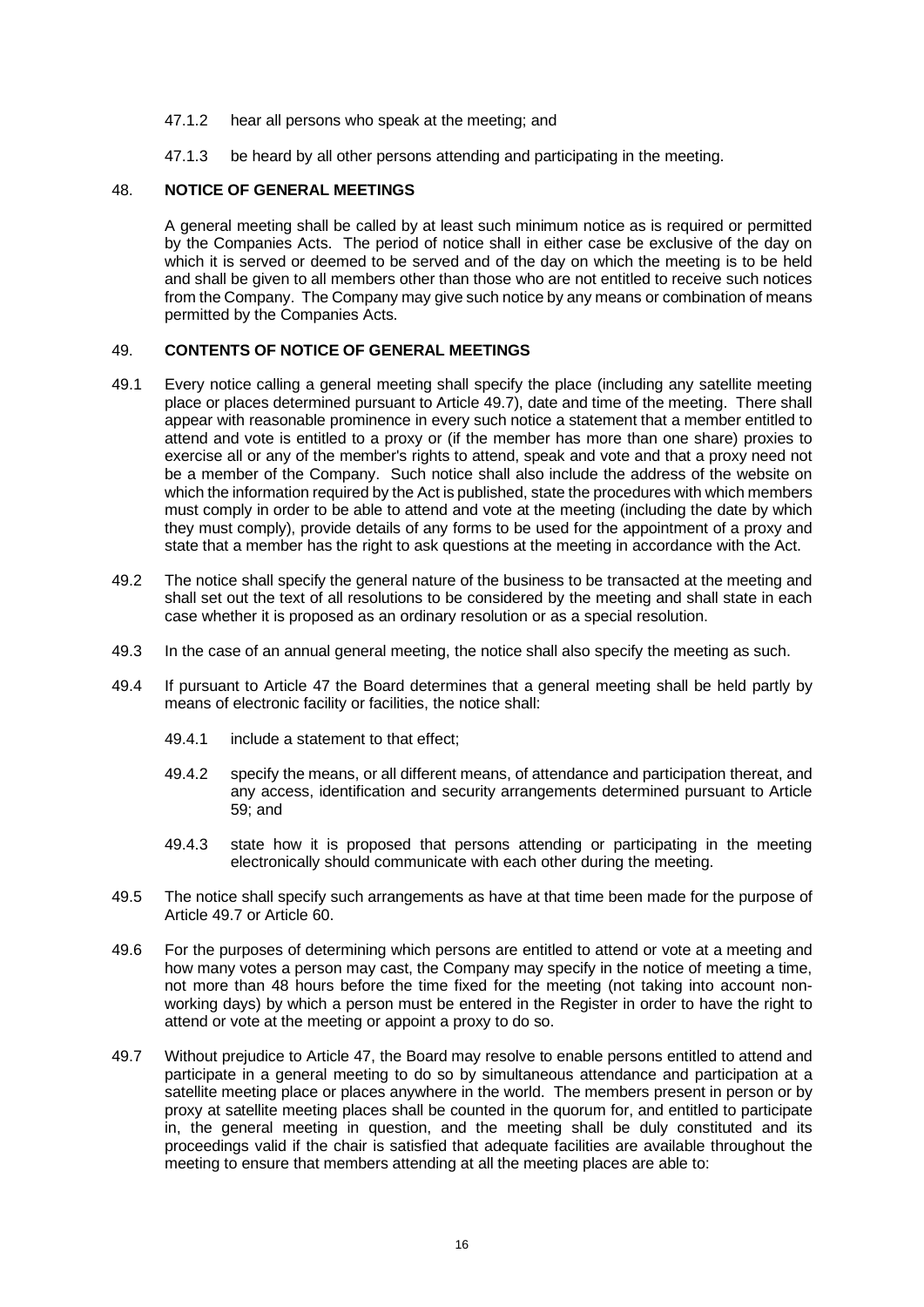- 49.7.1 participate in the business for which the meeting has been convened;
- 49.7.2 hear all persons who speak (whether by the use of microphones, loudspeakers, audiovisual communications equipment or otherwise) in the principal meeting place and any satellite meeting place; and
- 49.7.3 be heard by all other persons so present in the same way,

and the meeting shall be deemed to take place at the place where the chair of the meeting presides (the principal meeting place, with any other location where that meeting takes place being referred in these Articles as a satellite meeting). The chair shall be present at, and the meeting shall be deemed to take place at, the principal meeting place and the powers of the chair shall apply equally to each satellite meeting place, including their power to adjourn the meeting as referred to in Articl[e 56.](#page-22-3)

# <span id="page-21-0"></span>50. **OMISSION TO GIVE NOTICE AND NON-RECEIPT OF NOTICE**

The accidental omission to give notice of any meeting or to send an instrument of proxy (where this is intended to be sent out with the notice) to, or the non-receipt of either by, any person entitled to receive the same shall not invalidate the proceedings of that meeting.

### <span id="page-21-1"></span>51. **POSTPONEMENT OF GENERAL MEETING**

If, after the sending of the notice of a general meeting but before the meeting is held, or after the adjournment of a general meeting but before the adjourned meeting is held (whether or not notice of the adjourned meeting is required), the Board, in its absolute discretion, considers that it is impracticable or unreasonable for any reason to hold a general meeting on the date or at the time or place specified in the notice calling the general meeting (including a satellite meeting to which Article [49.7](#page-20-2) applies) and/or by means of the electronic facility or facilities specified in the notice, it may postpone the general meeting to another date, time and/or place (or in the case of a general meeting to be held at a principal meeting place and one or more satellite meeting places, to such other places) and/or change the electronic facility or facilities. If such a decision is made, the Board may then change the place (or any of the places in the case of a general meeting to which Article [49.7a](#page-20-2)pplies) and/or the electronic facility or facilities and/or postpone the date and/or time again if it considers that it is reasonable to do so. No new notice of the general meeting need be sent but the Board shall take reasonable steps to ensure that notice of the change of date, time, place (or places, in the case of a general meeting to which Articl[e 49.7a](#page-20-2)pplies) of and/or electronic facility or facilities for the postponed meeting appear at the original time and at the original place (or places, in the case of a general meeting to which Articl[e 49.7a](#page-20-2)pplies) and/or on the original electronic facility or facilities. When a general meeting is so postponed, notice of the date, time and place (or places in the case of a meeting to which Articl[e 49.7a](#page-20-2)pplies), including any electronic facility if applicable, of the postponed meeting shall be given in such manner as the Board may, in its absolute discretion, determine. No business shall be transacted at any postponed meeting other than business which might properly have been transacted at the meeting had it not been postponed. Notice of the business to be transacted at such postponed meeting shall not be required. If a general meeting is postponed in accordance with this Article [51,](#page-21-1) the appointment of a proxy will be valid if it is delivered and received as required by these Articles not less than 48 hours before the time appointed for holding the postponed meeting. When calculating the 48 hour period mentioned in this Article, the Directors can decide not to take account of any part of a day that is not a working day.

# <span id="page-21-2"></span>52. **QUORUM AT GENERAL MEETING**

No business shall be transacted at any general meeting unless a quorum is present. If a quorum is not present a chair of the meeting can still be chosen and this will not be treated as part of the business of the meeting. Two members present in person, by electronic facility or facilities or by proxy and entitled to attend and to vote on the business to be transacted shall be a quorum.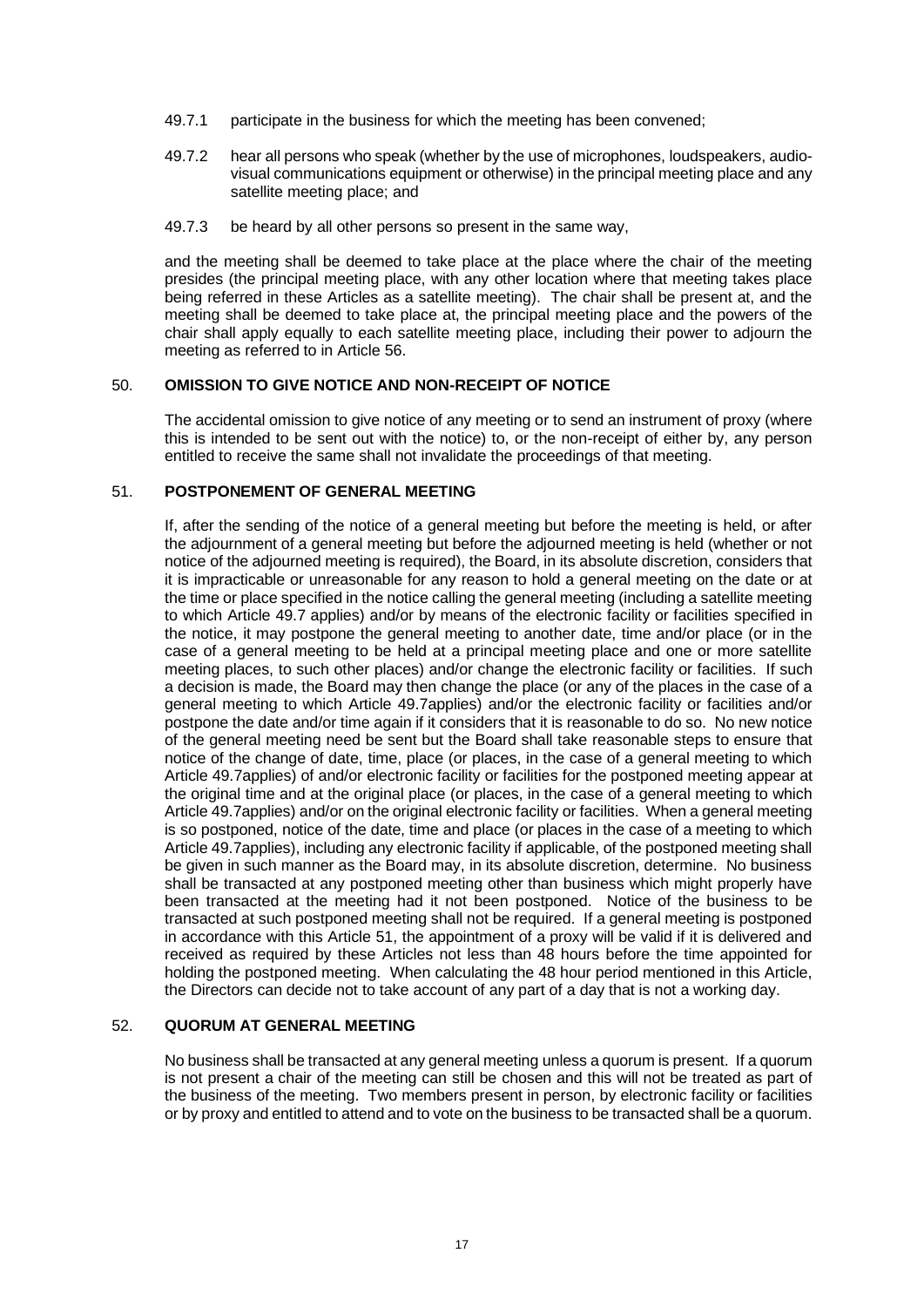### <span id="page-22-0"></span>53. **PROCEDURE IF QUORUM NOT PRESENT**

If a quorum is not present within fifteen minutes (or such longer interval as the chair in their absolute discretion thinks fit) from the time appointed for holding a general meeting, or if a quorum ceases to be present during a meeting, the meeting shall be dissolved if convened on the requisition of members. In any other case, the meeting shall stand adjourned to such day (not being less than ten clear days after the date of the original meeting), and at such time and place or places, with such means of attendance and participation (including partly but not wholly by means of electronic facility or facilities), as the chair (or, in default, the Board) may determine. If at such adjourned meeting a quorum is not present within thirty minutes from the time appointed for holding the meeting, one person entitled to vote on the business to be transacted, being a member or a proxy for a member or a duly authorised representative of a corporation which is a member, shall be a quorum and any notice of an adjourned meeting shall state this.

### <span id="page-22-1"></span>54. **CHAIR OF GENERAL MEETING**

The chair of the Board shall preside at every general meeting of the Company. If there is no such chair or if at any meeting the chair shall not be present within fifteen minutes after the time appointed for holding the meeting, or shall be unwilling to act as chair, the deputy chair (if any) of the Board shall, if present and willing to act, preside at such meeting. If more than one deputy chair is present they shall agree amongst themselves who is to take the chair or, if they cannot agree, the deputy chair who has been in office as a director the longest shall take the chair. If no chair or deputy chair shall be so present and willing to act, the Directors present shall choose one of their number to act or, if there be only one Director present, such director shall be chair if willing to act. If there be no Director present and willing to act, the members present and entitled to vote shall choose one of their number to be chair of the meeting. Nothing in these Articles shall restrict or exclude any of the powers or rights of a chair of a meeting which are given by law.

### <span id="page-22-2"></span>55. **ENTITLEMENT TO ATTEND, SPEAK AND PARTICIPATE**

- 55.1 A Director (and any other person invited by the chair to do so) may attend and speak at any general meeting and at any separate meeting of the holders of any class of shares of the Company, whether or not also a member.
- 55.2 All persons seeking to attend and participate in a general meeting by way of electronic facility or facilities shall be responsible for maintaining adequate facilities to enable them to do so. Subject only to the requirement for the chair to adjourn a general meeting in accordance with the provisions of Article [56.2,](#page-23-3) any inability of a person or persons to attend or participate in a general meeting by way of electronic facility or facilities shall not invalidate the proceedings of that meeting.
- <span id="page-22-4"></span>55.3 Nothing in these Articles authorises or allows a general meeting to be held exclusively on an electronic basis.

#### <span id="page-22-3"></span>56. **ADJOURNMENTS**

- 56.1 The chair may, with the consent of a meeting at which a quorum is present, and shall, if so directed by the meeting, adjourn any meeting from time to time (or indefinitely) and from place to place (or, in the case of a meeting held at a principal meeting place and one or more satellite meeting places, such other places) and/or from such electronic facility or facilities for attendance and participation to such other electronic facility or facilities as the meeting shall determine. However, without prejudice to any other power which the chair may have under these Articles (including the power to adjourn a meeting conferred by Articl[e 56.2\)](#page-23-3) or at common law, the chair may, without the need for the consent of the meeting and before or after it has started and irrespective of whether a quorum is present, interrupt or adjourn any meeting from time to time (or indefinitely) and from place to place (or places in the case of a meeting to which Article [49.7](#page-20-2) applies) or from electronic facility to electronic facility, or for an indefinite period, if of the opinion that it has become necessary to do so in order:
	- 56.1.1 to secure the proper and orderly conduct of the meeting; or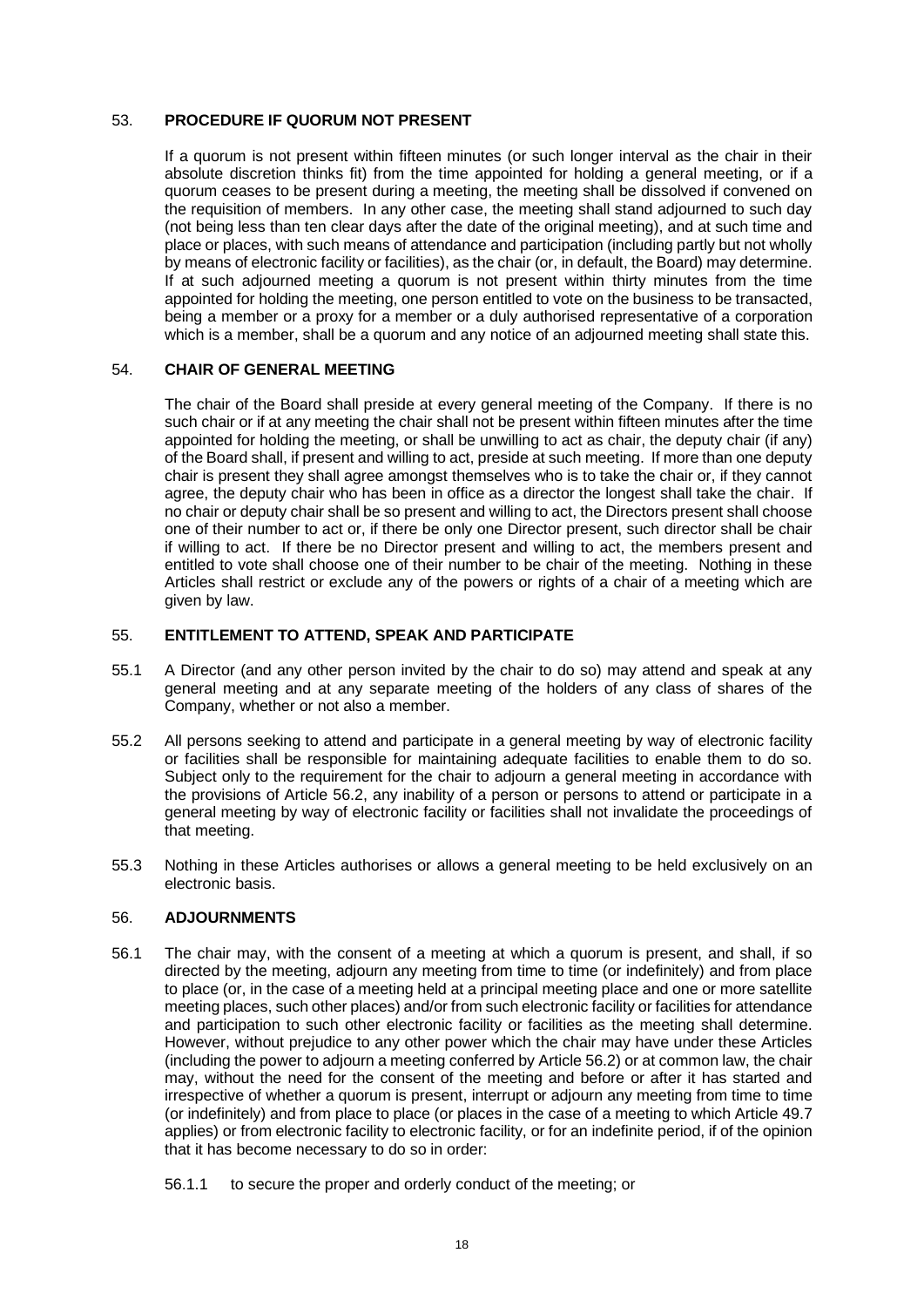- 56.1.2 to give all persons entitled to do so a reasonable opportunity of attending, speaking and voting at the meeting; or
- 56.1.3 to ensure the safety and security of all participants at the meeting; or
- 56.1.4 to ensure that the business of the meeting is properly disposed of.
- <span id="page-23-3"></span>56.2 If it appears to the chair that the facilities at the principal meeting place or any satellite meeting place or an electronic facility or facilities or security at any general meeting have become inadequate for the purposes referred to in Articles [47](#page-19-0) or [49.7,](#page-20-2) or are otherwise not sufficient to allow the meeting to be conducted substantially in accordance with the provisions set out in the notice of meeting, then the chair shall, without the consent of the meeting, interrupt or adjourn the general meeting.
- 56.3 All business conducted at a meeting up to the time of any adjournment shall, subject to Article [56.4,](#page-23-4) be valid.
- <span id="page-23-4"></span>56.4 The chair may specify that only the business conducted at the meeting up to a point in time which is earlier than the time of the adjournment is valid, if in their opinion, to do so would be more appropriate.

### <span id="page-23-0"></span>57. **NOTICE OF ADJOURNMENT**

Any adjournment pursuant to Articl[e 56](#page-22-3) may, subject to the Act, be for such time and with such means of attendance and participation (including at such place or places and/or by means of such electronic facility or facilities) as the chair (or, in default, the Board) may in their absolute discretion determine, notwithstanding that by reason of the adjournment some members may be unable to attend and participate in the adjourned meeting. Whenever a meeting is adjourned for 14 days or more or indefinitely, at least seven clear days' notice, specifying the day, the time and the place or places of the adjourned meeting and the means of attendance and participation (including by means of electronic facility or facilities if applicable) as the chair (or, in default, the Board) may in their absolute discretion determine, and the general nature of the business to be transacted, shall be given in the same manner as in the case of the original meeting. Save as aforesaid and subject to the Act, no member shall be entitled to any notice of an adjournment or of the business to be transacted at any adjourned meeting.

### <span id="page-23-1"></span>58. **BUSINESS OF ADJOURNED MEETING**

No business shall be transacted at any adjourned meeting other than the business which might properly have been transacted at the meeting from which the adjournment took place.

#### <span id="page-23-2"></span>59. **ACCOMMODATION OF MEMBERS, SECURITY ARRANGEMENTS AND ORDERLY CONDUCT AT GENERAL MEETINGS**

- <span id="page-23-5"></span>59.1 The Board may, for the purpose of controlling the level of attendance or ensuring the safety of those attending at any place specified for the holding of a general meeting, ensuring the security of the meeting and ensuring the future orderly conduct of the meeting, from time to time make such arrangements as it shall in its absolute discretion consider to be appropriate and may from time to time vary any such arrangements or make new arrangements therefor. Any decision made under this Article [59.1](#page-23-5) shall be final and the entitlement of any member or proxy to attend a general meeting at such place (or places, in the case of a meeting to which Article [49.7](#page-20-2) applies) shall be subject to any such arrangements as may be for the time being approved by the Board.
- 59.2 The Board may direct that any person wishing to attend any general meeting held at a physical place should provide evidence of identity and submit to such searches or other security arrangements or restrictions (including restrictions in items of personal property to be taken into the meeting) as the Board shall consider appropriate in the circumstances.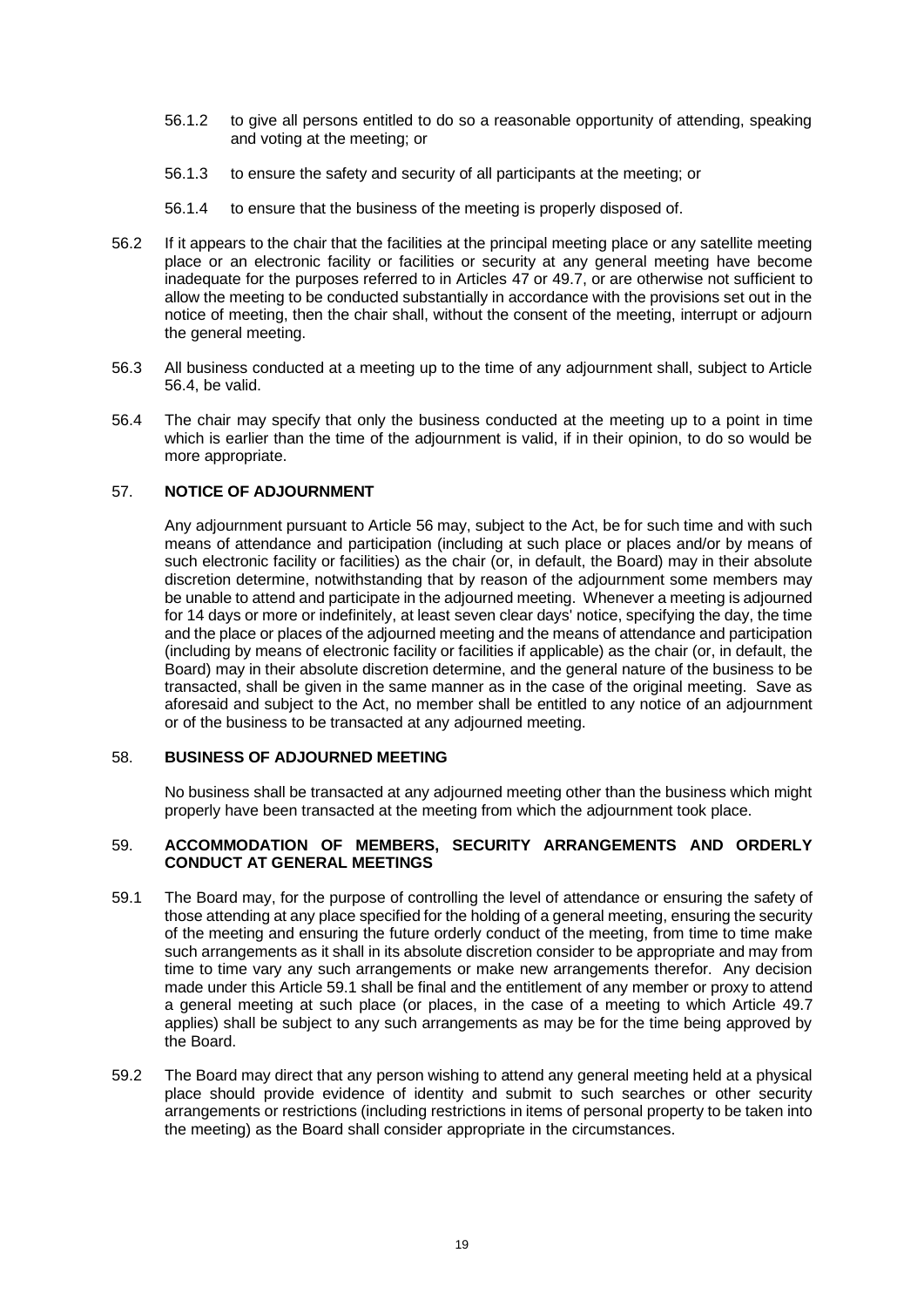- 59.3 If a general meeting is held partly by means of an electronic facility or facilities pursuant to Article [47,](#page-19-0) the Board and the chair may make any arrangement and impose any requirement or restriction that is:
	- 59.3.1 necessary to ensure the identification of those taking part by means of such electronic facility or facilities and the security of the electronic communication; and
	- 59.3.2 in its or the chair's view, proportionate to those objectives.

In this respect, the Board may authorise any voting application, system or facility for attendance and participation as it sees fit.

- 59.4 The Board shall be entitled in its absolute discretion to authorise one or more persons (including the Directors, the company secretary or the chair) to refuse physical or electronic entry to, or eject (physically or electronically) from, any meeting any person who fails to provide such evidence of identity or to submit to such searches or to otherwise comply with such security arrangements or restrictions as are required pursuant to this Article, or who causes the meeting to become disorderly.
- 59.5 Subject to the Act (and without prejudice to any other powers vested in the chair of a meeting) when conducting a general meeting, the chair may make whatever arrangement and take such action or give such directions as the chair considers, in their absolute discretion, to be appropriate or conducive to promote the orderly conduct of the meeting, to promote the conduct of the business laid down in the notice of the meeting with reasonable despatch and to maintain good order. The chair's decision on points of order, matters of procedure or on matters arising incidentally from the business of the meeting shall be final and conclusive, as shall their determination as to whether any point or matter is of such a nature.

### <span id="page-24-0"></span>60. **OVERFLOW MEETING ROOMS**

- 60.1 The Board may, in accordance with this Article, make arrangements for members and proxies who are entitled to attend and participate in a general meeting, but who cannot be seated in the main meeting room where the chair will be, to attend and take part in a general meeting in an overflow room or rooms. Any overflow room will have appropriate links to the main room and will enable audio-visual communication between the meeting rooms throughout the meeting. The Board will decide how to divide members and proxies between the main room and the overflow room. If an overflow room is used, the meeting will be treated as being held and taking place in the main meeting room and the meeting will consist of all the members and proxies who are attending both in the main meeting room and the overflow room.
- 60.2 Details of any arrangements for overflow rooms will be set out in the notice of the meeting but failure to do so will not invalidate the meeting.

# <span id="page-24-1"></span>61. **AMENDMENT TO RESOLUTIONS**

- 61.1 If an amendment to any resolution under consideration is proposed but is ruled out of order by the chair of the meeting in good faith, any error in such ruling shall not invalidate the proceedings on the original resolution.
- 61.2 In the case of a resolution duly proposed as a special resolution, no amendment to it (other than an amendment to correct a patent error) may in any event be considered or voted on. In the case of a resolution duly proposed as an ordinary resolution no amendment to it (other than an amendment to correct a patent error) may be considered or voted on unless either at least 48 hours prior to the time appointed for holding the meeting or adjourned meeting at which such ordinary resolution is to be proposed, notice in writing of the terms of the amendment and intention to move the same has been lodged at the Office or received in electronic form at the electronic address at which the Company has or is deemed to have agreed to receive it or the chair of the meeting in their absolute discretion decides that it may be considered or voted on.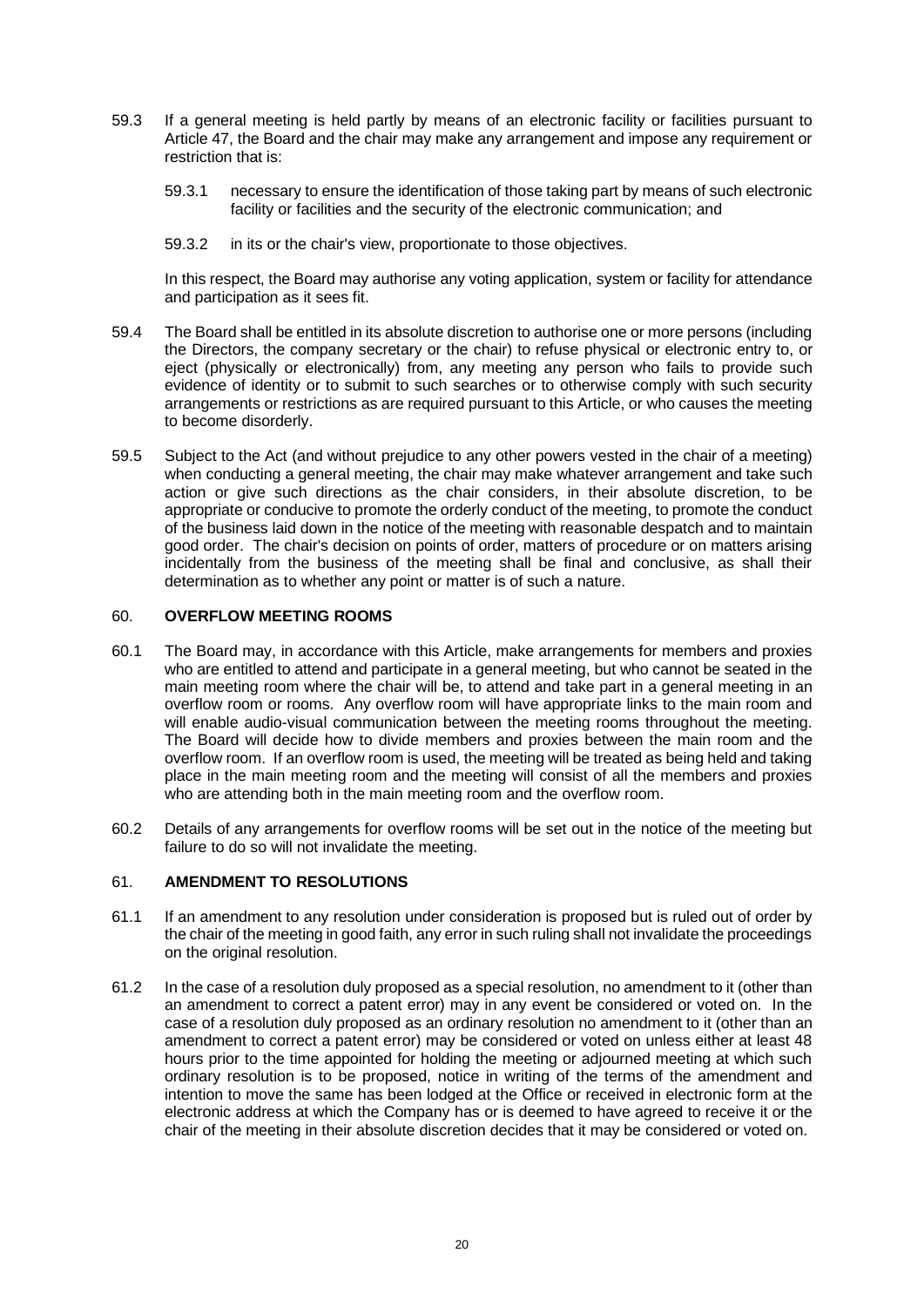### <span id="page-25-0"></span>62. **MEMBERS' RESOLUTIONS**

- 62.1 Members of the Company shall have the rights provided by the Companies Acts to have the Company circulate and give notice of a resolution which may be properly moved, and is intended to be moved, at the Company's next annual general meeting.
- 62.2 Expenses of complying with these rights shall be borne in accordance with the Companies Acts.

# <span id="page-25-1"></span>63. **METHOD OF VOTING**

- 63.1 A resolution put to the vote at a general meeting held partly by means of electronic facility or facilities shall be decided on a poll, which poll votes may be cast by such electronic means as the Board, in its sole discretion, deems appropriate for the purposes of the meeting. Any such poll shall be deemed to have been validly demanded at the time fixed for the holding of the meeting to which it relates. Subject thereto, at any general meeting a resolution put to a vote of the meeting shall be decided on a show of hands, unless (before or on the declaration of the result of the show of hands) a poll is duly demanded. Subject to the Companies Acts, a poll may be demanded by:
	- 63.1.1 the chair of the meeting; or
	- 63.1.2 at least three members present in person (or by proxy) and entitled to vote at the meeting; or
	- 63.1.3 a member or members present in person (or by proxy) representing at least one-tenth of the total voting rights of all the members having the right to vote at the meeting; or
	- 63.1.4 a member or members present in person (or by proxy) holding shares conferring a right to vote at the meeting, being shares on which an aggregate sum has been paid up equal to at least one-tenth of the total sum paid up on all the shares conferring that right.
- 63.2 The chair of the meeting may also demand a poll before a resolution is put to the vote on a show of hands.
- 63.3 At general meetings, resolutions shall be put to the vote by the chair of the meeting and there shall be no requirement for the resolution to be proposed or seconded by any person.
- 63.4 Unless a poll is duly demanded and the demand is not withdrawn, a declaration by the chair of the meeting that a resolution has on a show of hands been carried, or carried unanimously or by a particular majority, or lost, or not carried by a particular majority, and an entry to that effect in the book containing the minutes of proceedings of the Company, shall be conclusive evidence of the fact, without proof of the number or proportion of the votes recorded in favour of or against such resolution.

# <span id="page-25-2"></span>64. **OBJECTION TO ERROR IN VOTING**

No objection shall be raised to the qualification of any voter or to the counting of, or failure to count, any vote, except at the meeting or adjourned meeting at which the vote objected to is given or tendered or at which the error occurs. Any objection or error shall be referred to the chair of the meeting and shall only vitiate the decision of the meeting on any resolution if the chair decides that the same is of sufficient magnitude to vitiate the resolution or may otherwise have affected the decision of the meeting. The decision of the chair of the meeting on such matters shall be final and conclusive.

### <span id="page-25-3"></span>65. **PROCEDURE ON A POLL**

65.1 Any poll duly demanded on the election of a chair or on any question of adjournment shall be taken immediately. A poll duly demanded on any other matter shall be taken in such manner (including the use of ballot, voting papers, tickets or electronic means or any combination thereof) and at such time and place, not more than 30 days from the date of the meeting or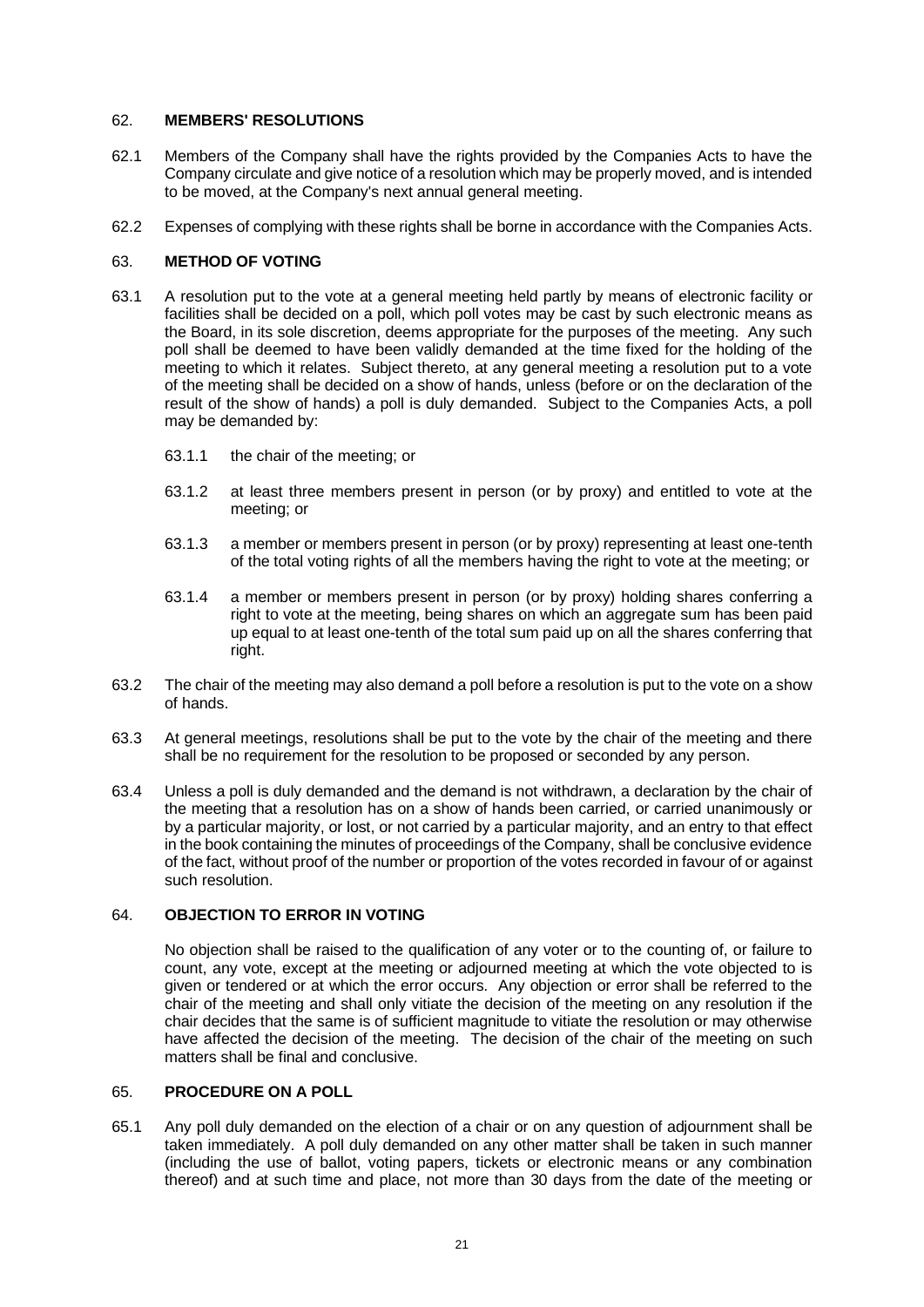adjourned meeting at which the poll was demanded, and by such means of attendance and participation (including at such place or places and/or by means of such electronic facility or facilities) as the chair shall direct. The chair may appoint scrutineers who need not be members. It is not necessary to give notice of a poll not taken immediately if the time and place at which it is to be taken are announced at the meeting at which it is demanded. In any other case, at least seven clear days' notice shall be given specifying the time, date and place at the which the poll shall be taken. The result of the poll shall be deemed to be the resolution of the meeting at which the poll was demanded.

- 65.2 The demand for a poll (other than on the election of a chair or any question of adjournment) shall not prevent the continuance of the meeting for the transaction of any business other than the question on which a poll has been demanded.
- 65.3 The demand for a poll may, before the poll is taken, be withdrawn, but only with the consent of the chair of the meeting. A demand so withdrawn validates the result of a show of hands declared before the demand was made. If a poll is demanded before the declaration of the result of a show of hands and the demand is duly withdrawn, the meeting shall continue as if the demand had not been made.
- 65.4 On a poll, votes may be given in person or by proxy. Members entitled to more than one vote need not, if they vote, use all their votes or cast all the votes they use in the same way.

### <span id="page-26-0"></span>66. **VOTES OF MEMBERS**

- 66.1 Subject to Article [66.2,](#page-26-1) the Companies Acts, to any special terms as to voting on which any shares may have been issued or may for the time being be held and to any suspension or abrogation of voting rights under these Articles, at any general meeting every member who is present in person (or by proxy) shall on a show of hands have one vote and every member present in person (or by proxy) shall on a poll have one vote for each share of which a member is the holder.
- <span id="page-26-1"></span>66.2 On a show of hands, a duly appointed proxy has one vote for and one vote against a resolution if the proxy has been appointed by more than one member entitled to vote on the resolution and the proxy has been instructed:
	- 66.2.1 by one or more of those members to vote for the resolution and by one or more other of those members to vote against it; or
	- 66.2.2 by one or more of those members to vote either for or against the resolution and by one or more other of those members to use their discretion as to how to vote.
- 66.3 If two or more persons are joint holders of a share, then in voting on any question the vote of the senior who tenders a vote, whether in person or by proxy, shall be accepted to the exclusion of the votes of the other joint holders. For this purpose, seniority shall be determined by the order in which the names of the holders stand in the Register.
- 66.4 Where in England or elsewhere a receiver or other person (by whatever name called) has been appointed by any court claiming jurisdiction in that behalf to exercise powers with respect to the property or affairs of any member on the ground (however formulated) of mental disorder, the Board may in its absolute discretion, upon or subject to production of such evidence of the appointment as the Board may require, permit such receiver or other person on behalf of such member to vote in person, on a show of hands or on a poll, by proxy on behalf of such member at any general meeting or to exercise any other right conferred by membership in relation to meetings of the Company. Evidence to the satisfaction of the Board of the authority of the person claiming to exercise the right to vote shall be deposited at the Office, or at such other place as is specified in accordance with these Articles for the deposit of instruments of proxy, at least 48 hours before the time appointed for holding the meeting or adjourned meeting at which the right to vote is to be exercised and, in default, the right to vote shall not be exercisable.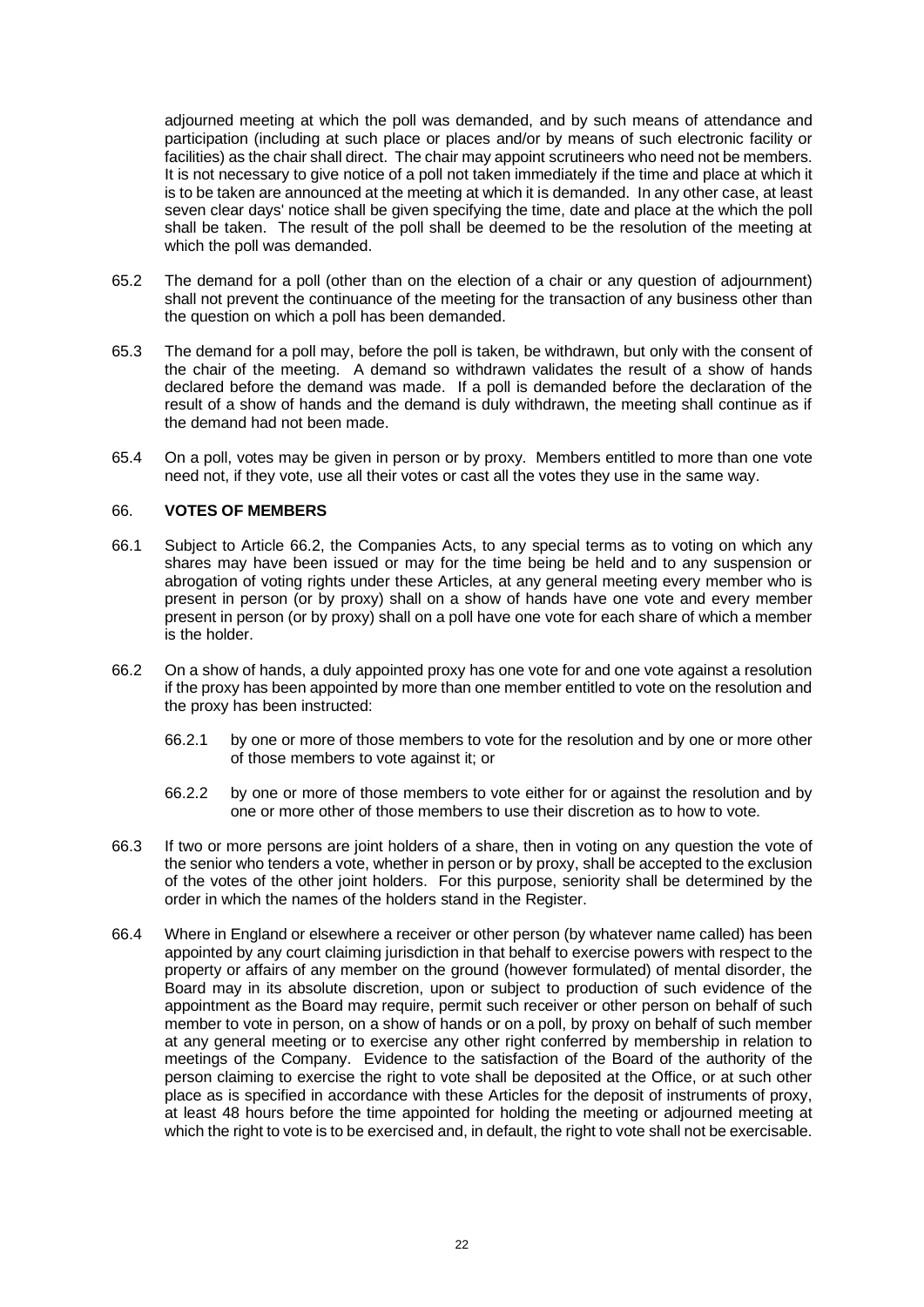66.5 In the case of equality of votes whether on a show of hands or on a poll, the chair of the meeting at which the show of hands takes place or at which the poll is demanded shall not be entitled to a casting vote.

### <span id="page-27-0"></span>67. **NO RIGHT TO VOTE WHERE SUMS OVERDUE ON SHARES**

- 67.1 No member may vote at a general meeting (or any separate meeting of the holders of any class of shares), either in person or by proxy, or to exercise any other right or privilege as a member in respect of a share held by them unless:
	- 67.1.1 all calls or other sums presently due and payable by the member in respect of that share whether alone or jointly with any other person together with interest and expenses (if any) have been paid to the Company; or
	- 67.1.2 the Board determines otherwise.

### <span id="page-27-1"></span>68. **VOTING BY PROXY**

- <span id="page-27-3"></span>68.1 Subject to Article [68.2,](#page-27-2) an instrument appointing a proxy shall be in writing in any usual form (or in another form approved by the Board) executed under the hand of the appointor or their duly constituted attorney or, if the appointor is a corporation, under its seal or signed by a duly authorised officer or attorney or other person authorised to sign.
- <span id="page-27-2"></span>68.2 Subject to the Companies Acts, the Board may accept the appointment of a proxy received by electronic means on such terms and subject to such conditions as it considers fit. The appointment of a proxy received by electronic means shall not be subject to the requirements of Articl[e 68.1.](#page-27-3)
- <span id="page-27-4"></span>68.3 For the purposes of Articles [68.1](#page-27-3) an[d 68.2,](#page-27-2) the Board may require such reasonable evidence it considers necessary to determine:
	- 68.3.1 the identity of the member and the proxy; and
	- 68.3.2 where the proxy is appointed by a person acting on behalf of the member, the authority of that person to make the appointment.
- 68.4 A member may appoint another person as proxy to exercise all or any of the member's rights to attend and to speak and to vote (both on a show of hands and on a poll) on a resolution or amendment of a resolution, or on other business arising, at a meeting or meetings of the Company. Unless the contrary is stated in it, the appointment of a proxy shall be deemed to confer authority to exercise all such rights, as the proxy thinks fit.
- 68.5 A proxy need not be a member.
- 68.6 A member may appoint more than one proxy in relation to a meeting, provided that each proxy is appointed to exercise the rights attached to different shares held by the member. When two or more valid but differing appointments of proxy are delivered or received for the same share for use at the same meeting, the one which is last validly delivered or received (regardless of its date or the date of its execution) shall be treated as replacing and revoking the other or others as regards that share. If the Company is unable to determine which appointment was last validly delivered or received, none of them shall be treated as valid in respect of that share.
- 68.7 Delivery or receipt of an appointment of proxy does not prevent a member attending and voting in person at the meeting or an adjournment of the meeting or on a poll.
- 68.8 The appointment of a proxy shall (unless the contrary is stated in it) be valid for an adjournment of the meeting as well as for the meeting or meetings to which it relates. The appointment of a proxy shall be valid for 12 months from the date of execution or, in the case of an appointment of proxy delivered by electronic means, for 12 months from the date of delivery unless otherwise specified by the Board.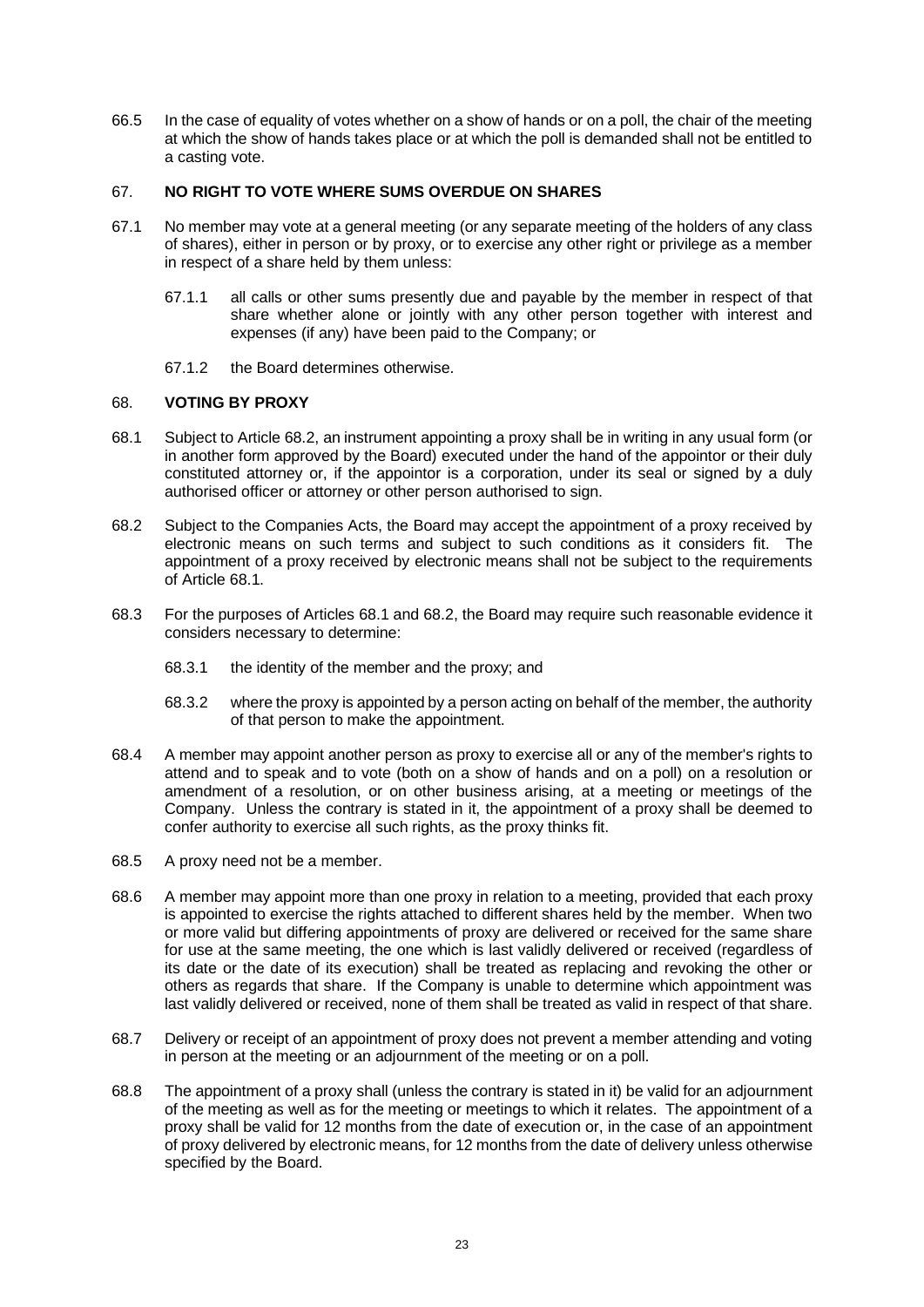68.9 Subject to the Companies Acts, the Company may send a form of appointment of proxy to all or none of the persons entitled to receive notice of and to vote at a meeting. If sent, the form shall provide for three-way voting on all resolutions (other than procedural resolutions) set out in the notice of meeting.

#### <span id="page-28-0"></span>69. **RECEIPT OF PROXY**

- <span id="page-28-5"></span>69.1 An instrument appointing a proxy and any reasonable evidence required by the Board in accordance with Articl[e 68.3](#page-27-4) shall:
	- 69.1.1 subject to Article[s 69.1.2.3](#page-28-1) and [69.1.2.4,](#page-28-2) in the case of an instrument of proxy in hard copy form, delivered to the office, or another place in the United Kingdom specified in the notice convening the meeting or in the form of appointment of proxy or other accompanying document sent by the Company in relation to the meeting (a "**proxy notification address**") not less than 48 hours before the time for holding the meeting or adjourned meeting at which the person named in the form of appointment of proxy proposes to vote;
	- 69.1.2 subject to Article[s 69.1.2.3](#page-28-1) and [69.1.2.4,](#page-28-2) in the case of an appointment of a proxy sent by electronic means, where the Company has given an electronic address (a "**proxy notification electronic address**"):
		- 69.1.2.1 in the notice calling the meeting;
		- 69.1.2.2 in an instrument of proxy sent out by the Company in relation to the meeting;
		- 69.1.2.3 in an invitation to appoint a proxy issued by the Company in relation to the meeting; or
		- 69.1.2.4 on a website maintained by or on behalf of the Company on which any information relating to the meeting is required by the Act to be kept,

<span id="page-28-4"></span><span id="page-28-3"></span><span id="page-28-2"></span><span id="page-28-1"></span>it shall be received at such proxy notification electronic address not less than 48 hours before the time for holding the meeting or adjourned meeting at which the person named in the form of appointment of proxy proposes to vote;

- 69.1.3 in the case of a poll taken more than 48 hours after it is demanded, delivered or received at a proxy notification address or a proxy notification electronic address and not less than 24 hours before the time appointed for the holding of the adjourned meeting or the taking of the poll; or
- 69.1.4 in the case of a poll which is not taken at the meeting at which it is demanded but is taken 48 hours or less after it is demanded, or in the case of an adjourned meeting to be held 48 hours or less after the time fixed for holding the original meeting, received:
	- 69.1.4.1 at a proxy notification address or a proxy notification electronic address in accordance with Articles [69.1.2.1](#page-28-3) or [69.1.2.2;](#page-28-4)
	- 69.1.4.2 by the chair of the meeting or the secretary or any director at the meeting at which the poll is demanded or, as the case may be, at the original meeting; or
	- 69.1.4.3 at a proxy notification address or a proxy notification electronic address by such time as the chair of the meeting may direct at the meeting at which the poll is demanded.

In calculating the periods in this Article, no account shall be taken of any part of a day that is not a working day.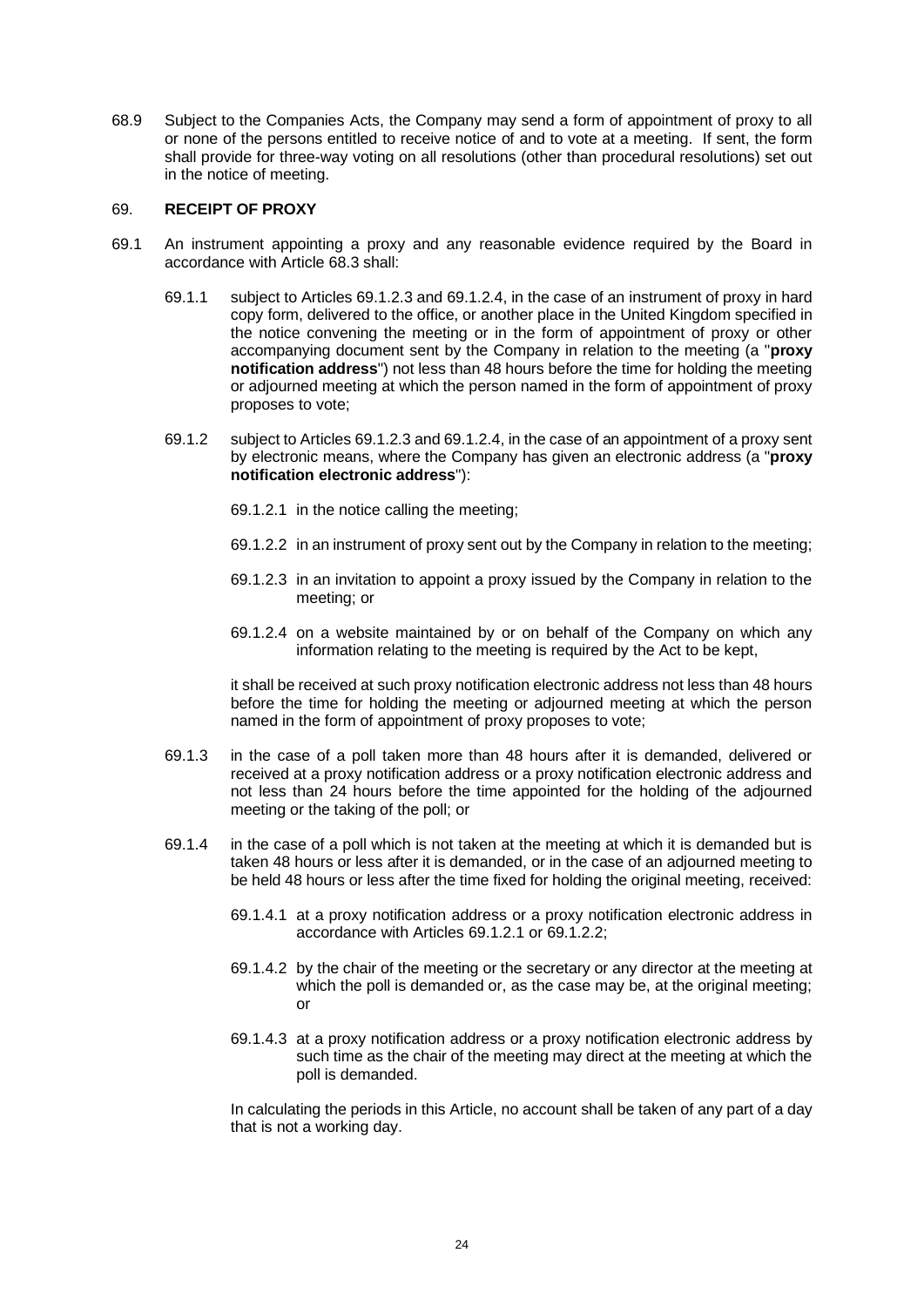- <span id="page-29-3"></span>69.2 The Board may decide, either generally or in any particular case, to treat a proxy appointment as valid notwithstanding that the appointment or any of the information required under Article [68.3](#page-27-4) has not been received in accordance with the requirements of this Article.
- 69.3 Subject to Articl[e 69.2,](#page-29-3) if the proxy appointment and any of the information required under Article [68.3](#page-27-4) is not received in the manner set out in Article [69.1,](#page-28-5) the appointee shall not be entitled to vote in respect of the shares in question.
- 69.4 Without limiting the foregoing, in relation to any uncertificated shares, the Board may from time to time:
	- 69.4.1 permit appointments of a proxy by means of a communication sent in electronic form in the form of an uncertificated proxy instruction; and
	- 69.4.2 permit supplements to, or amendments or revocations of, any such uncertificated proxy instruction by the same means.

The Board may in addition prescribe the method of determining the time at which any such uncertificated proxy instruction is to be treated as received by the Company or a participant acting on its behalf. The Board may treat any such uncertificated proxy instruction which purports to be or is expressed to be sent on behalf of a holder of a share as sufficient evidence of the authority of the person sending that instruction to send it on behalf of that holder.

### <span id="page-29-0"></span>70. **REVOCATION OF PROXY**

A vote given or poll demanded by a proxy shall be valid in the event of the death or mental disorder of the principal or the revocation of the instrument of proxy, or of the authority under which the instrument of proxy was executed, or the transfer of the share for which the instrument of proxy is given, unless notice in writing of such death, mental disorder, revocation or transfer shall have been received by the Company at the Office, or at such other place as has been appointed for the deposit of instruments of proxy, no later than the last time at which an appointment of a proxy should have been received in order for it to be valid for use at the meeting or on the holding of the poll at which the vote was given or the poll taken.

# <span id="page-29-1"></span>71. **CORPORATE REPRESENTATIVES**

- 71.1 A corporation (whether or not a company within the meaning of the Act) which is a member may, by resolution of its directors or other governing body, authorise such person as it thinks fit to act as its representative (or, as the case may be, representatives) at any meeting of the Company or at any separate meeting of the holders of any class of shares.
- 71.2 Any person so authorised shall be entitled to exercise the same powers on behalf of the corporation (in respect of that part of the corporation's holdings to which the authority relates) as the corporation could exercise if it were an individual member.
- 71.3 The corporation shall for the purposes of these Articles be deemed to be present in person and at any such meeting if a person so authorised is present at it, and all references to attendance and voting in person shall be construed accordingly.
- 71.4 A Director, the Secretary or some person authorised for the purpose by the Secretary may require the representative to produce a certified copy of the resolution so authorising the representative or such other evidence of their authority reasonably satisfactory to them before permitting the representative to exercise their powers.
- <span id="page-29-2"></span>71.5 A vote given or a poll demanded by a corporate representative shall be valid notwithstanding that the representative is no longer authorised to represent the member unless notice of the revocation of appointment was delivered in writing to the Company at such place or address and by such time as is specified in Article [70](#page-29-0) for the revocation of the appointment of a proxy.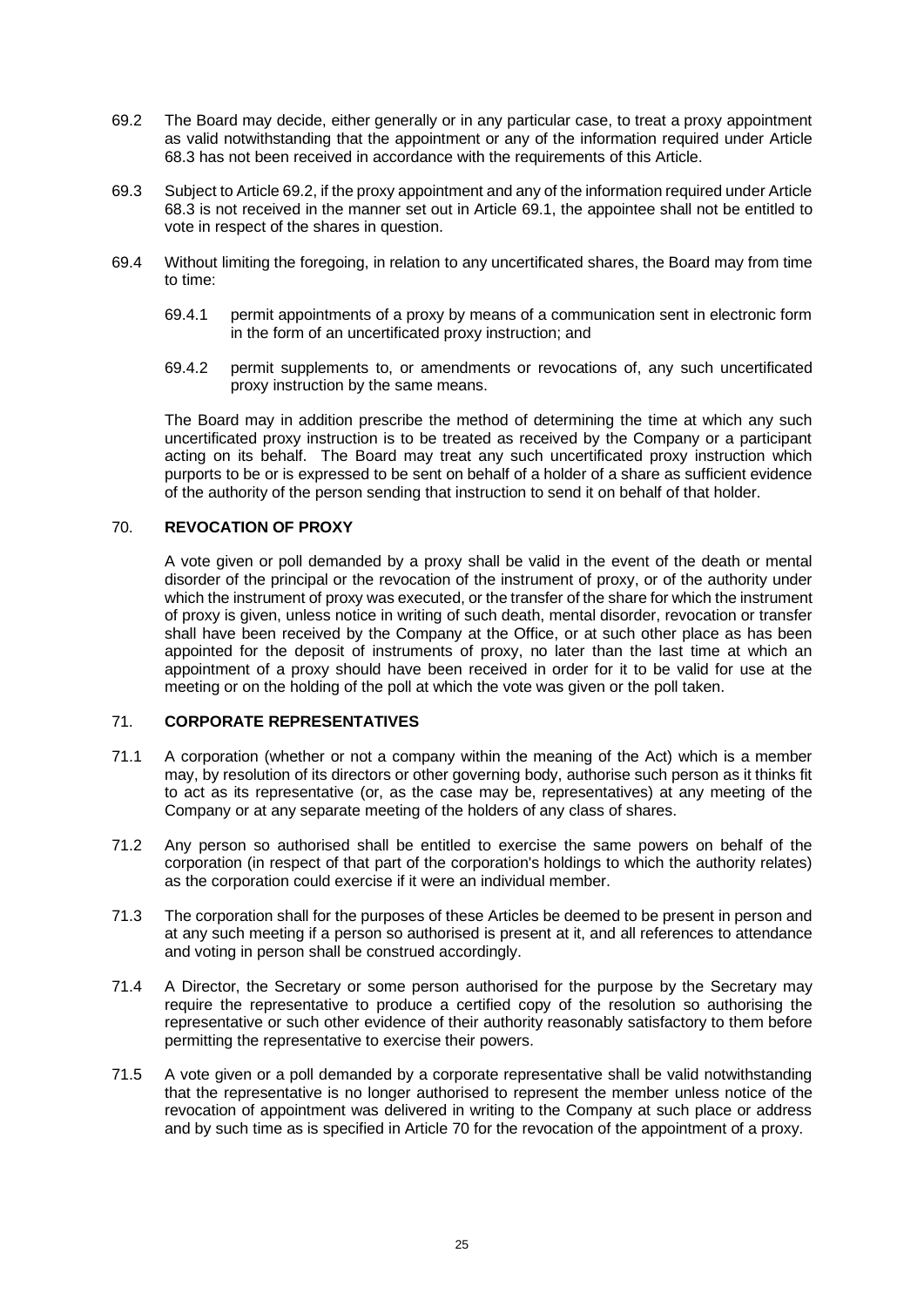## <span id="page-30-0"></span>72. **FAILURE TO DISCLOSE INTERESTS IN SHARES**

- <span id="page-30-3"></span><span id="page-30-2"></span>72.1 If a member, or any other person appearing to be interested in shares held by that member, has been issued with a notice under section 793 of the Act (**section 793 notice**) and has failed in relation to any shares (**default shares**, which expression includes any shares issued after the date of such notice in right of those shares) to give the Company the information required by the section 793 notice within the prescribed period from the service of the notice, the following sanctions shall apply unless the Board determines otherwise:
	- 72.1.1 the member shall not be entitled in respect of the default shares to be present or to vote (either in person or by representative or proxy) at any general meeting or at any separate meeting of the holders of any class of shares or on any poll or to exercise any other right conferred by membership in relation to any such meeting or poll; and
	- 72.1.2 where the default shares represent at least 0.25% in nominal value of the issued shares of their class (calculated exclusive of any shares held as treasury shares):
		- 72.1.2.1 any dividend or other money payable for such shares shall be withheld by the Company, which shall not have any obligation to pay interest on it, and the member shall not be entitled to elect, pursuant to Article [125,](#page-47-1) to receive shares instead of that dividend; and
		- 72.1.2.2 no transfer, other than an excepted transfer, of any shares held by the member shall be registered unless the member themselves are not in default of supplying the required information and the member proves to the satisfaction of the Board that no person in default of supplying such information is interested in any of the shares that are the subject of the transfer.
	- 72.1.3 For the purposes of ensuring Article [72.1.2.2](#page-30-1) can apply to all shares held by the member, the Company may in accordance with the uncertificated securities rules, issue a written notification to the Operator requiring conversion into certificated form of any share held by the member in uncertificated form.
- <span id="page-30-1"></span>72.2 Where the sanctions under Article [72.1](#page-30-2) apply in relation to any shares, they shall cease to have effect (and any dividends withheld under Article [72.1.2](#page-30-3) shall become payable):
	- 72.2.1 if the shares are transferred by means of an excepted transfer but only in respect of the shares transferred; or
	- 72.2.2 at the end of the period of seven days (or such shorter period as the Board may determine) following receipt by the Company of the information required by the section 793 notice and the Board being fully satisfied that such information is full and complete.
- 72.3 Where, on the basis of information obtained from a member in respect of any share held by them, the Company issues a section 793 notice to any other person, it shall at the same time send a copy of the notice to the member, but the accidental omission to do so, or the non-receipt by the member of the copy, shall not invalidate or otherwise affect the application of Articl[e 72.1.](#page-30-2)
- 72.4 For the purposes of this Article:
	- 72.4.1 a person, other than the member holding a share, shall be treated as appearing to be interested in that share if the member has informed the Company that the person is, or may be, so interested, or if the Company (after taking account of any information obtained from the member or, pursuant to a section 793 notice, from anyone else) knows or has reasonable cause to believe that the person is, or may be, so interested;
	- 72.4.2 **interested** shall be construed as it is for the purpose of section 793 of the Act;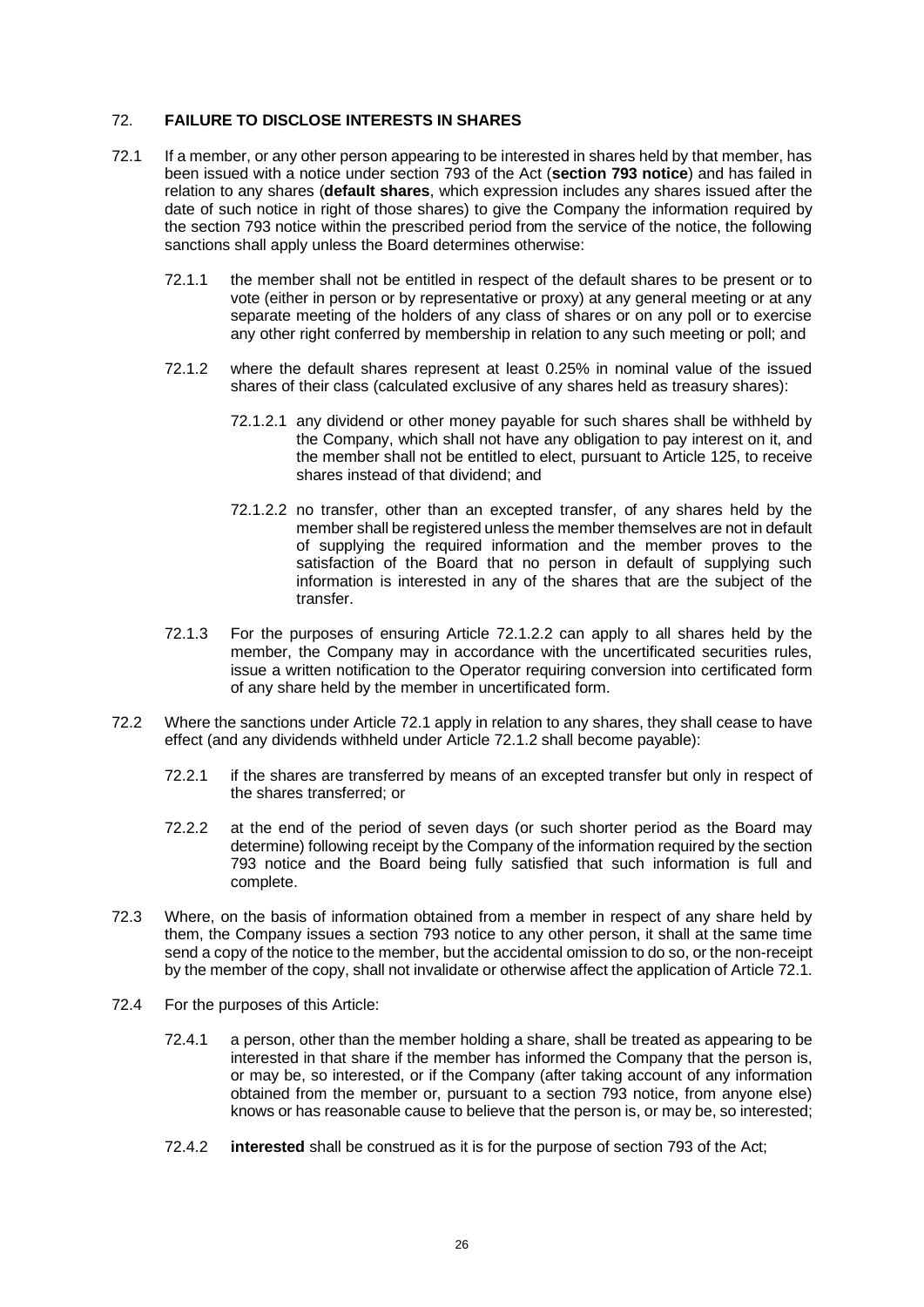- 72.4.3 reference to a person having failed to give the Company the information required by a notice, or being in default as regards supplying such information, includes reference:
	- 72.4.3.1 to the person's having failed or refused to give all of any part of it; and
	- 72.4.3.2 to the person's having given information which they know to be false in a material particular or having recklessly given information which is false in a material particular;
- 72.4.4 **prescribed period** means 14 days;
- 72.4.5 **excepted transfer** means, in relation to any shares held by a member:
	- 72.4.5.1 a transfer by way of or pursuant to acceptance of a takeover offer for the Company (within the meaning of section 974 of the Act); or
	- 72.4.5.2 a transfer in consequence of a sale made through a recognised investment exchange (as defined in section 285 of the FSMA) or any other stock exchange outside the United Kingdom on which the Company's shares are normally traded; or
	- 72.4.5.3 a transfer which is shown to the satisfaction of the Board to be made in consequence of a sale of the whole of the beneficial interest in the shares to a person who is unconnected with the member and with any other person appearing to be interested in the shares.
- 72.5 Nothing contained in this Article shall be taken to limit the powers of the Company under section 794 of the Act.

# <span id="page-31-0"></span>73. **POWER OF SALE OF SHARES OF UNTRACED MEMBERS**

- <span id="page-31-3"></span><span id="page-31-2"></span><span id="page-31-1"></span>73.1 The Company shall be entitled to sell at the best price reasonably obtainable any share of a member, or any share to which a person is entitled by transmission, if and provided that:
	- 73.1.1 during the period of 12 years before the date of sending of the notice referred to in Article [73.1.2](#page-31-1) no cheque, order or warrant in respect of such share sent by the Company through the post in a pre-paid envelope addressed to the member or to the person entitled by transmission to the share, at their address on the Register or other last known address given by the member or person to which cheques, orders or warrants in respect of such share are to be sent has been cashed and the Company has received no communications in respect of such share from such member or person entitled, provided that during such period of 12 years the Company has paid at least three cash dividends (whether interim or final) and no such dividend has been claimed by the person entitled to it;
	- 73.1.2 on or after expiry of the said period of 12 years, the Company has given notice of its intention to sell such share by sending a notice to the member or person entitled by transmission to the share at their address on the Register or other last known address given by the member or person entitled by transmission to the share and before sending such a notice to the member or other person entitled by transmission, the Company must have used reasonable efforts to trace the member or other person entitled, engaging, if considered appropriate, a professional asset reunification company or other tracing agent and/or giving notice of its intention to sell the share by advertisement in a national newspaper and in a newspaper circulating in the area of the address of the member or person entitled by transmission to the share shown in the Register:
	- 73.1.3 during the further period of three months following the date of such notice and prior to the exercise of the power of sale the Company has not received any communication in respect of such share from the member or person entitled by transmission; and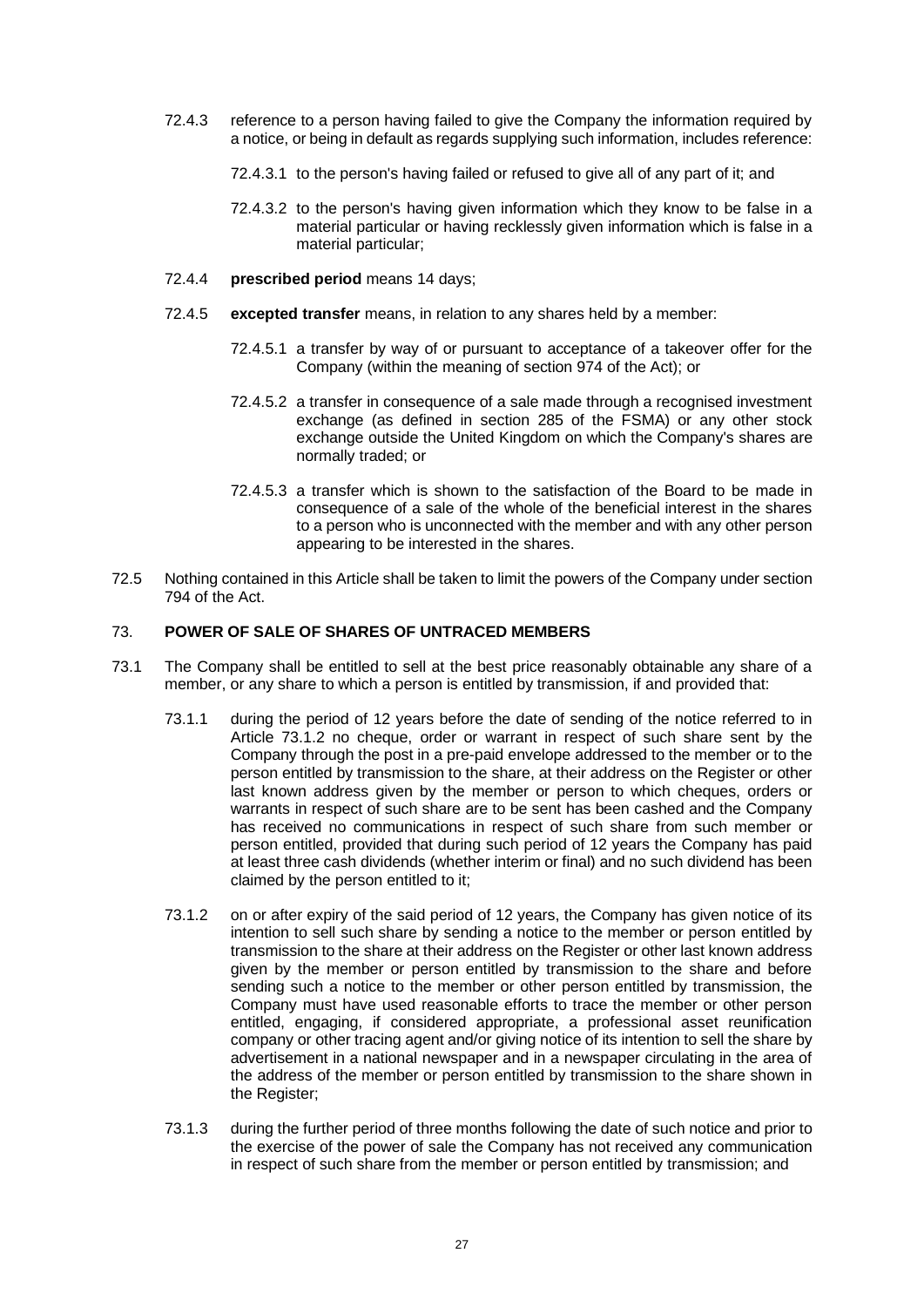- <span id="page-32-5"></span>73.1.4 the Company has given notice to the UKLA of its intention to make such sale, if shares of the class concerned are listed on the Official List or dealt in on the London Stock Exchange.
- 73.2 To give effect to any sale of shares under this Article, the Board may authorise any person to transfer the shares in question and may enter the name of the transferee in respect of the transferred shares in the Register even if no share certificate has been lodged for such shares and may issue a new certificate to the transferee. An instrument of transfer executed by that person shall be as effective as if it had been executed by the holder of, or the person entitled by transmission to, the shares. The buyer shall not be bound to see to the application of the purchase monies, nor shall the buyer's title to the shares be affected by any irregularity or invalidity in the proceedings in reference to the sale. If the shares are in uncertificated form, in accordance with the uncertificated securities rules, the Board may issue a written notification to the Operator requiring the conversion of the share to certificated form.
- 73.3 If during the period of 12 years referred to in Article [73.1,](#page-31-2) or during any period ending on the date when all the requirements of Articles [73.1.1](#page-31-3) to [73.1.4](#page-32-5) have been satisfied, any additional shares have been issued in respect of those held at the beginning of, or previously so issued during, any such period and all the requirements of [73.1.1](#page-31-3) to [73.1.4](#page-32-5) have been satisfied in regard to such additional shares, the Company shall also be entitled to sell the additional shares.

### <span id="page-32-0"></span>74. **APPLICATION OF PROCEEDS OF SALE OF SHARES OF UNTRACED MEMBERS**

The Company shall account to the member or other person entitled to the share for the net proceeds of a sale under Article [73](#page-31-0) by carrying all monies relating to such sale to a separate account. The Company shall be deemed to be a debtor to, and not a trustee for, such member or other person in respect of such monies. Monies carried to such separate account may either be employed in the business of the Company or invested in such investments as the Board may think fit. No interest shall be payable to such member or other person in respect of such monies and the Company does not have to account for any money earned on them. If no valid claim for the money has been received by the company during a period of two years from the date on which the relevant shares were sold by the company under this article, the money will be forfeited and will belong to the company.

#### <span id="page-32-1"></span>75. **NUMBER OF DIRECTORS**

Unless otherwise determined by the Company by ordinary resolution, the number of Directors (other than any alternate Directors) shall be at least three and not more than fifteen.

#### <span id="page-32-2"></span>76. **POWER OF COMPANY TO APPOINT DIRECTORS**

Subject to these Articles and the Companies Acts, the Company may by ordinary resolution appoint a person who is willing to act to be a Director, either to fill a vacancy or as an addition to the existing Board but the total number of Directors shall not exceed any maximum number fixed in accordance with these Articles.

# <span id="page-32-3"></span>77. **POWER OF BOARD TO APPOINT DIRECTORS**

Subject to these Articles, the Board shall have power at any time to appoint any person who is willing to act as a Director, either to fill a vacancy or as an addition to the existing Board but the total number of Directors shall not exceed any maximum number fixed in accordance with these Articles.

# <span id="page-32-4"></span>78. **ELIGIBILITY OF NEW DIRECTORS**

- 78.1 No person, other than a retiring Director (by rotation or otherwise), shall be appointed or reappointed a Director at any general meeting unless:
	- 78.1.1 they are recommended by the Board; or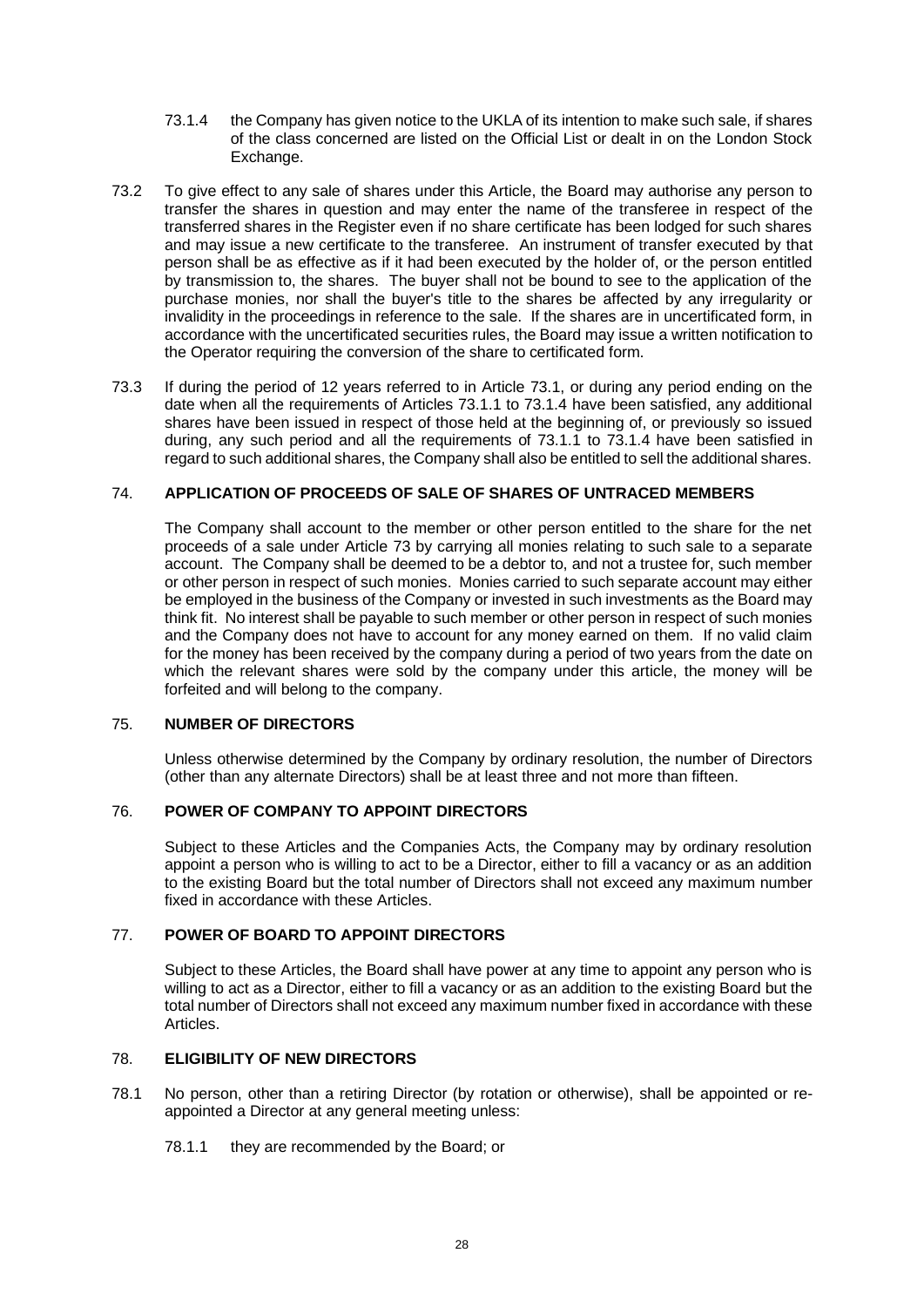- 78.1.2 at least seven but not more than 42 clear days before the date appointed for the meeting the Company has received notice from a member (other than the person proposed) entitled to vote at the meeting of intention to propose a resolution for the appointment or re-appointment of that person, stating the particulars which would, if they were so appointed or re-appointed, be required to be included in the Company's register of directors and a notice executed by that person of their willingness to be appointed or re-appointed, is lodged at the Office.
- 78.2 A Director need not be a member of the Company.

### <span id="page-33-0"></span>79. **RETIREMENT OF DIRECTORS**

- 79.1 At each annual general meeting of the Company any Director then in office:
	- 79.1.1 who has been appointed by the Board since the previous annual general meeting in accordance with Article [77;](#page-32-3) or
	- 79.1.2 for whom it is the second annual general meeting following the annual general meeting at which they were elected or last re-elected;
	- 79.1.3 shall retire from office but shall be eligible for re-appointment.

### <span id="page-33-1"></span>80. **DEEMED RE-APPOINTMENT**

- 80.1 A Director who retires at an annual general meeting shall (unless removed from office or such office is vacated in accordance with these Articles) retain office until the close of the meeting at which they retires or (if earlier) when a resolution is passed at that meeting not to fill the vacancy or to elect another person in their place or the resolution to re-appoint them is put to the meeting and lost.
- 80.2 If the Company, at any meeting at which a Director retires in accordance with these Articles does not fill the office vacated by such Director, the retiring Director, if willing to act, shall be deemed to be re-appointed unless at that meeting a resolution is passed not to fill the vacancy or elect another person in their place or unless the resolution to re-appoint them is put to the meeting and lost.

# <span id="page-33-2"></span>81. **PROCEDURE IF INSUFFICIENT DIRECTORS APPOINTED**

- 81.1 If:
	- 81.1.1 at the annual general meeting in any year any resolution or resolutions for the appointment or re-appointment of the persons eligible for appointment or reappointment as Directors are put to the meeting and lost; and
	- 81.1.2 at the end of that meeting the number of Directors is fewer than any minimum number of Directors required under Article [75.](#page-32-1)

All retiring Directors who stood for re-appointment at that meeting (**Retiring Directors**) shall be deemed to have been re-appointed as Directors and shall remain in office but the Retiring Directors may only act for the purpose of filling vacancies, convening general meetings of the Company and performing such duties as are essential to maintain the Company as a going concern, and not for any other purpose.

81.2 The Retiring Directors shall convene a general meeting as soon as reasonably practicable following the meeting referred to in Article 79.1 and they shall retire from office at that meeting. If at the end of any meeting convened under this Article the number of Directors is fewer than any minimum number of Directors required under Article [75,](#page-32-1) the provisions of this Article shall also apply to that meeting.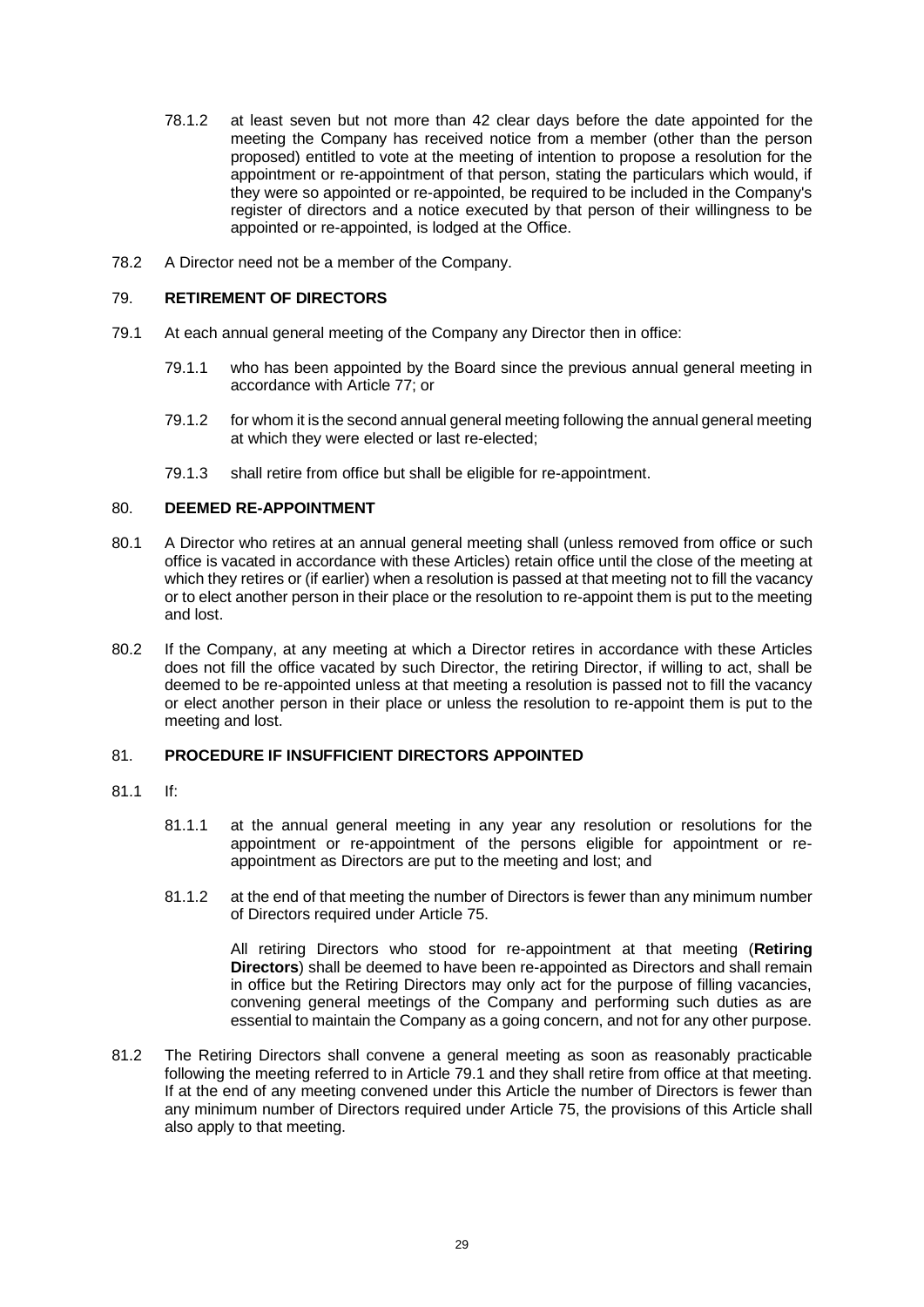### <span id="page-34-0"></span>82. **REMOVAL OF DIRECTORS**

In addition to any power of removal conferred by the Companies Acts, the Company may by special resolution, or by ordinary resolution of which special notice has been given in accordance with section 312 of the Act, remove a director before the expiry of their period of office (without prejudice to a claim for damages for breach of contract or otherwise) and may (subject to these Articles) by ordinary resolution appoint another person who is willing to act to be a director in their place.

### <span id="page-34-1"></span>83. **VACATION OF OFFICE BY DIRECTOR**

- 83.1 Without prejudice to the provisions for retirement (by rotation or otherwise) contained in these Articles, the office of a Director shall be vacated if:
	- 83.1.1 the director resigns by notice in writing delivered to the Secretary at the Office or at an address specified by the Company for the purposes of communication by electronic means or tendered at a Board meeting;
	- 83.1.2 the director offers to resign by notice in writing delivered to the Secretary at the Office or at an address specified by the Company for the purposes of communication by electronic means or tendered at a Board meeting and the Board resolves to accept such offer;
	- 83.1.3 the Director is requested to resign by all of the other Directors by notice in writing addressed to the Director at their address as shown in the register of Directors (without prejudice to any claim for damages which the Director may have for breach of any contract between the Director and the Company);
	- 83.1.4 the Director ceases to be a Director by virtue of any provision of the Companies Acts, is removed from office pursuant to these Articles or the Act or becomes prohibited by law from being a Director;
	- 83.1.5 the Director becomes bankrupt or makes an arrangement or composition with their creditors generally;
	- 83.1.6 a registered medical practitioner who is treating the Director gives a written opinion to the Company stating they have become physically or mentally incapable of acting as a director and may remain so for more than three months, or is or has been suffering from mental or physical ill health and the Board resolves that their office be vacated; or
	- 83.1.7 the Director is absent (whether or not any alternate Director appointed by the Director attends), without the permission of the Board, from Board meetings for six consecutive months and a notice is served on the Director personally, or at the Director's residential address provided to the Company under section 165 of the Act signed by all the other Directors stating that they shall cease to be a Director with immediate effect (and such notice may consist of several copies each signed by one or more Directors).
- 83.2 If the office of a Director is vacated for any reason, the director shall cease to be a member of any committee or sub-committee of the Board.

# <span id="page-34-2"></span>84. **RESOLUTION AS TO VACANCY CONCLUSIVE**

A resolution of the Board declaring a Director to have vacated office under the terms of Article 81 shall be conclusive as to the fact and ground of vacation stated in the resolution.

### <span id="page-34-3"></span>85. **APPOINTMENT OF ALTERNATE DIRECTORS**

85.1 Each Director may appoint any person (including another Director) to be their alternate and may at their discretion remove an alternate Director so appointed. Any appointment or removal of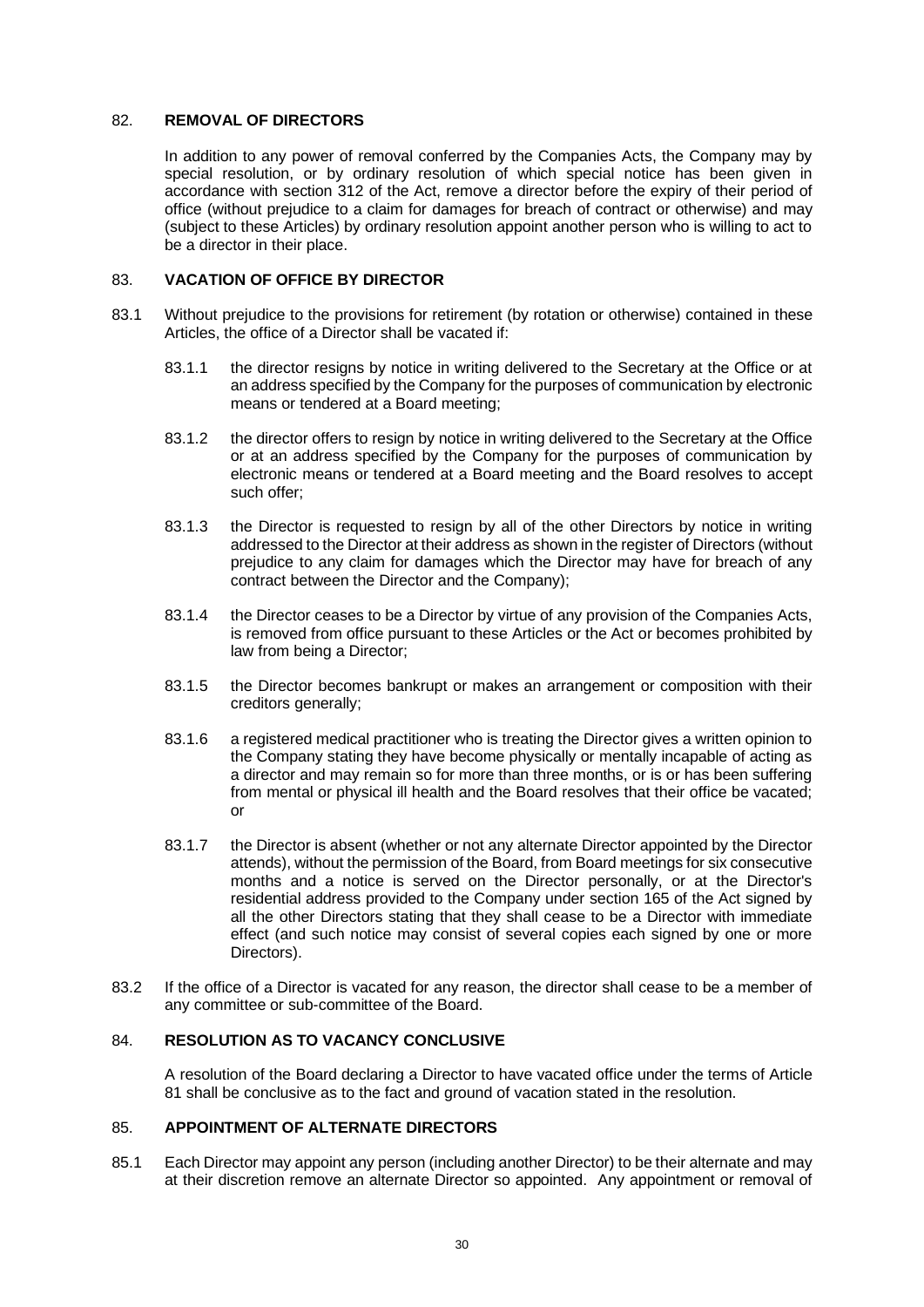an alternate Director must be by written notice delivered to the Office or at an address specified by the Company for the purposes of communication by electronic means or tendered at a Board meeting or in any other manner approved by the Board. The appointment requires the approval of the Board unless it has been previously approved or the appointee is another Director.

85.2 An alternate Director must provide the particulars, and sign any form for public filing required by the Companies Acts relating to their appointment.

## <span id="page-35-0"></span>86. **ALTERNATE DIRECTORS' PARTICIPATION IN BOARD MEETINGS**

- 86.1 Every alternate Director is (subject to them giving to the Company an address within the United Kingdom at which notices may be served on them (and, if applicable, an address in relation to which electronic communications may be received)) entitled to receive notice of all meetings of the Board and all committees of the Board of which their appointor is a member and, in the appointor's absence, to attend and vote at such meetings and to exercise all the powers, rights, duties and authorities of the appointor. Each person acting as an alternate Director shall have a separate vote at Board meetings for each Director for whom that person acts as alternate Director in addition to their own vote if also a Director, but shall count as only one for the purpose of determining whether a quorum is present.
- 86.2 Signature by an alternate Director of any resolution in writing of the Board or a committee of the Board will, unless the notice of appointment provides otherwise, be as effective as signature by the appointor.

### <span id="page-35-1"></span>87. **ALTERNATE DIRECTOR RESPONSIBLE FOR OWN ACTS**

Each person acting as an alternate Director will be an officer of the Company, will alone be responsible to the Company for their own acts and defaults and will not be deemed to be the agent of the Director appointing them.

### <span id="page-35-2"></span>88. **INTERESTS OF ALTERNATE DIRECTOR**

An alternate Director is entitled to contract and be interested in and benefit from contracts or arrangements with the Company, to be repaid expenses and to be indemnified to the same extent as if they were a Director. However, no alternate Director is entitled to receive from the Company any fees for their services as alternate, except such part (if any) of the fee payable to the alternate's appointor as such appointor may by written notice to the Company direct.

#### <span id="page-35-3"></span>89. **REVOCATION OF ALTERNATE DIRECTOR**

- 89.1 An alternate Director will cease to be an alternate Director:
	- 89.1.1 if the alternate's appointor revokes the appointment; or
	- 89.1.2 if the alternate resigns office by notice in writing to the Company; or
	- 89.1.3 if the alternate's appointor ceases for any reason to be a Director, provided that if any Director retires but is re-appointed or deemed to be re-appointed at the same meeting, any valid appointment of an alternate Director which was in force immediately before retirement shall remain in force; or
	- 89.1.4 if any event happens in relation to the alternate which, if the alternate were a Director otherwise appointed, would cause them to vacate office.

#### <span id="page-35-4"></span>90. **DIRECTORS' FEES**

Each of the Directors may be paid a fee at such rate as may from time to time be determined by the Board. However, the aggregate of all fees payable to the Directors (other than amounts payable under any other provision of these Articles) must not exceed £300,000 a year or such higher amount as may from time to time be decided by ordinary resolution of the Company. Any fees payable under this Article shall be distinct from any salary, remuneration or other amounts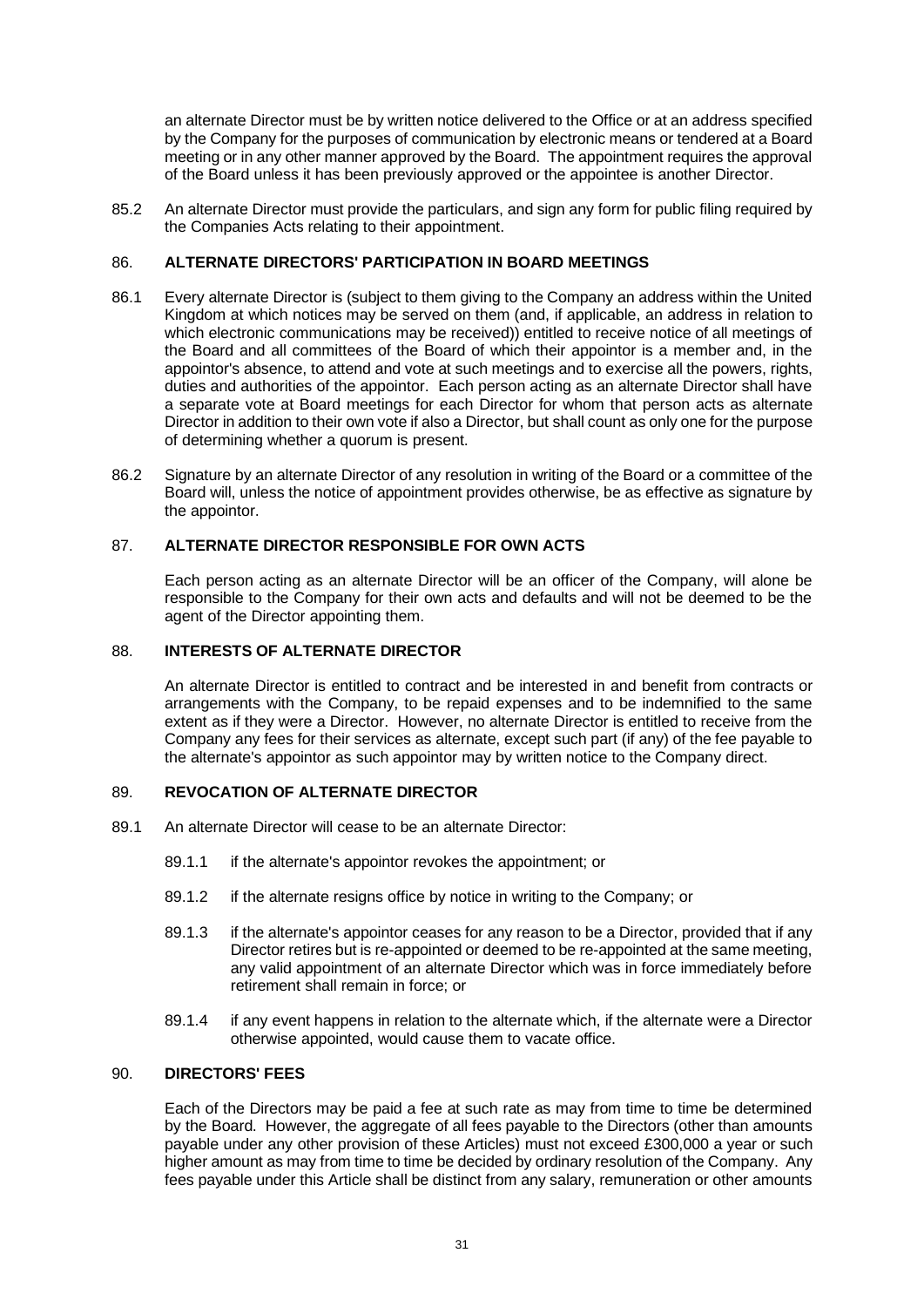payable to a Director under any other provisions of these Articles and shall accrue from day to day.

### <span id="page-36-0"></span>91. **EXPENSES**

Each Director may be paid reasonable travelling, hotel and other expenses properly incurred in or about the performance of their duties as Director, including any expenses incurred in attending meetings of the Board or any committee of the Board or general meetings or separate meetings of the holders of any class of shares or debentures of the Company. Subject to the Act, the Directors shall have the power to make arrangements to provide a Director with funds to meet expenditure incurred or to be incurred by them for the purposes of the Company or for the purpose of enabling them to perform their duties as an officer of the Company or to enable them to avoid incurring any such expenditure.

#### <span id="page-36-1"></span>92. **ADDITIONAL REMUNERATION**

If by arrangement with the Board any Director shall perform or render any special duties or services outside their ordinary duties as a Director and not in their capacity as a holder of employment or executive office, they may be paid such reasonable additional remuneration (whether by way of salary, commission, participation in profits or otherwise) as the Board may determine.

### <span id="page-36-2"></span>93. **REMUNERATION OF EXECUTIVE DIRECTORS**

The salary or remuneration of any Director appointed to hold any employment or executive office in accordance with these Articles may be either a fixed sum of money, or may altogether or in part be governed by business done or profits made or otherwise determined by the Board, and may be in addition to or instead of any fee payable to them for serving as Director under these Articles.

### <span id="page-36-3"></span>94. **PENSIONS AND OTHER BENEFITS**

- <span id="page-36-4"></span>94.1 The Board may exercise all the powers of the Company to provide pensions or other retirement or superannuation benefits and to provide death or disability benefits or other allowances or gratuities (whether by insurance or otherwise) for any person who is or has at any time been a Director or employee of:
	- 94.1.1 the Company;
	- 94.1.2 any company which is or was a holding company or a subsidiary undertaking of the Company;
	- 94.1.3 any company which is or was allied to or associated with the Company or a subsidiary undertaking or holding company of the Company; or
	- 94.1.4 a predecessor in business of the Company or of any holding company or subsidiary undertaking of the Company.

and, in each case, for any member of their family (including a spouse or former spouse) and any person who is or was dependent on the Director.

94.2 The Board may establish, maintain, subscribe and contribute to any scheme, institution, association, club, trust or fund and pay premiums and, subject to the Companies Acts, lend money or make payments to, guarantee or give an indemnity in respect of, or give any financial or other assistance in connection with any of the matters set out in Article [94.1](#page-36-4) above. The Board may procure any of such matters to be done by the Company either alone or in conjunction with any other person. Any Director or former Director shall be entitled to receive and retain for their own benefit any pension or other benefit provided under this Article and shall not have to account for it to the Company. The receipt of any such benefit will not disqualify any person from being or becoming a Director of the Company.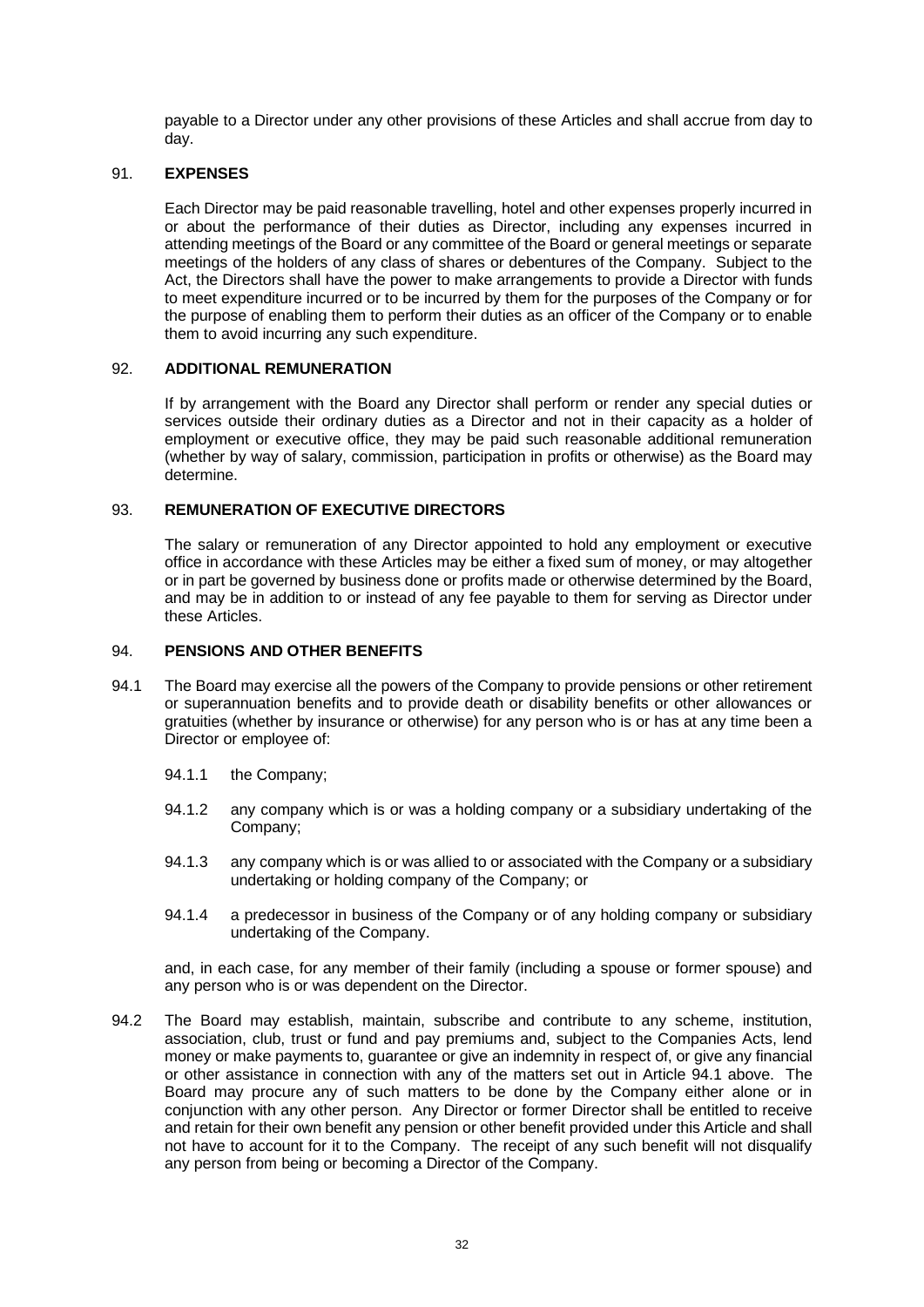#### <span id="page-37-0"></span>95. **POWERS OF THE BOARD**

- 95.1 Subject to the Companies Acts, these Articles and to any directions given by special resolution of the Company, the business of the Company will be managed by the Board, which may exercise all the powers of the Company, whether relating to the management of the business or not.
- 95.2 No alteration of these Articles and no such direction given by the Company shall invalidate any prior act of the Board which would have been valid if such alteration had not been made or such direction had not been given. Provisions contained elsewhere in these Articles as to any specific power of the Board shall not be deemed to limit the general powers given by this Article.

### <span id="page-37-1"></span>96. **POWERS OF DIRECTORS IF LESS THAN MINIMUM NUMBER**

If the number of Directors is less than the minimum prescribed in Article [75](#page-32-1) or decided by the Company by ordinary resolution, the remaining Director or Directors may act only for the purposes of appointing an additional Director or Directors to make up that minimum or convening a general meeting of the Company for the purpose of making such appointment. If no Director or Directors is or are able or willing to act, two members may convene a general meeting for the purpose of appointing Directors. An additional Director appointed in this way holds office (subject to these Articles) only until the dissolution of the next annual general meeting after the Director's appointment unless reappointed during the annual general meeting.

### <span id="page-37-2"></span>97. **POWERS OF EXECUTIVE DIRECTORS**

- 97.1 The Board or any committee authorised by the Board may:
	- 97.1.1 delegate or entrust to and confer on any Director holding executive office (including a Chief Executive or Managing Director) such of its powers, authorities and discretions (with power to sub-delegate) for such time, on such terms and subject to such conditions as it thinks fit; and
	- 97.1.2 revoke, withdraw, alter or vary all or any of such powers.

# <span id="page-37-3"></span>98. **DELEGATION TO COMMITTEES**

- 98.1 The Board may delegate any of its powers, authorities and discretions (with power to subdelegate) for such time on such terms and subject to such conditions as it thinks fit to any committee consisting of one or more Directors and (if thought fit) one or more other persons provided that:
	- 98.1.1 a majority of the members of a committee shall be Directors; and
	- 98.1.2 no resolution of a committee shall be effective unless a majority of those present when it is passed are Directors or alternate Directors.
- 98.2 The Board may confer such powers either collaterally with, or to the exclusion of and in substitution for, all or any of the powers of the Board in that respect and may revoke, withdraw, alter or vary any such powers and discharge any such committee in whole or in part. Insofar as any power, authority or discretion is so delegated, any reference in these Articles to the exercise by the Board of such power, authority or discretion shall be construed as if it were a reference to the exercise of such power, authority or discretion by such committee.

## <span id="page-37-4"></span>99. **LOCAL MANAGEMENT**

99.1 The Board may establish any local or divisional boards or agencies for managing any of the affairs of the Company in any specified locality, either in the United Kingdom or elsewhere, and appoint any persons to be members of such local or divisional board, or any managers or agents, and may fix their remuneration.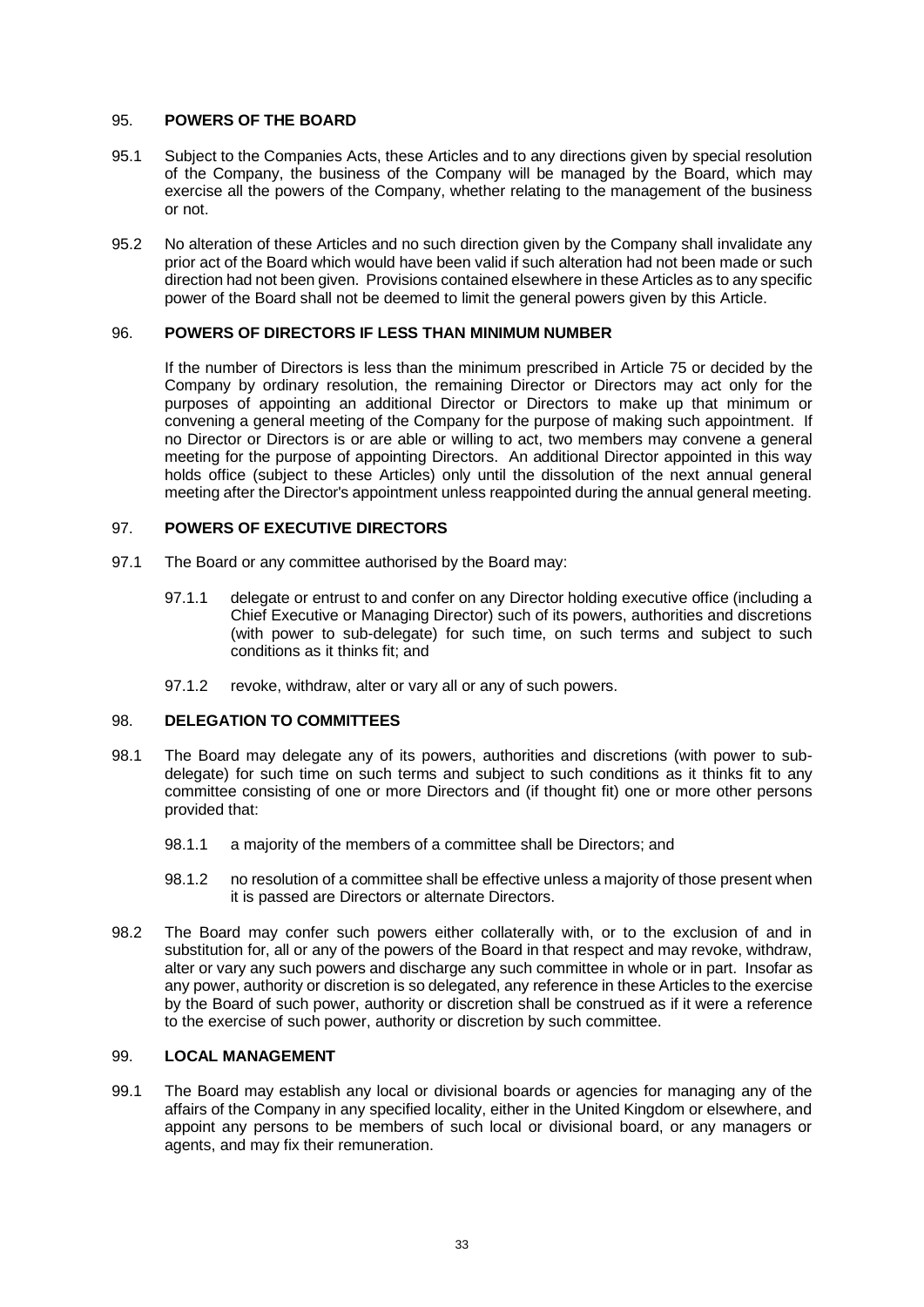- 99.2 The Board may delegate to any local or divisional board, manager or agent so appointed any of its powers, authorities and discretions (with power to sub-delegate) and may authorise the members of any such local or divisional board, or any of them, to fill any vacancies and to act notwithstanding vacancies. Any such appointment or delegation under this Article may be made, on such terms conditions as the Board may think fit. The Board may confer such powers either collaterally with, or to the exclusion of and in substitution for, all or any of the powers of the Board in that respect and may revoke, withdraw, alter or vary all or any of such powers.
- 99.3 Subject to any terms and conditions expressly imposed by the Board, the proceedings of any local or divisional board or agency with two or more members shall be governed by such of these Articles as regulate the proceedings of the Board, so far as they are capable of applying.

### <span id="page-38-0"></span>100. **POWER OF ATTORNEY**

The Board may, by power of attorney or otherwise, appoint any person or persons to be the agent or attorney of the Company and may delegate to any such person or persons any of its powers, authorities and discretions (with power to sub-delegate), in each case for such purposes and for such time, on such terms (including as to remuneration) and conditions as it thinks fit. The Board may confer such powers either collaterally with, or to the exclusion of and in substitution for, all or any of the powers of the Board in that respect and may revoke, withdraw, alter or vary any of such powers.

## <span id="page-38-1"></span>101. **EXERCISE OF VOTING POWER**

The Board may exercise or cause to be exercised the voting power conferred by the shares in any other company held or owned by the Company, or any power of appointment to be exercised by the Company, in such manner as it thinks fit (including the exercise of the voting power or power of appointment in favour of the appointment of any Director as a director or other officer or employee of such company or in favour of the payment of remuneration to the directors, officers or employees of such company).

#### <span id="page-38-2"></span>102. **PROVISION FOR EMPLOYEES ON CESSATION OF BUSINESS**

The Board may, by resolution, sanction the exercise of the power to make provision for the benefit of persons employed or formerly employed by the Company or any of its subsidiary undertakings, in connection with the cessation or the transfer to any person of the whole or part of the undertaking of the Company or that subsidiary undertaking, but any such resolution shall not be sufficient for payments to or for the benefit of directors, former directors or shadow directors.

### <span id="page-38-3"></span>103. **OVERSEAS REGISTERS**

Subject to the Companies Acts, the Company may keep an overseas, local or other register and the Board may make and vary such regulations as it thinks fit respecting the keeping of any such register.

### <span id="page-38-4"></span>104. **BORROWING POWERS**

- 104.1 Subject to these Articles and the Companies Acts, the Board may exercise all the powers of the Company to:
	- 104.1.1 borrow money;
	- 104.1.2 indemnify and guarantee;
	- 104.1.3 mortgage or charge all or any part of the undertaking, property and assets (present and future) and uncalled capital of the Company;
	- 104.1.4 create and issue debentures and other securities; and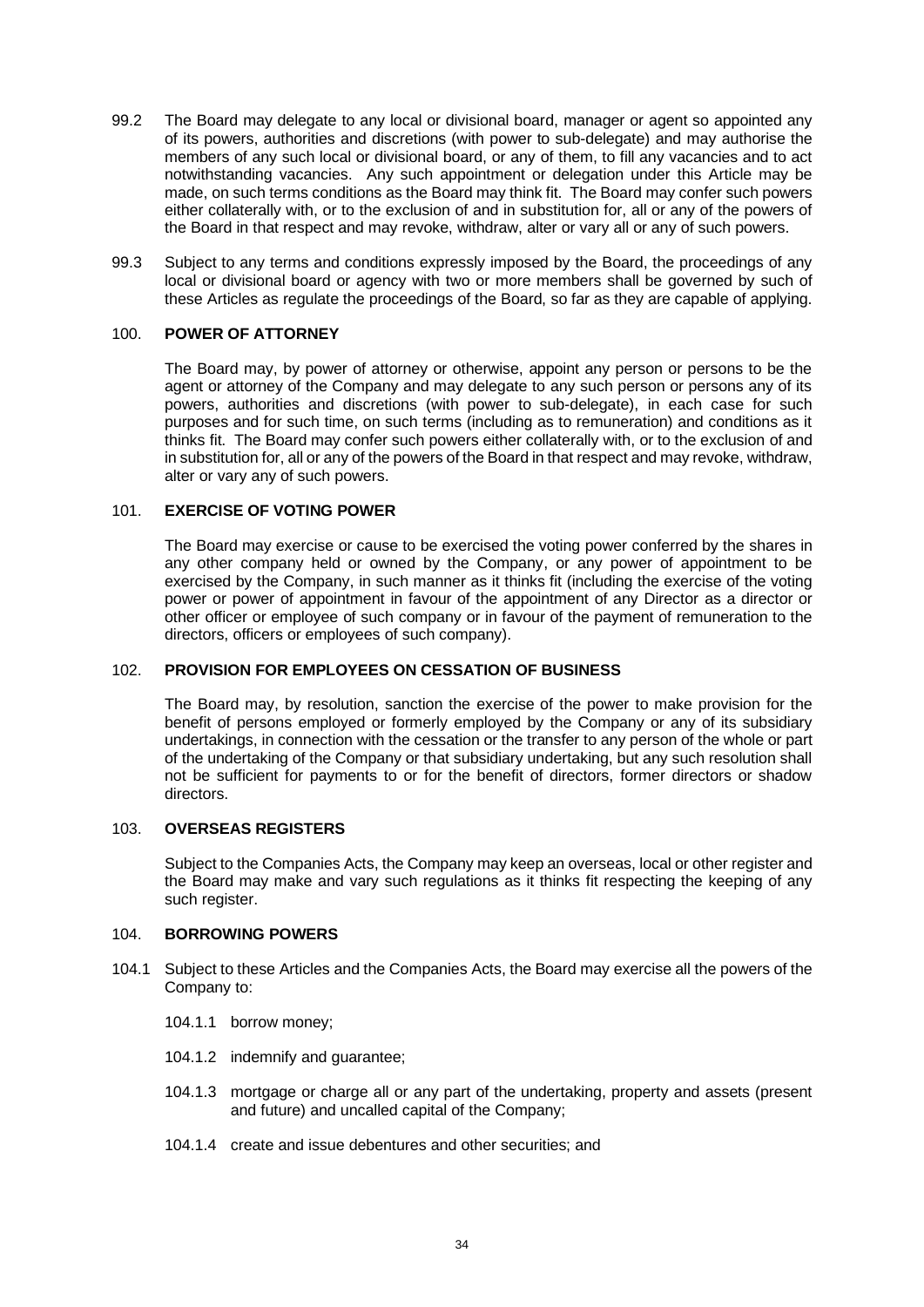- 104.1.5 give security either outright or as collateral security for any debt, liability or obligation of the Company or of any third party.
- 104.2 The Board shall restrict the borrowings of the Company and exercise all voting and other rights or powers of control exercisable by the Company in relation to its subsidiary undertakings (if any) so as to secure (as regards the subsidiary undertakings, so far as by such exercise they can secure) that the aggregate of the amounts borrowed by the Group and remaining outstanding at any time (excluding intra-Group borrowings) shall not without the previous sanction of an ordinary resolution of the Company exceed an amount equal to two times the Adjusted Capital and Reserves.
- 104.3 For the purpose of this Article:
	- 104.3.1 **Group** means the Company and its subsidiary undertakings for the time being;
	- 104.3.2 **relevant balance sheet** means the most recent audited consolidated balance sheet of the Group at the relevant time;
	- 104.3.3 **Adjusted Capital and Reserves** means a sum equal to the aggregate, as shown by the relevant balance sheet, of the amount paid up or credited or deemed to be paid up on the issued or allotted share capital of the Company and the amount standing to the credit of the reserves (including, without limitation, the profit and loss account and any share premium account or capital redemption reserve) of the Company and its subsidiary undertakings included in the consolidation in the relevant balance sheet but after:
		- 104.3.3.1making such adjustment as may be appropriate to reflect the profit or loss of the Company since the relevant balance sheet;
		- 104.3.3.2excluding any amount set aside for taxation (including any deferred taxation) or any amounts attributable to outside shareholders in subsidiary undertakings of the Company;
		- 104.3.3.3making such adjustments as may be appropriate in respect of any variation in the amount of such paid up share capital and or any reserves (other than the profit and loss account) after the date of the relevant balance sheet. For this purpose, if any issue or proposed issue of shares by the Company for cash has been underwritten then such shares shall be deemed to have been issued and the amount (including any premium) of the subscription monies paid for them (other than money to be paid more than six months after the allotment date) shall to the extent so underwritten be deemed to have been paid up on the date when the issue of such shares was underwritten (or, if such underwriting was conditional, on the date when it became unconditional);
		- 104.3.3.4making such adjustments as may be appropriate in respect of any distribution declared, recommended, made or paid by the Company or its subsidiary undertakings (to the extent not attributable directly or indirectly to the Company) out of profits earned up to and including the date of the relevant balance sheet to the extent such distribution is not provided for in such balance sheet;
		- 104.3.3.5making such adjustments as may be appropriate in respect of any variation in the interests of the Company in its subsidiary undertakings (including a variation where an undertaking ceases to be a subsidiary undertaking) since the date of the relevant balance sheet; and
		- 104.3.3.6making such adjustments as the auditors of the Company may consider appropriate.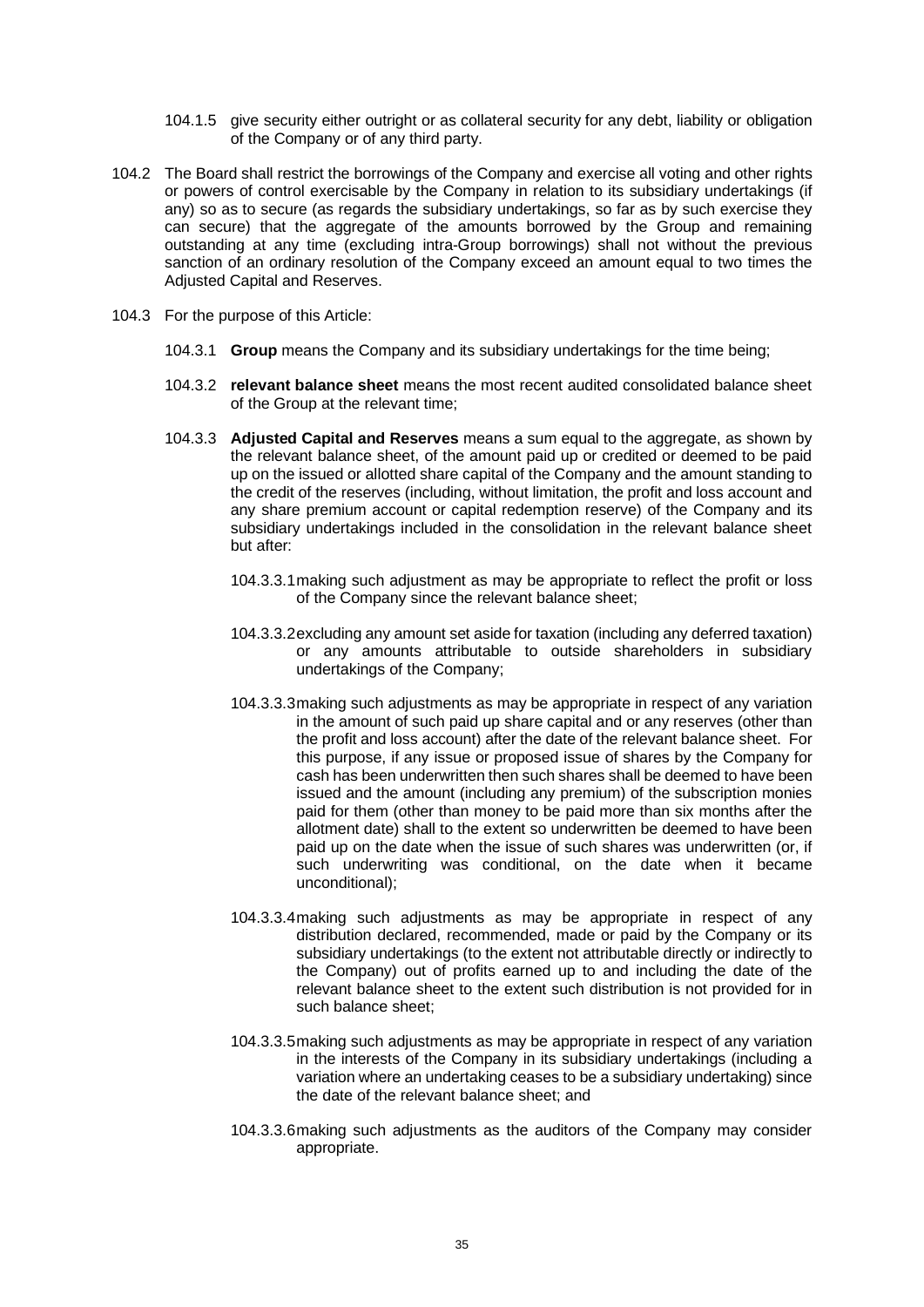- 104.3.4 **minority proportion** means a proportion equal to the proportion of the issued share capital of a partly-owned subsidiary undertaking which is not attributable to a member of the Group.
- 104.4 Borrowings shall be deemed to include the following except in so far as otherwise taken into account:
	- 104.4.1 the nominal amount of any issued and paid up share capital (other than equity share capital) of any subsidiary undertaking of the Company owned otherwise than by a member of the Group;
	- 104.4.2 the nominal amount of any other issued and paid up share capital and the principal amount of any debentures or borrowed moneys which is not at the relevant time beneficially owned by a member of the Group, the redemption or repayment of which is the subject of a guarantee or indemnity by a member of the Group or which any member of the Group may be required to buy;
	- 104.4.3 the principal amount of any debenture (whether secured or unsecured) of a member of the Group beneficially owned otherwise than by a member of the Group;
	- 104.4.4 the outstanding amount raised by acceptances by any bank or accepting house under any acceptance credit opened by or on behalf of any member of the Group;
	- 104.4.5 the minority proportion of moneys borrowed by a member of the Group and owing to a partly-owned subsidiary undertaking.
- 104.5 Borrowings shall not include and shall be deemed not to include:
	- 104.5.1 borrowings incurred by any member of the Group for the purpose of repaying within six months of the borrowing the whole or any part (with or without premium) of any borrowings of that or other member of the Group then outstanding, pending their application for such purpose within such period;
	- 104.5.2 the minority proportion of moneys borrowed by a partly owned subsidiary undertaking and not owing to another member of the Group.
- 104.6 When the aggregate principal amount of borrowings required to be taken into account on any particular date is being ascertained, any particular borrowing then outstanding which is denominated or repayable in a currency other than sterling shall be notionally converted into sterling at the rate of exchange prevailing in London on the last business day before that date or, if it would result in a lower figure, at the rate of exchange prevailing in London on the last business day six months before that date. For these purposes the rate of exchange shall be taken to be the spot rate in London recommended by a London clearing bank, selected by the Board, as being the most appropriate rate for the purchase by the company of the currency in question for sterling on the day in question.
- 104.7 A certificate or report by the auditors of the Company as to the amount of any borrowings or to the effect that the limit imposed by this Article has not been or will not be exceeded at any particular time or times, shall be conclusive evidence of such amount or fact for the purposes of this Article. Nevertheless the Board may at any time rely on a bona fide estimate of the aggregate of the borrowings. If, in consequence, the limit on borrowings set out in this Article is inadvertently exceeded, the amount of borrowings equal to the excess may be disregarded for 90 days after the date on which by reason of a determination of the auditors of the Company or otherwise the Board becomes aware that such a situation has or may have arisen.
- 104.8 No person dealing with the Company or any of its subsidiary undertakings shall be concerned to see or enquire whether the said limit is observed and no debt incurred or security given in excess of such limit shall be invalid or ineffectual unless the lender or recipient of the security had, at the time the debt was incurred or security given, express notice that the said limit had been or would be exceeded.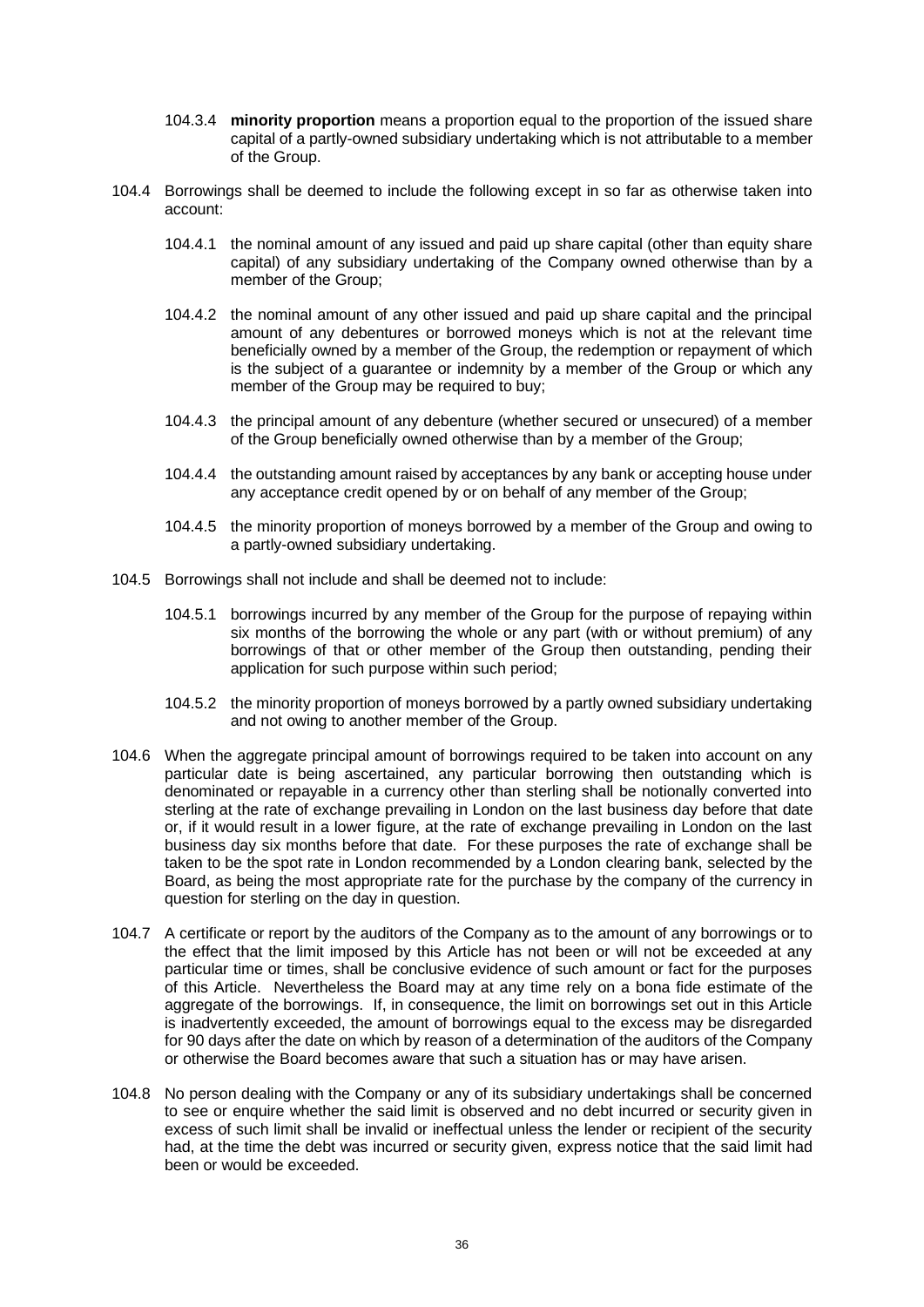#### <span id="page-41-0"></span>105. **BOARD MEETINGS**

- 105.1 The Board can decide when and where to have meetings and how they will be conducted. They may also adjourn meetings.
- 105.2 A Board meeting can be called by any Director. The Secretary must call a Board meeting if asked to do so by a Director.

#### <span id="page-41-1"></span>106. **NOTICE OF BOARD MEETINGS**

- 106.1 Notice of a Board meeting shall be deemed to be duly given to a Director if it is given to the Director personally or by word of mouth or given in writing or by electronic means to the Director at their last known address or any other address given by them to the Company for that purpose.
- 106.2 A Director may waive the requirement that notice be given to the Director of any Board meeting, either prospectively or retrospectively and any retrospective waiver shall not affect the validity of the meeting or of any business conducted at the meeting.
- 106.3 It shall not be necessary to give notice of a Board meeting to a Director who is absent from the United Kingdom unless the Director has asked the Board in writing that notices of Board meetings shall during the director's absence be given to the director at any address in the United Kingdom notified to the Company for this purpose, but the Director shall not, in such event, be entitled to a longer period of notice than if they had been present in the United Kingdom at that address.

#### <span id="page-41-2"></span>107. **QUORUM**

- 107.1 The quorum necessary for the transaction of business may be determined by the Board and until otherwise determined shall be two persons, each being a Director or an alternate Director. A duly convened meeting of the Board at which a quorum is present shall be competent to exercise all or any of the authorities, powers, and discretions for the time being vested in or exercisable by the Board.
- 107.2 If a Director ceases to be a director at a Board meeting, the director can continue to be present and to act as a director and be counted in the quorum until the end of the meeting if no other Director objects and if otherwise a quorum of Directors would not be present.

#### <span id="page-41-3"></span>108. **CHAIR**

- 108.1 The Board may appoint one or more of its body as chair or joint chair and one or more of its body as deputy chair of its meetings and may determine the period for which the chair is or they are to hold office and may at any time remove them from office.
- 108.2 If no such chair or deputy chair is elected, or if at any meeting neither a chair nor a deputy chair is present within ten minutes of the time appointed for holding the same, the Directors present shall choose one of their number to be chair of such meeting. In the event two or more joint chairs or, in the absence of a chair, two or more deputy chairs being present, the joint chair or deputy chair to act as chair of the meeting shall be decided by those Directors present.

### <span id="page-41-4"></span>109. **VOTING**

Questions arising at any Board meeting shall be determined by a majority of votes. In the case of an equality of votes the chair of that meeting shall have a second or casting vote (unless the chair is not entitled to vote on the resolution in question).

# <span id="page-41-5"></span>110. **PARTICIPATION BY TELEPHONE OR OTHER FORM OF COMMUNICATION**

110.1 Any Director or alternate may validly participate in a meeting of the Board or a committee of the Board through the medium of conference telephone or any other form of communications equipment (whether in use when these Articles are adopted or developed subsequently),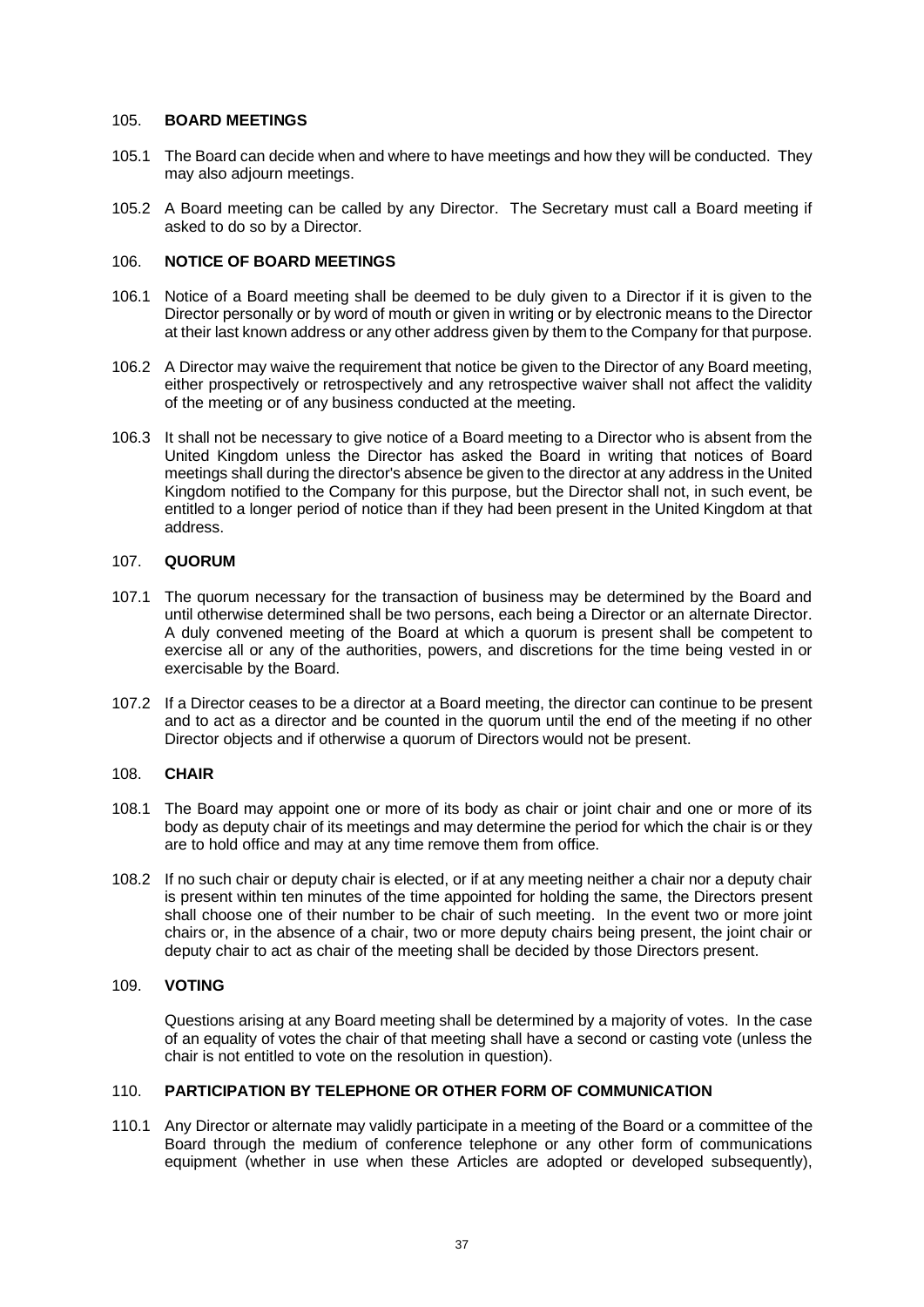provided that all persons participating in the meeting are able to hear and speak to each other throughout such meeting.

- 110.2 A person so participating by telephone or other communication shall be deemed to be present in person at the meeting and shall be counted in a quorum and entitled to vote. Such a meeting shall be deemed to take place where the largest group of those participating is assembled or, if there is no group which is larger than any other group, where the chair of the meeting then is.
- 110.3 A resolution passed at any meeting held in the above manner, and signed by the chair of the meeting, shall be as valid and effectual as if it had been passed at a meeting of the Board (or committee, as the case may be) duly convened and held.

### <span id="page-42-0"></span>111. **RESOLUTION IN WRITING**

- 111.1 A resolution in writing signed or confirmed electronically by all the Directors for the time being entitled to receive notice of a Board meeting and to vote on the resolution and not being less than a quorum (or by all the members of a committee of the Board for the time being entitled to receive notice of such committee meeting and to vote on the resolution and not being less than a quorum of that committee), shall be as valid and effective for all purposes as a resolution duly passed at a meeting of the Board (or committee, as the case may be).
- 111.2 Such a resolution may consist of several documents or electronic communications in the same form each signed or authenticated by one or more of the Directors or members of the relevant committee.

### <span id="page-42-1"></span>112. **PROCEEDINGS OF COMMITTEES**

All committees of the Board shall, in the exercise of the powers delegated to them and in the transaction of business, conform with any mode of proceedings and regulations which the Board may prescribe and subject to this shall be governed by such of these Articles as regulate the proceedings of the Board as are capable of applying.

#### <span id="page-42-2"></span>113. **MINUTES OF PROCEEDINGS**

- 113.1 The Board shall keep minutes of all shareholder meetings, all Board meetings and meetings of committees of the Board. The minutes must include the names of the Directors present.
- 113.2 Any such minutes, if purporting to be signed by the chair of the meeting at which the proceedings were held or by the chair of the next meeting or the Secretary, shall be evidence of the matters stated in such minutes without any further proof.

### <span id="page-42-3"></span>114. **VALIDITY OF PROCEEDINGS**

All acts done by a meeting of the Board, or of a committee of the Board, or by any person acting as a Director, alternate Director or member of a committee shall be valid even if it is discovered afterwards that there was some defect in the appointment of any person or persons acting, or that they or any of them were or was disqualified from holding office or not entitled to vote, or had in any way vacated office.

# <span id="page-42-4"></span>115. **TRANSACTIONS OR OTHER ARRANGEMENTS WITH THE COMPANY**

- 115.1 Subject to the Companies Acts and provided they have declared the nature and extent of their interest in accordance with the requirements of the Companies Acts, a Director who is in any way, whether directly or indirectly, interested in an existing or proposed transaction or arrangement with the Company may:
	- 115.1.1 be a party to, or otherwise interested in, any transaction or arrangement with the Company or in which the Company is otherwise (directly or indirectly) interested;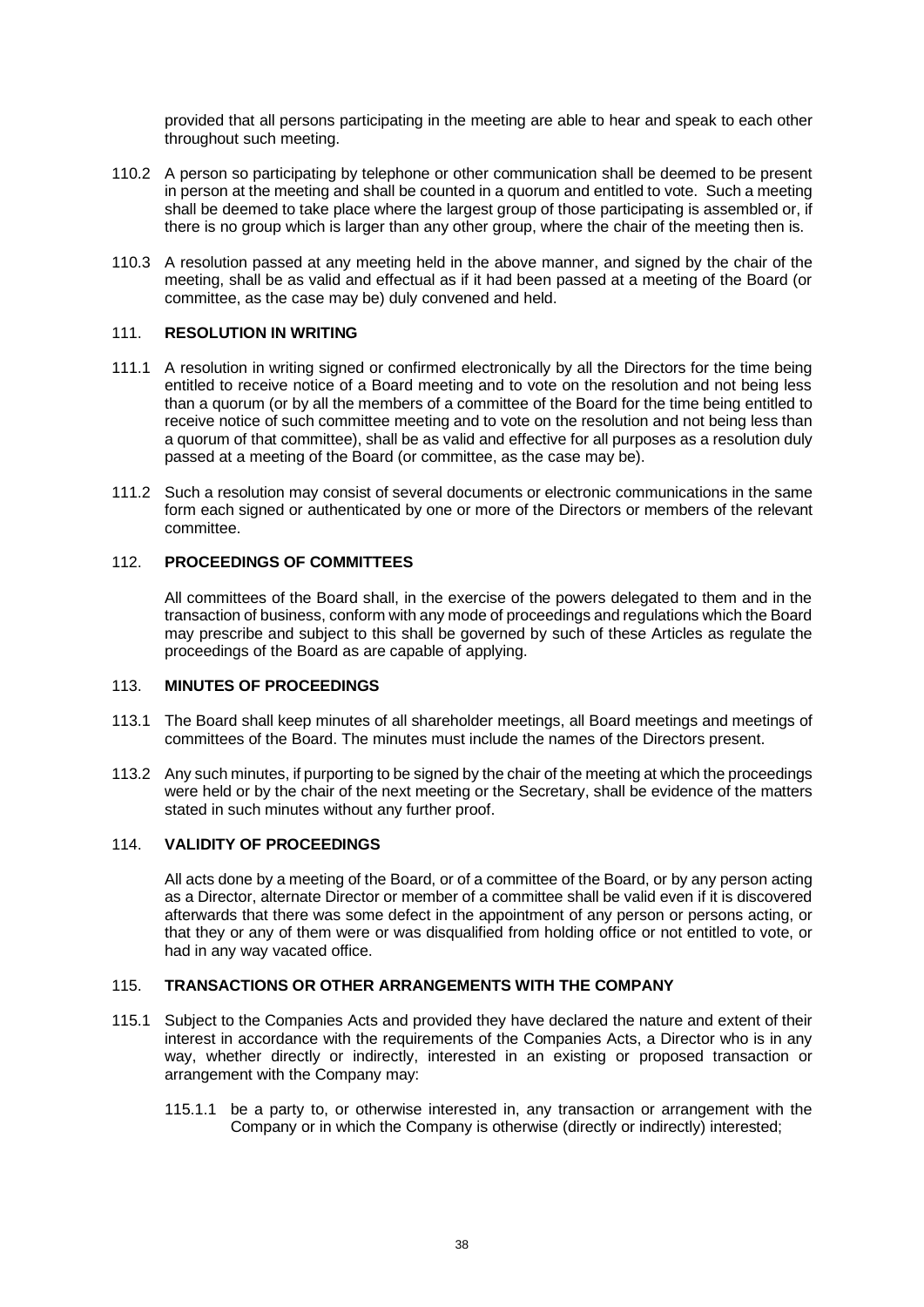- 115.1.2 act by themselves or through their firm in a professional capacity for the Company (otherwise than as auditor) and they, or their firm, shall be entitled to remuneration for professional services as if they were not a Director;
- 115.1.3 be or become a director or other officer of, or employed by, or a party to a transaction or arrangement with, or otherwise interested in, any body corporate in which the Company is otherwise (directly or indirectly) interested; and
- 115.1.4 hold any office or place of profit with the Company (except as auditor) in conjunction with their office of Director for such period and upon such terms, including as to remuneration as the Board may decide.
- 115.2 A Director shall not, save as the director may otherwise agree, be accountable to the Company for any benefit which they derive from any such contract, transaction or arrangement or from any such office or employment or from any interest in any such body corporate and no such contract, transaction or arrangement shall be liable to be avoided on the grounds of any such interest or benefit nor shall the receipt of any such remuneration or other benefit constitute a breach of duty under section 176 of the Act.

# <span id="page-43-0"></span>116. **AUTHORISATION OF DIRECTORS' CONFLICTS OF INTEREST**

- 116.1 The Board may, in accordance with the requirements set out in this Article, authorise any matter or situation proposed to them by any Director which would, if not authorised, involve a Director (an **Interested Director**) breaching their duty under the Act to avoid conflicts of interest.
- 116.2 A Director seeking authorisation in respect of a conflict of interest shall declare to the Board the nature and extent of their interest in a conflict of interest as soon as is reasonably practicable. The Director shall provide the Board with such details of the matter as are necessary for the Board to decide how to address the conflict of interest together with such additional information as may be requested by the Board.
- 116.3 Any authorisation under this Article will be effective only if:
	- 116.3.1 to the extent permitted by the Act, the matter in question shall have been proposed by any Director for consideration in the same way that any other matter may be proposed to the Directors under the provisions of these Articles;
	- 116.3.2 any requirement as to the quorum for consideration of the relevant matter is met without counting the Interested Director and any other interested Director; and
	- 116.3.3 the matter is agreed to without the Interested Director voting or would be agreed to if the Interested Director's and any other interested Director's vote is not counted.
- 116.4 Any authorisation of a conflict of interest under this Article must be recorded in writing (but the authority shall be effective whether or not the terms are so recorded) and may (whether at the time of giving the authorisation or subsequently):
	- 116.4.1 extend to any actual or potential conflict of interest which may reasonably be expected to arise out of the matter or situation so authorised;
	- 116.4.2 provide that the Interested Director be excluded from the receipt of documents and information and the participation in discussions (whether at meetings of the Directors or otherwise) related to the conflict of interest;
	- 116.4.3 impose upon the Interested Director such other terms for the purposes of dealing with the conflict of interest as the Directors think fit;
	- 116.4.4 provide that, where the Interested Director obtains, or has obtained (through their involvement in the conflict of interest and otherwise than through the interested Director's position as a Director) information that is confidential to a third party, the director will not be obliged to disclose that information to the Company, or to use it in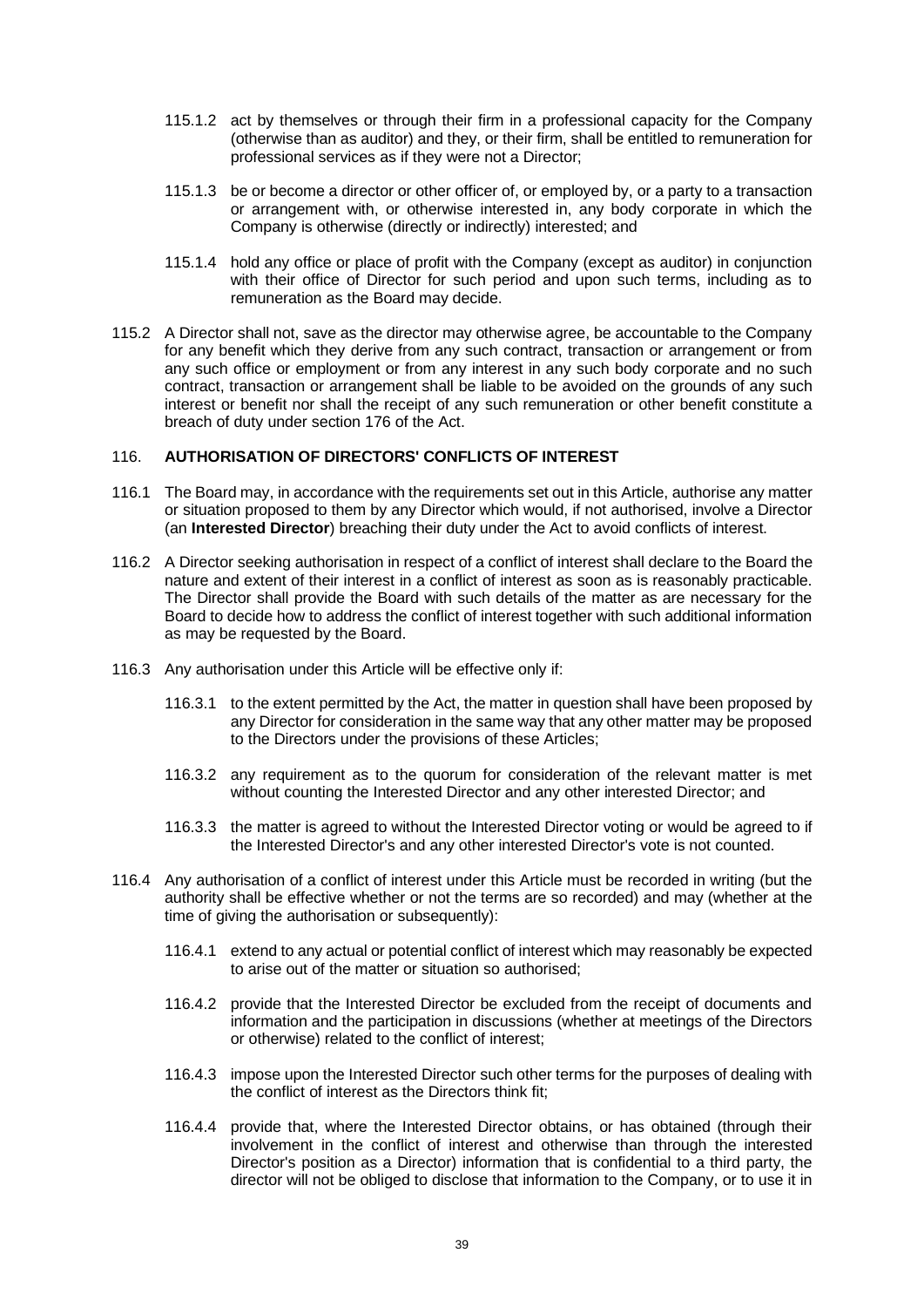relation to the Company's affairs where to do so would amount to a breach of that confidence; and

- 116.4.5 permit the Interested Director to absent themselves from the discussion of matters relating to the conflict of interest at any meeting of the Directors and be excused from reviewing papers prepared by, or for, the Directors to the extent they relate to such matters.
- 116.5 Where the Directors authorise a conflict of interest, the Interested Director will be obliged to conduct themselves in accordance with any terms and conditions imposed by the Directors in relation to the conflict of interest.
- 116.6 The Directors may revoke or vary such authorisation at any time, but this will not affect anything done by the Interested Director, prior to such revocation or variation, in accordance with the terms of such authorisation.
- 116.7 A Director is not required, by reason of being a Director (or because of the fiduciary relationship established by reason of being a director), to account to the Company for any remuneration, profit or other benefit which the director derives from or in connection with a relationship involving a conflict of interest which has been authorised by the directors or by the Company in general meeting (subject in each case to any terms, limits or conditions attaching to that authorisation) and no contract shall be liable to be avoided on such grounds.

#### <span id="page-44-0"></span>117. **RESTRICTIONS ON QUORUM AND VOTING FOR DIRECTORS' PERMITTED INTERESTS**

- 117.1 A Director cannot vote or be counted in the quorum on any resolution relating to any transaction or arrangement with the Company in which the Director has an interest and which may reasonably be regarded as likely to give rise to a conflict of interest but can vote (and be counted in the quorum) on the following:
	- 117.1.1 any security, guarantee or indemnity for any money or any liability which the Director, or any other person, has lent or obligations the Director or any other person has undertaken at the request, or for the benefit, of the Company or any of its subsidiary undertakings;
	- 117.1.2 any security, guarantee or indemnity to any other person for a debt or obligation which is owed by the Company or any of its subsidiary undertakings, to that other person if the Director has taken responsibility for some or all of that debt or obligation. The Director can take this responsibility by giving a guarantee, indemnity or security;
	- 117.1.3 a proposal or contract relating to an offer of any shares or debentures or other securities for subscription or purchase by the Company or any of its subsidiary undertakings, if the Director takes part because they are a holder of shares, debentures or other securities, or if they take part in the underwriting or subunderwriting of the offer;
	- 117.1.4 any arrangement for the benefit of employees of the Company or any of its subsidiary undertakings which only gives the Director benefits which are also generally given to employees to whom the arrangement relates;
	- 117.1.5 any arrangement involving any other company if the Director (together with any person connected with the Director) has an interest of any kind in that company (including an interest by holding any position in that company or by being a shareholder of that company). This does not apply if the Director knows that they have a Relevant Interest.
	- 117.1.6 a contract relating to insurance which the Company can buy or renew for the benefit of the Directors or a group of people which includes Directors; and
	- 117.1.7 a contract relating to a pension, superannuation or similar scheme or a retirement, death, disability benefits scheme or employees' share scheme which gives the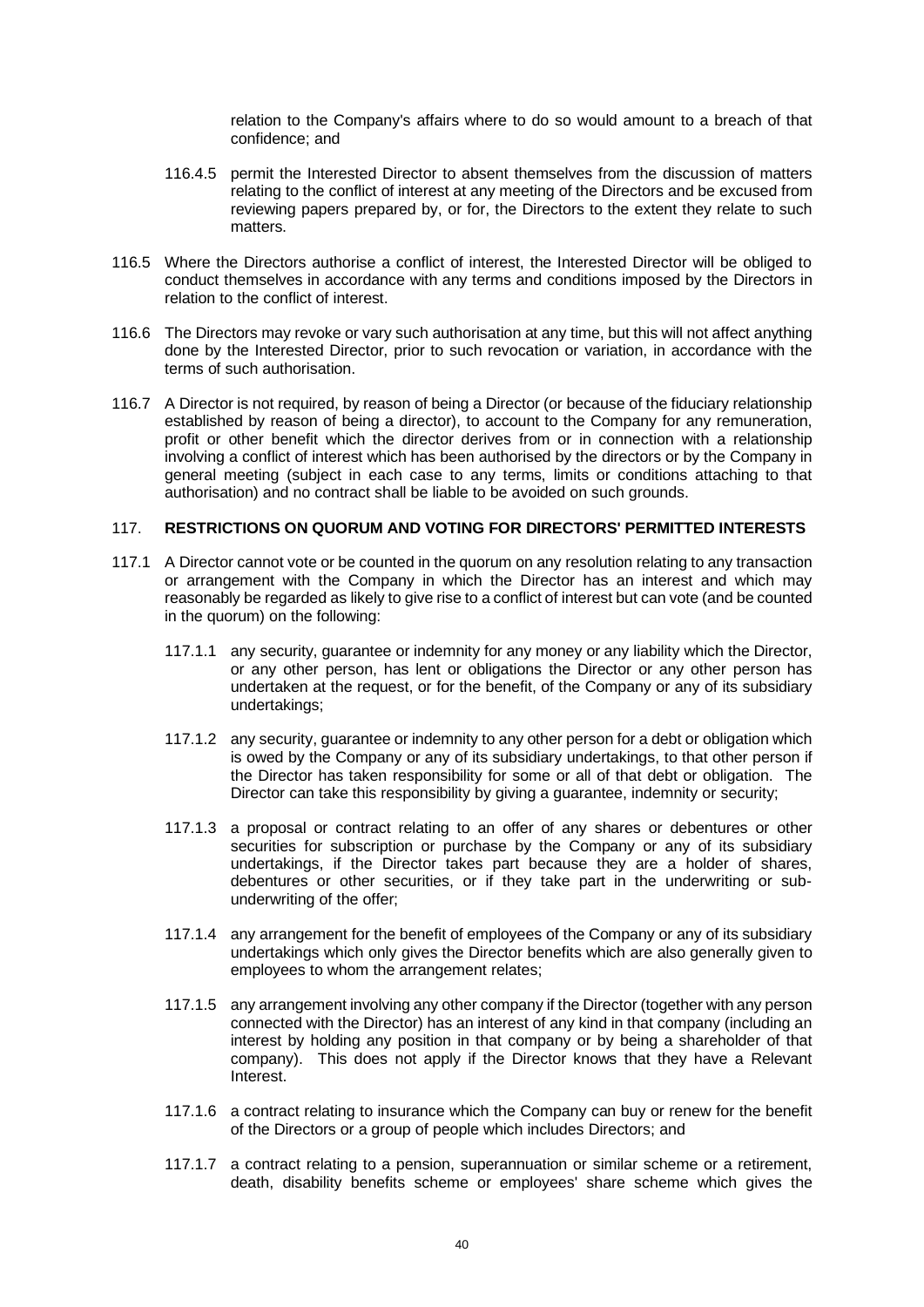Director benefits which are also generally given to the employees to whom the scheme relates.

- 117.2 A Director cannot vote or be counted in the quorum on a resolution relating to the Director's own appointment or the settlement or variation of the terms of their appointment to an office or place of profit with the Company or any other company in which the Company has an interest.
- 117.3 Where the Directors are considering proposals about the appointment, or the settlement or variation of the terms or the termination of the appointment of two or more Directors to other offices or places of profit with the Company or any company in which the Company has an interest, a separate resolution may be put in relation to each Director and in that case each of the Directors concerned shall be entitled to vote and be counted in the quorum in respect of each resolution unless it concerns their own appointment or the settlement or variation of the terms or the termination of their own appointment or the appointment of another director to an office or place of profit with a company in which the Company has an interest and the Director seeking to vote or be counted in the quorum has a Relevant Interest in it.
- 117.4 A company shall be deemed to be one in which the Director has a **Relevant Interest** if and so long as (but only if and so long as) the Director is to their knowledge (either directly or indirectly) the holder of or beneficially interested in 1% or more of any class of the equity share capital of that company (calculated exclusive of any shares of that class in that company held as treasury shares) or of the voting rights available to members of that company. In relation to an alternate Director, an interest of their appointor shall be treated as an interest of the alternate Director without prejudice to any interest which the alternate Director has otherwise. Where a company in which a Director has a Relevant Interest is interested in a contract, the Director also shall be deemed interested in that contract.
- 117.5 If a question arises at a Board meeting about whether a Director (other than the chair of the meeting) has an interest which is likely to give rise to a conflict of interest, or whether a Director can vote or be counted in the quorum, and the Director does not agree to abstain from voting on the issue or not to be counted in the quorum, the question must be referred to the chair of the meeting. The chair's ruling about the relevant Director is final and conclusive, unless the nature and extent of the Director's interests have not been fairly disclosed to the Directors. If the question arises about the chair of the meeting, the question must be directed to the Directors. The chair cannot vote on the question but can be counted in the quorum. The Directors' resolution about the chair is final and conclusive, unless the nature and extent of the chair's interests have not been fairly disclosed to the Directors.

### <span id="page-45-0"></span>118. **GENERAL**

For the purposes of Articles [115](#page-42-4) to [117](#page-44-0) inclusive (which shall apply equally to alternate Directors):

- 118.1 An interest of a person who is connected (which word shall have the meaning given to it by section 252 of the Act) with a Director shall be treated as an interest of the Director.
- 118.2 A contract includes references to any proposed contract and to any transaction or arrangement or proposed transaction or arrangement whether or not constituting a contract.
- 118.3 A conflict of interest includes a conflict of interest and duty and a conflict of duties.
- 118.4 Subject to the Companies Acts, the Company may by ordinary resolution suspend or relax the provisions of Articles [115](#page-42-4) to [117t](#page-44-0)o any extent or ratify any contract not properly authorised by reason of a contravention of any of the provisions of Articles [115](#page-42-4) t[o 117.](#page-44-0)

### <span id="page-45-1"></span>119. **POWER TO AUTHENTICATE DOCUMENTS**

Any Director, the Secretary or any person appointed by the Board for the purpose shall have power to authenticate any documents affecting the constitution of the Company and any resolution passed by the Company or the Board or any committee, and any books, records, documents and accounts relating to the business of the Company, and to certify copies or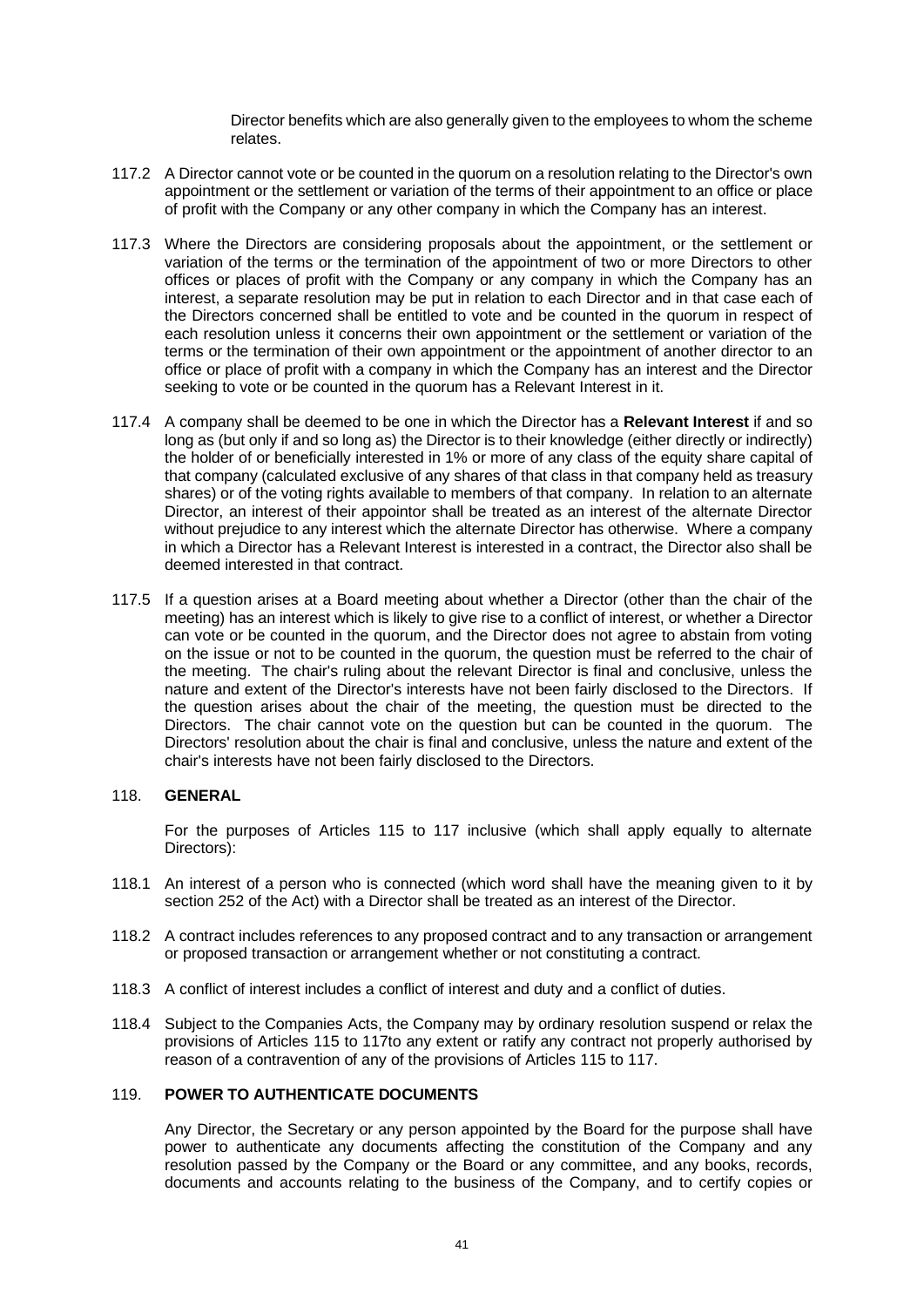extracts as true copies or extracts. Where any books, records, documents or accounts are not at the Office, the local manager or other officer of the Company who has their custody shall be deemed to be a person appointed by the Board for this purpose. A document purporting to be a copy of a resolution, or an extract from the minutes of a meeting, of the Company or the Board or any committee which is so certified shall be conclusive evidence in favour of all persons dealing with the Company that such resolution has been duly passed or, as the case may be, that any minute so extracted is a true and accurate record of proceedings at a duly constituted meeting.

### <span id="page-46-0"></span>120. **USE OF SEALS**

- 120.1 The Board shall provide for the safe custody of the Seal. A Seal shall not be used without the authority of the Board or of a committee of the Board so authorised.
- 120.2 Subject as otherwise provided in these Articles, every document which is sealed using the Seal must be signed by at least one authorised person in the presence of a witness who attests the signature. An authorised person for this purpose is any Director, the Secretary or any other person authorised by the Directors for the purpose of signing documents to which the Seal is applied.
- 120.3 The Seal shall be used only for sealing securities issued by the Company and documents creating or evidencing securities so issued. Any such securities or documents sealed with the Seal shall not require to be signed unless the Board decides otherwise or the law otherwise requires.
- 120.4 The Board may decide who will sign an instrument to which a Seal is affixed (or in the case of a share certificate, on which the Seal may be printed) either generally or in relation to a particular instrument or type of instrument and may also determine either generally or in a particular case that a signature may be dispensed with or affixed by mechanical means.

### <span id="page-46-1"></span>121. **DECLARATION OF DIVIDENDS**

Subject to the Act and these Articles, the Company may by ordinary resolution declare dividends to be paid to members according to their respective rights and interests in the profits of the Company. However, no dividend shall exceed the amount recommended by the Board.

#### <span id="page-46-2"></span>122. **INTERIM DIVIDENDS**

Subject to the Act, the Board may declare and pay such interim dividends (including any dividend at a fixed rate) as appears to the Board to be justified by the profits of the Company available for distribution. If the Board acts in good faith, it shall not incur any liability to the holders of shares for any loss that they may suffer by the lawful payment of any interim dividend on any other class of shares ranking with or after those shares.

#### <span id="page-46-3"></span>123. **CALCULATION AND CURRENCY OF DIVIDENDS**

- 123.1 Except as provided otherwise by the rights attached to shares, all dividends:
	- 123.1.1 shall be declared and paid accordingly to the amounts paid up (otherwise than in advance of calls) on the shares on which the dividend is paid;
	- 123.1.2 shall be apportioned and paid proportionately to the amounts paid up on the shares during any portion or portions of the period in respect of which the dividend is paid, but if any share is issued on terms that it shall rank for dividend as from a particular date, it shall rank for dividend accordingly; and
	- 123.1.3 may be declared or paid in any currency. The Board may decide the rate of exchange for any currency conversions that may be required and how any costs involved are to be met.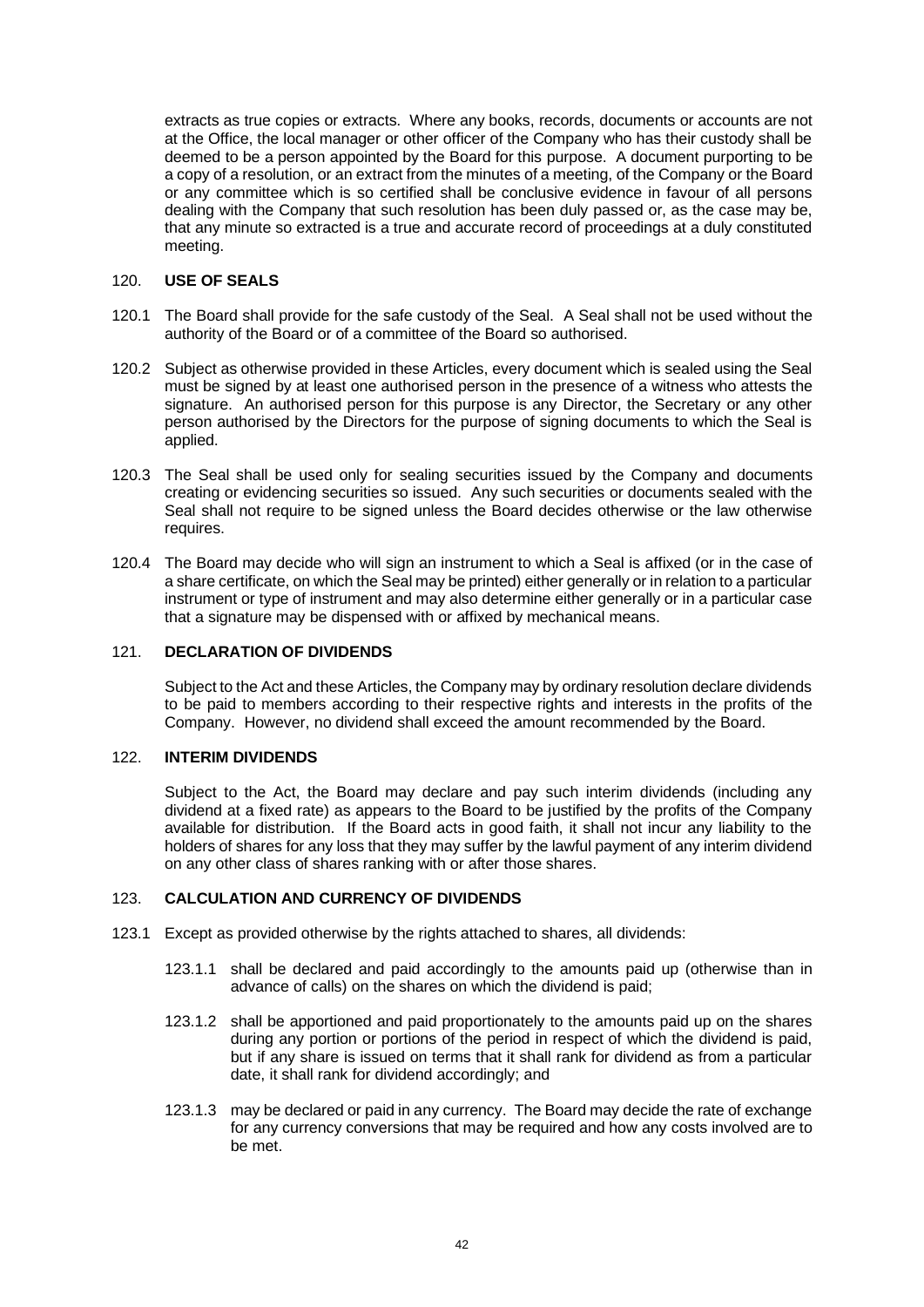### <span id="page-47-0"></span>124. **AMOUNTS DUE ON SHARES CAN BE DEDUCTED FROM DIVIDENDS**

The Board may deduct from any dividend or other money payable to any person on or in respect of a share all such sums as may be due from them to the Company on account of calls or otherwise in relation to the shares of the Company. Sums so deducted can be used to pay amounts owing to the Company in respect of the shares.

#### <span id="page-47-1"></span>125. **DIVIDENDS NOT IN CASH**

- 125.1 The Board may, by ordinary resolution of the Company direct, or in the case of an interim dividend may without the authority of an ordinary resolution direct, that payment of any dividend declared may be satisfied wholly or partly by the distribution of assets, and in particular of paid up shares or debentures of any other company, or in any one or more of such ways. Where any difficulty arises regarding such distribution, the Board may settle it as it thinks fit. In particular, the Board may:
	- 125.1.1 issue fractional certificates (or ignore fractions);
	- 125.1.2 fix the value for distribution of such assets or any part of them and determine that cash payments may be made to any members on the footing of the values so fixed, in order to adjust the rights of members; and
	- 125.1.3 vest any such assets in trustees on trust for the person entitled to the dividend.

### <span id="page-47-2"></span>126. **NO INTEREST ON DIVIDENDS**

Unless otherwise provided by the rights attached to the share, no dividend or other monies payable by the Company or in respect of a share shall bear interest as against the Company.

#### <span id="page-47-3"></span>127. **METHOD OF PAYMENT**

- 127.1 The Company may pay any dividend, interest or other sum payable in respect of a share in cash or by direct debit, bank transfer, cheque, dividend warrant, or money order or by any other method, including by electronic means, as the Board may consider appropriate. For uncertificated shares, any payment may be made by means of the relevant system (subject always to the facilities and requirements of the relevant system) and such payment may be made by the Company or any person on its behalf by sending an instruction to the operator of the relevant system to credit the cash memorandum account of the holder or joint holders of such shares or, if permitted by the Company, of such person as the holder or joint holders may in writing direct.
- 127.2 The Company may send such payment by post or other delivery service (or by such means offered by the Company as the member or person entitled to it may agree in writing) to the registered address of the member or person entitled to it (or, if two or more persons are holders of the share or are jointly entitled to it because of the death or bankruptcy of the member or otherwise by operation of law, to the registered address of such of those persons as is first named in the Register) or to such person and such address as such member or person may direct in writing.
- 127.3 Every cheque, warrant, order or other form of payment is sent at the risk of the person entitled to the money represented by it, shall be made payable to the person or persons entitled, or to such other person as the person or persons entitled may direct in writing. Payment of the cheque, warrant, order or other form of payment (including transmission of funds through a bank transfer or other funds transfer system or by such other electronic means as permitted by these Articles or in accordance with the facilities and requirements of the relevant system concerned) shall be good discharge to the Company. If any such cheque, warrant, order or other form of payment has or shall be alleged to have been lost, stolen or destroyed the Company shall not be responsible.
- 127.4 Any joint holder or other person jointly entitled to a share may give an effective receipt for any dividend or other monies payable in respect of such share.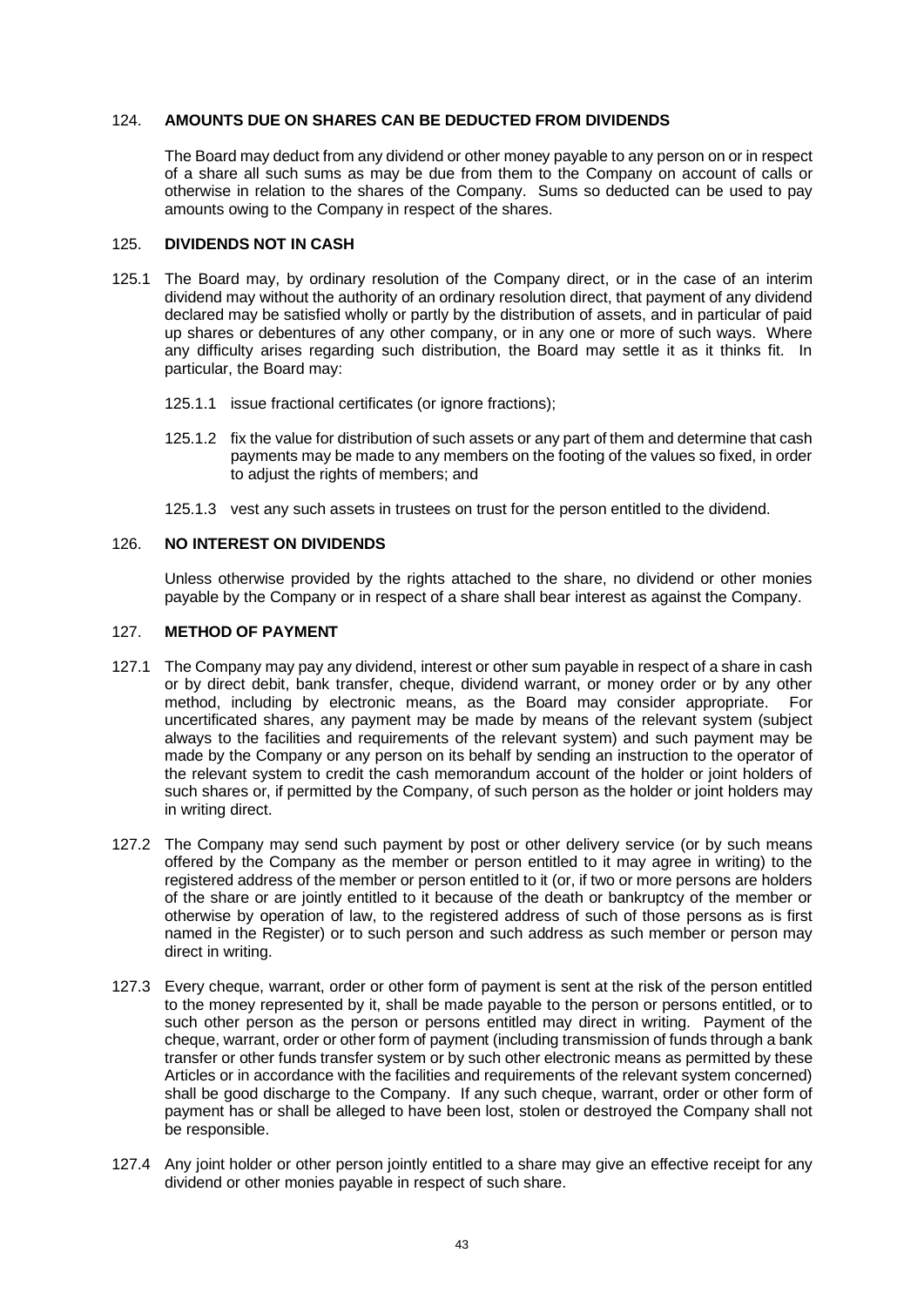- 127.5 If a holder (or joint holder) does not specify an address, or does not specify an account or such other details and in each case that information is necessary in order to make a payment of a dividend, interest or other sum by the means by which in accordance with this Article the Board have decided that a payment is to be made or by which the holder (or joint holder) has validly elected to receive payment or the payment cannot be made by the Company using the details provided by the holder (or joint holders), the dividend, interest or other sum shall be treated as unclaimed for the purposes of these Articles.
- 127.6 The Board may, at its discretion, make provisions to enable any member as the Board shall determine to receive duly declared dividends in a currency or currencies other than sterling. For the purposes of the calculation of the amount receivable in respect of any dividend, the rate of exchange to be used to determine the foreign currency equivalent of any sum payable as a dividend shall be such rate or rates and the payment shall be on such terms and conditions as the Board may in its absolute discretion determine.

#### <span id="page-48-0"></span>128. **UNCASHED DIVIDENDS**

If cheques, warrants or orders for dividends or other sums payable in respect of a share sent by the Company to the person entitled to them are returned to the Company or left uncashed on two consecutive occasions or, following one occasion, reasonable enquires have failed to establish any new address to be used for the purpose, the Company does not have to send any dividends or other monies payable in respect of that share due to that person until they notify the Company of an address to be used for the purpose.

### <span id="page-48-1"></span>129. **UNCLAIMED DIVIDENDS**

All dividends, interest or other sums payable and unclaimed for 12 months after having become payable may be invested or otherwise made use of by the Board for the benefit of the Company until claimed. The Company shall not be a trustee in respect of such unclaimed dividends and will not be liable to pay interest on it. All dividends that remain unclaimed for 12 years after they were first declared or became due for payment shall (if the Board so resolves) be forfeited and shall cease to remain owing by the Company.

#### <span id="page-48-2"></span>130. **SCRIP DIVIDENDS**

- 130.1 Subject to the Act, the Board may, by ordinary resolution of the Company and subject to such terms and conditions as the Board may determine, offer to any holders of ordinary shares (excluding any member holding shares as treasury shares) the right to elect to receive ordinary shares, credited as fully paid, instead of cash in respect of the whole (or some part, to be determined by the Board) of any dividend specified by the ordinary resolution. The following provisions shall apply:
	- 130.1.1 the said resolution may specify a particular dividend, or may specify all or any dividends declared within a specified period or periods but such period may not end later than the third anniversary of the date of the meeting at which the ordinary resolution is passed;
	- 130.1.2 the entitlement of each holder of ordinary shares to new ordinary shares shall be such that the relevant value of the entitlement shall be as nearly as possible equal to (but not greater than) the cash amount (disregarding any tax credit) of the dividend that such holder would have received by way of dividend. For this purpose **relevant value** shall be calculated by reference to the average of the middle market quotations for the ordinary shares on the London Stock Exchange as derived from the Daily Official List (or any other publication of a recognised investment exchange showing quotations for the Company's ordinary shares), for the day on which the ordinary shares are first quoted "ex" the relevant dividend and the four subsequent dealing days, or in such other manner as the Board may determine on such basis as it considers to be fair and reasonable. A certificate or report by the Company's auditors as to the amount of the relevant value in respect of any dividend shall be conclusive evidence of that amount;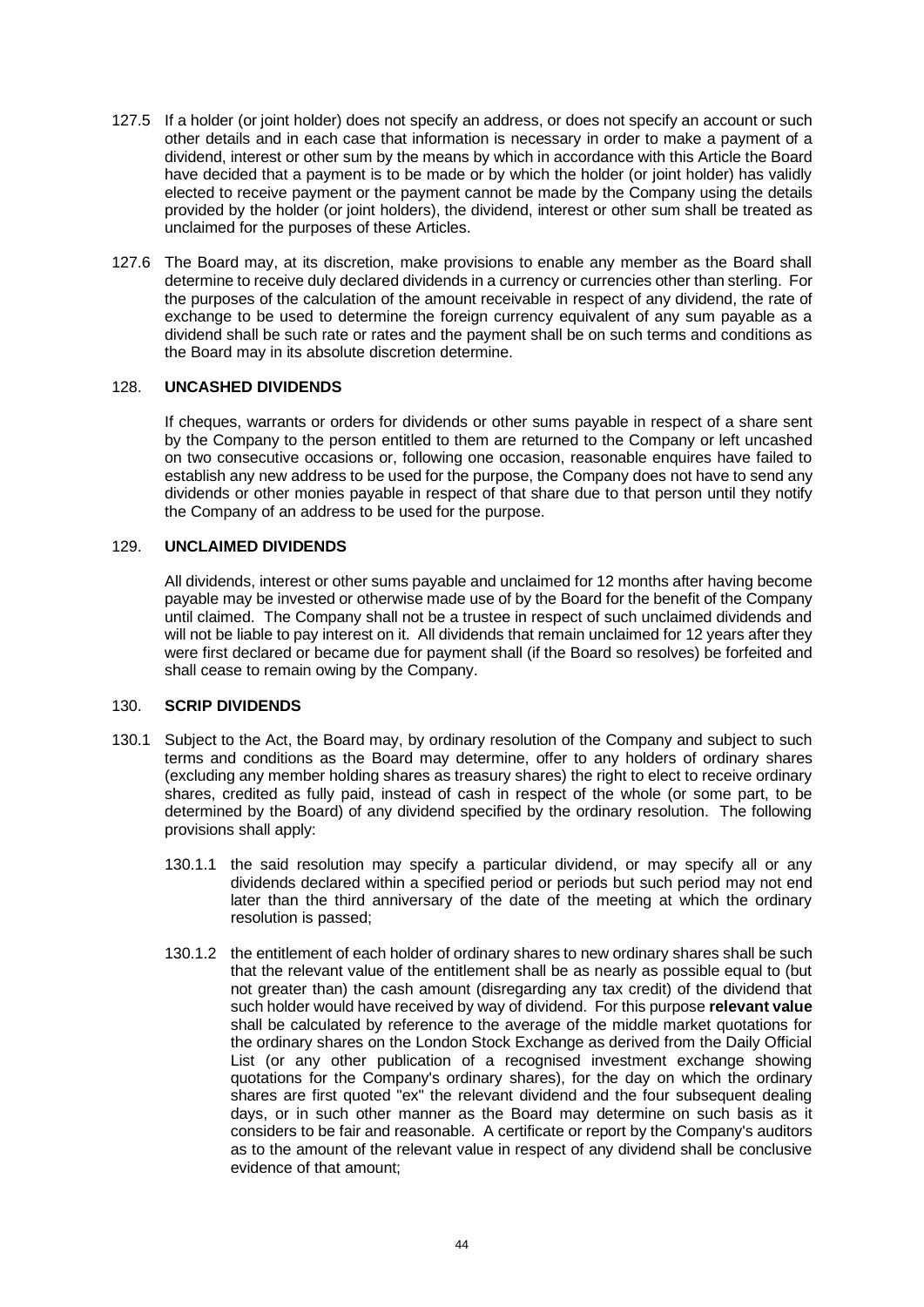- 130.1.3 no fractions of a share shall be allotted. The Board may make such provisions as it thinks fit for any fractional entitlements including provisions where, in whole or in part, the benefit accrues to the Company and/or under which fractional entitlements are accrued and/or retained and in each case accumulated on behalf of any member and such accruals or retentions are applied to the allotment by way of bonus to or cash subscription on behalf of any member of fully paid ordinary shares and/or provisions where cash payments may be made to members in respect of their fractional entitlements;
- 130.1.4 the Board shall, after determining the basis of allotment, notify the holders of ordinary shares in writing of the right of election offered to them, and specify the procedure to be followed and place at which, and the latest time by which, elections must be lodged in order to be effective. No such notice need to be given to holders of ordinary shares who have previously given election mandates in accordance with this Article and whose mandates have not been revoked. The accidental omission to give notice of any right of election to, or the non-receipt (even if the Company becomes aware of such non-receipt) of any such notice by, any holder of ordinary shares entitled to the same shall neither invalidate any offer of an election nor give rise to any claim, suit or action;
- 130.1.5 the Board shall not proceed with any election unless the company has sufficient reserves or funds that may be capitalised, and the Board has authority to allot sufficient shares, to give effect to it after the basis of the allotment is determined;
- 130.1.6 the Board may exclude from any offer or make other arrangements in relation to any holders of ordinary shares where the Board considers that the making of the offer to them or in respect of such shares would or might involve the contravention of the laws of any territory or that for any other reason the offer should not be made to them or in respect of such shares;
- 130.1.7 the Board may establish or vary a procedure for election mandates in respect of future rights of election and may determine that every duly effected election in respect of any ordinary shares shall be binding on every successor in title to the holder;
- 130.1.8 the dividend (or that part of the dividend in respect of which a right of election has been offered) shall not be payable on ordinary shares in respect of which an election has been duly made (**elected ordinary shares**) and instead additional ordinary shares shall be allotted to the holders of the elected ordinary shares on the basis of allotment determined as stated above. For such purpose the Board may capitalise, out of any amount for the time being standing to the credit of any reserve or fund (including any share premium account or capital redemption reserve) or of any of the profits which could otherwise have been applied in paying dividends in cash as the Board may determine, a sum equal to the aggregate nominal amount of the additional ordinary shares to be allotted on such basis and apply it in paying up in full the appropriate number of unissued ordinary shares for allotment and distribution to the holders of the elected ordinary shares on such basis. The Board may do all acts and things considered necessary or expedient to give effect to any such capitalisation;
- 130.1.9 the Board may decide how any costs relating to the new shares available in place of a cash dividend will be met, including to deduct an amount from the entitlement of a holder of ordinary shares under this Article;
- 130.1.10 the additional ordinary shares so allotted shall rank *pari passu* in all respects with each other and with the fully paid ordinary shares in issue on the record date for the dividend in respect of which the right of election has been offered, except that they will not rank for any dividend or other distribution or other entitlement which has been declared, paid or made by reference to such record date; and
- 130.1.11 the Board may terminate, suspend, or amend any offer of the right to elect to receive ordinary shares in lieu of any cash dividend at any time and generally may implement any scrip dividend scheme on such terms and conditions as the Board may determine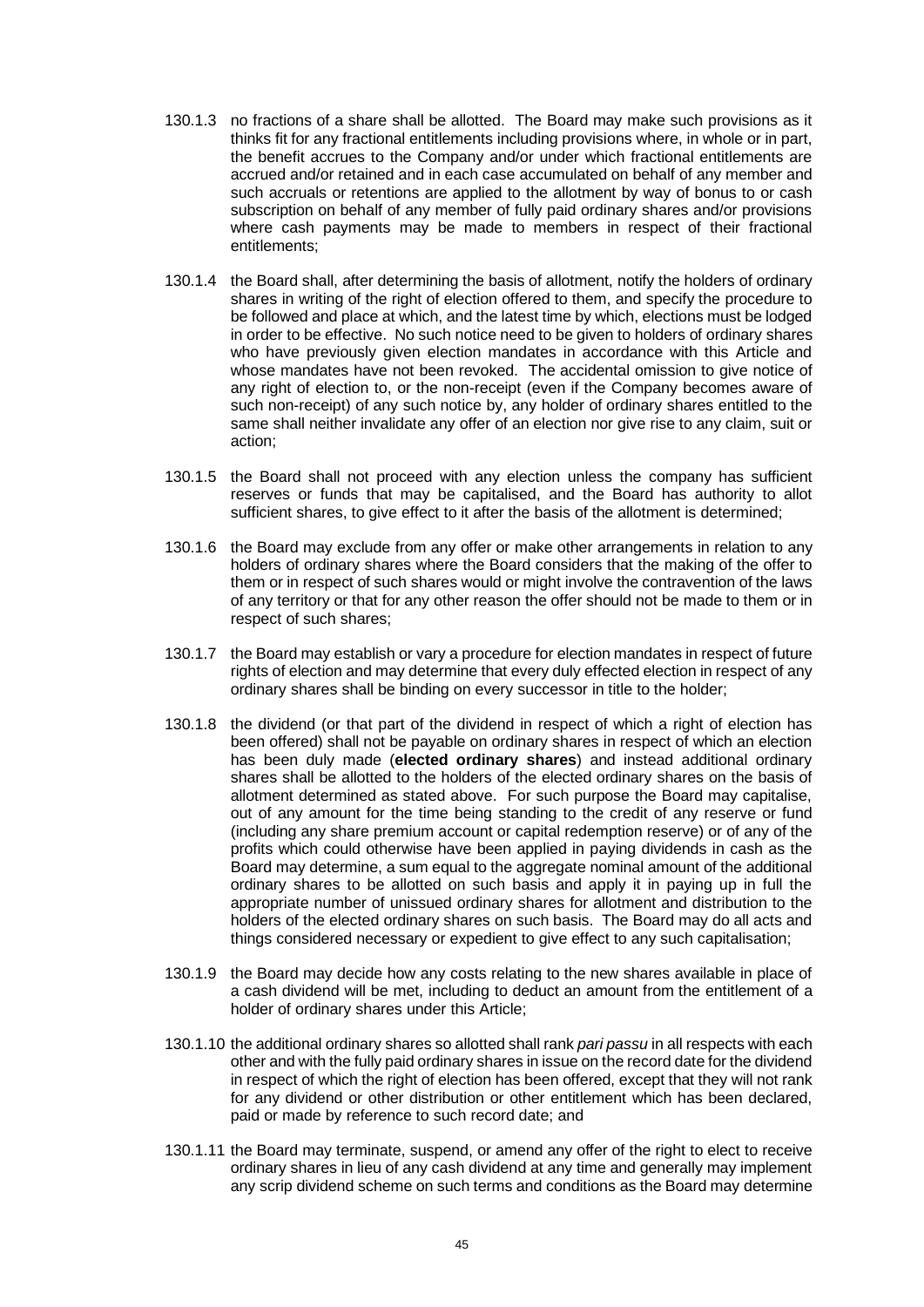and take such other action as the Board may deem necessary or desirable in respect of any such scheme.

#### <span id="page-50-0"></span>131. **CAPITALISATION OF RESERVES**

- 131.1 The Board may, with the authority of an ordinary resolution of the Company:
	- 131.1.1 subject as provided in this Article, resolve to capitalise any undivided profits of the Company not required for paying any preferential dividend (whether or not they are available for distribution) or any sum standing to the credit of any reserve or fund of the Company which is available for distribution or standing to the credit of the share premium account or capital redemption reserve or other undistributable reserve;
	- 131.1.2 appropriate the sum resolved to be capitalised to the members in proportion to the nominal amounts of the shares (whether or not fully paid) held by them respectively which would entitle them to participate in a distribution of that sum if the shares were fully paid and the sum were then distributable and were distributed by way of dividend and apply such sum on their behalf either in or towards paying up the amounts, if any, for the time being unpaid on any shares held by them respectively, or in paying up in full unissued shares or debentures of the Company of a nominal amount equal to that sum, and allot the shares or debentures credited as fully paid to those members or as they may direct, in those proportions, or partly in one way and partly in the other, provided that:
		- 131.1.2.1the share premium account, the capital redemption reserve, any other undistributable reserve and any profits which are not available for distribution may, for the purposes of this Article, only be applied in paying up in full shares to be allotted to members credited as fully paid;
		- 131.1.2.2the Company will also be entitled to participate in the relevant distribution in relation to any shares of the relevant class held by it as treasury shares and the proportionate entitlement of the relevant class of members to the distribution will be calculated accordingly; and
		- 131.1.2.3in a case where any sum is applied in paying amounts for the time being unpaid on any shares of the Company or in paying up in full debentures of the Company, the amount of the net assets of the Company at that time in not less than the aggregate of the called up share capital of the Company and its undistributable reserves as shown in the latest audited accounts of the Company or such other accounts as may be relevant and would not be reduced below that aggregate by the payment of it;
	- 131.1.3 resolve that any shares so allotted to any member in respect of a holding by a member of any partly paid shares shall, so long as such shares remain partly paid, rank for dividends only to the extent that such partly paid shares rank for dividends;
	- 131.1.4 make such provision by the issue of fractional certificates (or by ignoring fractions or by accruing the benefit of it to the Company rather than to the members concerned) or by payment in cash or otherwise as it thinks fit in the case of shares or debentures becoming distributable in fractions;
	- 131.1.5 authorise any person to enter on behalf of such members concerned into an agreement with the Company providing for either:
		- 131.1.5.1the allotment to them respectively, credited as fully paid up, of any shares or debentures to which they may be entitled on such capitalisation; or
		- 131.1.5.2the payment up by the Company on behalf of such members by the application of their respective proportions of the reserves or profits resolved to be capitalised, of the amounts or any part of the amounts remaining unpaid on their existing shares,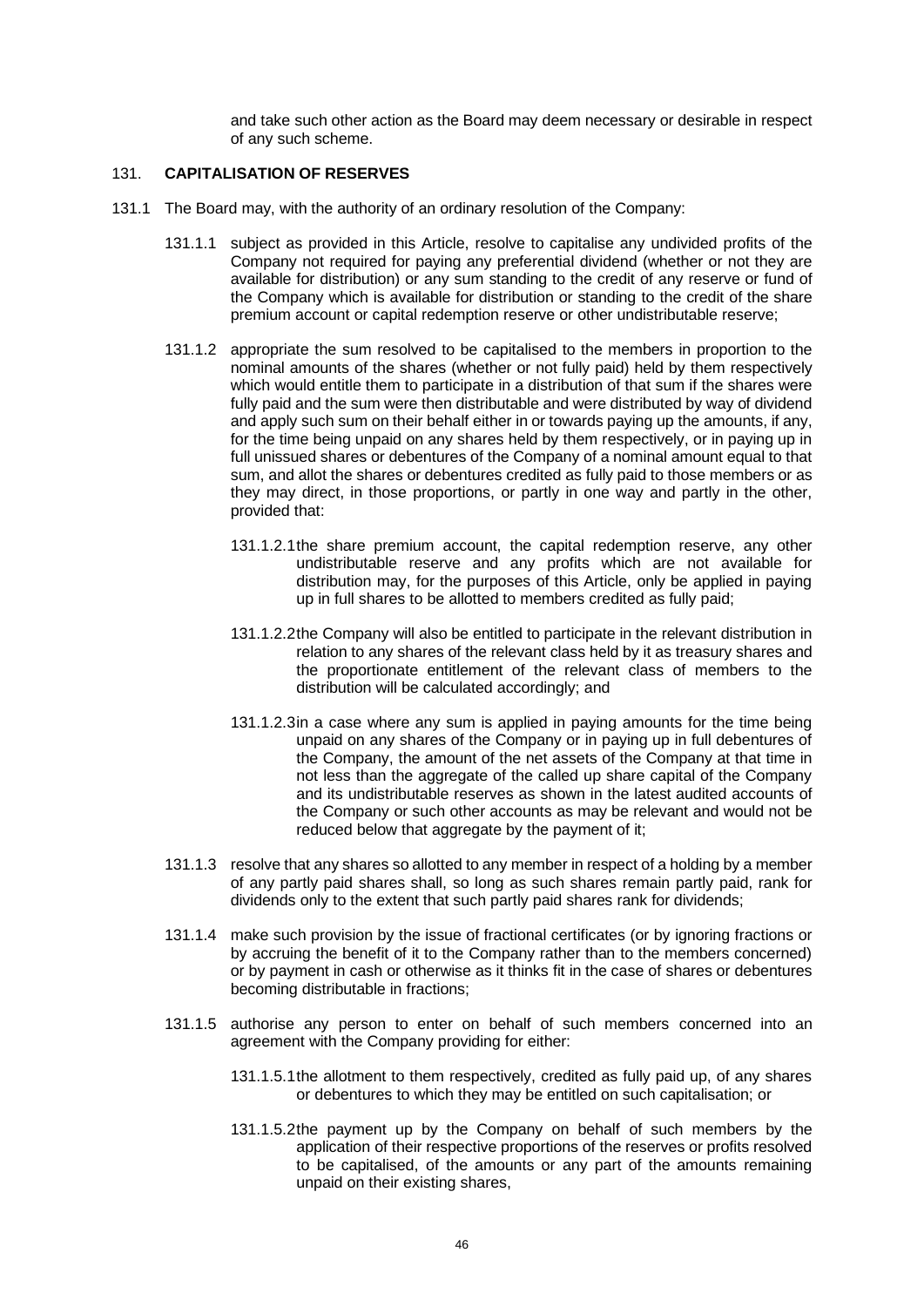(any agreement made under such authority being effective and binding on all such members); and

131.1.6 generally do all acts and things required to give effect to such resolution.

## <span id="page-51-0"></span>132. **RECORD DATES**

- 132.1 Notwithstanding any other provision of these Articles but without prejudice to the rights attached to any shares and subject always to the Act, the Company or the Board may by resolution specify any date (**record date**) as the date at the close of business (or such other time as the Board may determine) on which persons registered as the holders of shares or other securities shall be entitled to receipt of any dividend, distribution, interest, allotment, issue, notice, information, document or circular. Such record date may be before, on or after the date on which the dividend, distribution, interest, allotment, issue, notice, information, document or circular is declared, made, paid, given, or served.
- 132.2 In the absence of a record date being fixed, entitlement to any dividend, distribution, interest, allotment, issue, notice, information, document or circular shall be determined by reference to the date on which the dividend is declared, the distribution allotment or issue is made or the notice, information, document or circular made, given or served.

#### <span id="page-51-1"></span>133. **INSPECTION OF RECORDS**

No member (other than a Director) shall have any right to inspect any accounting record or other document of the Company unless they are authorised to do so by law, by order of a court of competent jurisdiction, by the Board or by ordinary resolution of the Company.

### <span id="page-51-2"></span>134. **ACCOUNT TO BE SENT TO MEMBERS**

- <span id="page-51-3"></span>134.1 In respect of each financial year, a copy of the Company's annual accounts, the strategic report, the Directors' report, the Directors' remuneration report, the auditor's report on those accounts and on the auditable part of the Directors' remuneration report shall be sent or supplied to:
	- 134.1.1 Every member (whether or not entitled to receive notices of general meetings);
	- 134.1.2 Every holder of debentures (whether or not entitled to receive notice of general meetings);
	- 134.1.3 Every other person who is entitle to receive notice of general meetings;

not less than 21 clear days before the date of the meeting at which copies of those documents are to be laid in accordance with the Act.

- 134.2 This Article does not require copies of the documents to which it applies to be sent or supplied to:
	- 134.2.1 A member or holder of debentures of whose address the Company is unaware; or
	- 134.2.2 More than one of the joint holders of shares or debentures.
- 134.3 The Board may determine that persons entitled to receive a copy of the Company's annual accounts, the strategic report, the Directors' report, the Directors' remuneration report, the auditor's report on those accounts and on the auditable part of the Directors' remuneration report are those persons entered on the Register at the close of business on a day determined by the Board, provided that the day determined by the Board may not be more than 21 days before the day that the relevant copies are being sent.
- 134.4 Where permitted by the Act, a strategic report with supplementary material in the form and containing the information prescribed by the Act may be sent or supplied to a person so electing in place of the documents required to be sent or supplied by Article [134.1.](#page-51-3)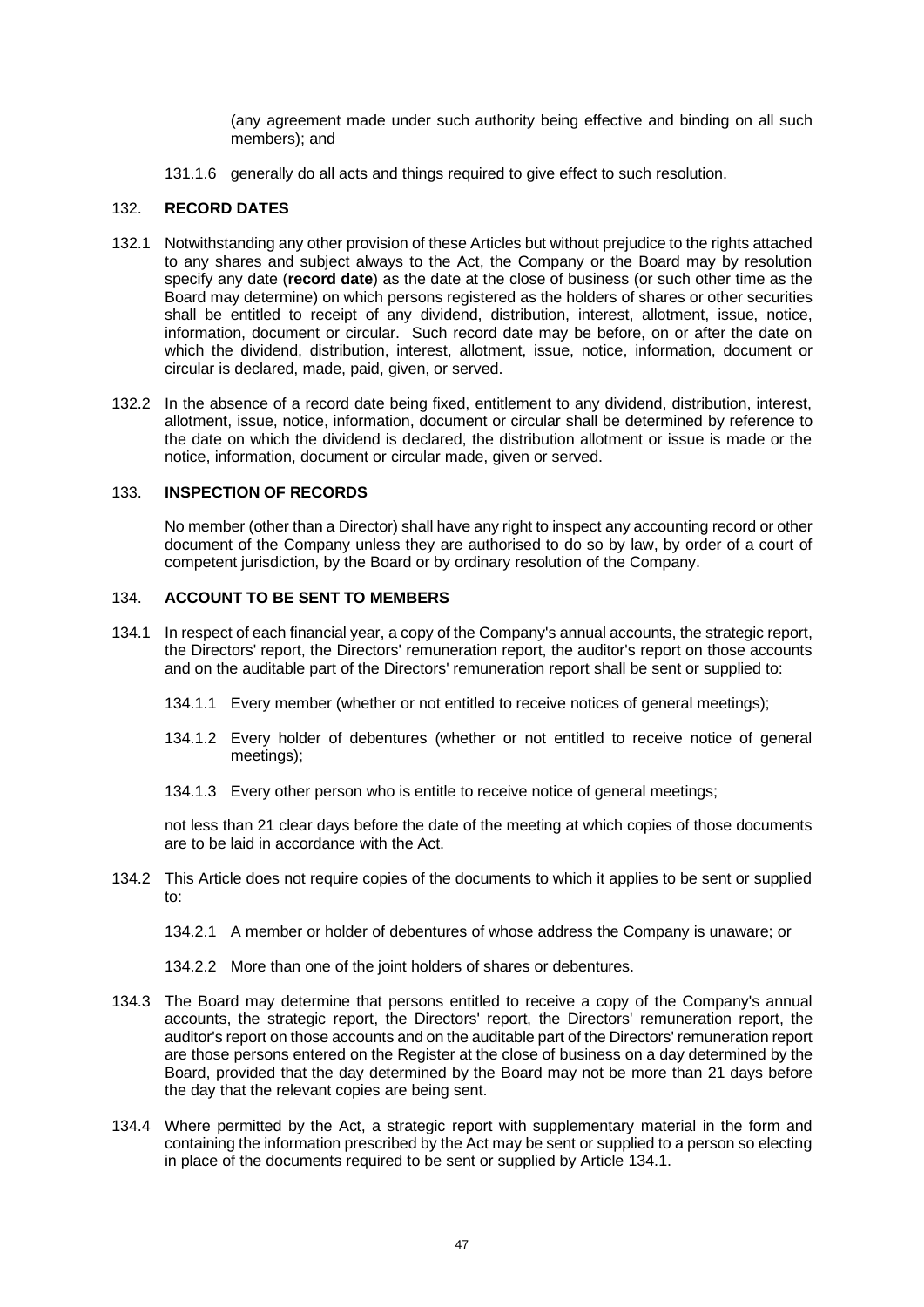#### <span id="page-52-0"></span>135. **SERVICE OF NOTICES**

- 135.1 The Company can send, deliver or serve any notice or other document, including a share certificate, to or on a member:
	- 135.1.1 personally;
	- 135.1.2 by sending it through the postal system addressed to the member at the member's registered address or by leaving it at that address addressed to the member;
	- 135.1.3 through a relevant system, where the notice or document relates to uncertificated shares;
	- 135.1.4 where appropriate, by sending or supplying it in electronic form to an address notified by the member to the Company for that purpose;
	- 135.1.5 where appropriate, by making it available on a website and notifying the member of its availability in accordance with this Article; or
	- 135.1.6 by any other means authorised in writing by the member.
- 135.2 In the case of joint holders of a share:
	- 135.2.1 service, sending or supply of any notice, document or other information on or to one of the joint holders shall for all purposes be deemed a sufficient service on, sending or supplying to all the joint holders; and
	- 135.2.2 anything to be agreed or specified in relation to any notice, document or other information to be served on, sent or supplied to them may be agreed or specified by any one of the joint holders and the agreement or specification of the first named in the Register shall be accepted to the exclusion of that of the other joint holders.
- 135.3 Where a member (or, in the case of a joint holders, the person first named in the Register) has a registered address outside the United Kingdom but has notified the Company of an address within the United Kingdom at which notices, documents or other information may be given to the member or first named member or has given to the Company an address for the purposes of communications by electronic means at which notices, documents or other information may be served, sent or supplied to them, the member shall be entitled to have notices served, sent or supplied to them at such address or, where applicable, the Company may make them available on a website and notify the holder of that address. Otherwise no such member shall be entitled to receive any notice, document or other information from the Company.
- 135.4 If on three consecutive occasions any notice, document or other information has been sent to any member at the member's registered address or the member's address for the service of notices (by electronic means or otherwise) but has been returned undelivered, such member shall not be entitled to receive notices, documents or other information from the Company until they shall have communicated with the Company and supplied in writing a new registered address or address within the United Kingdom for the service of notices or has informed the Company of an address for the service of notices and the sending or supply of documents and other information in electronic form. For these purposes, any notice, document or other information served, sent or supplied by post shall be treated as returned undelivered if the notice, document or other information is served, sent or supplied back to the Company (or its agents) and a notice, document or other information served, sent or supplied in electronic form shall be treated as returned undelivered if the Company (or its agents) receives notification that the notice, document or other information was not delivered to the address to which it was served, sent or supplied.
- 135.5 The Company may at any time and in its sole discretion choose to serve, send or supply notices, documents or other information in hard copy form alone to some or all of the members.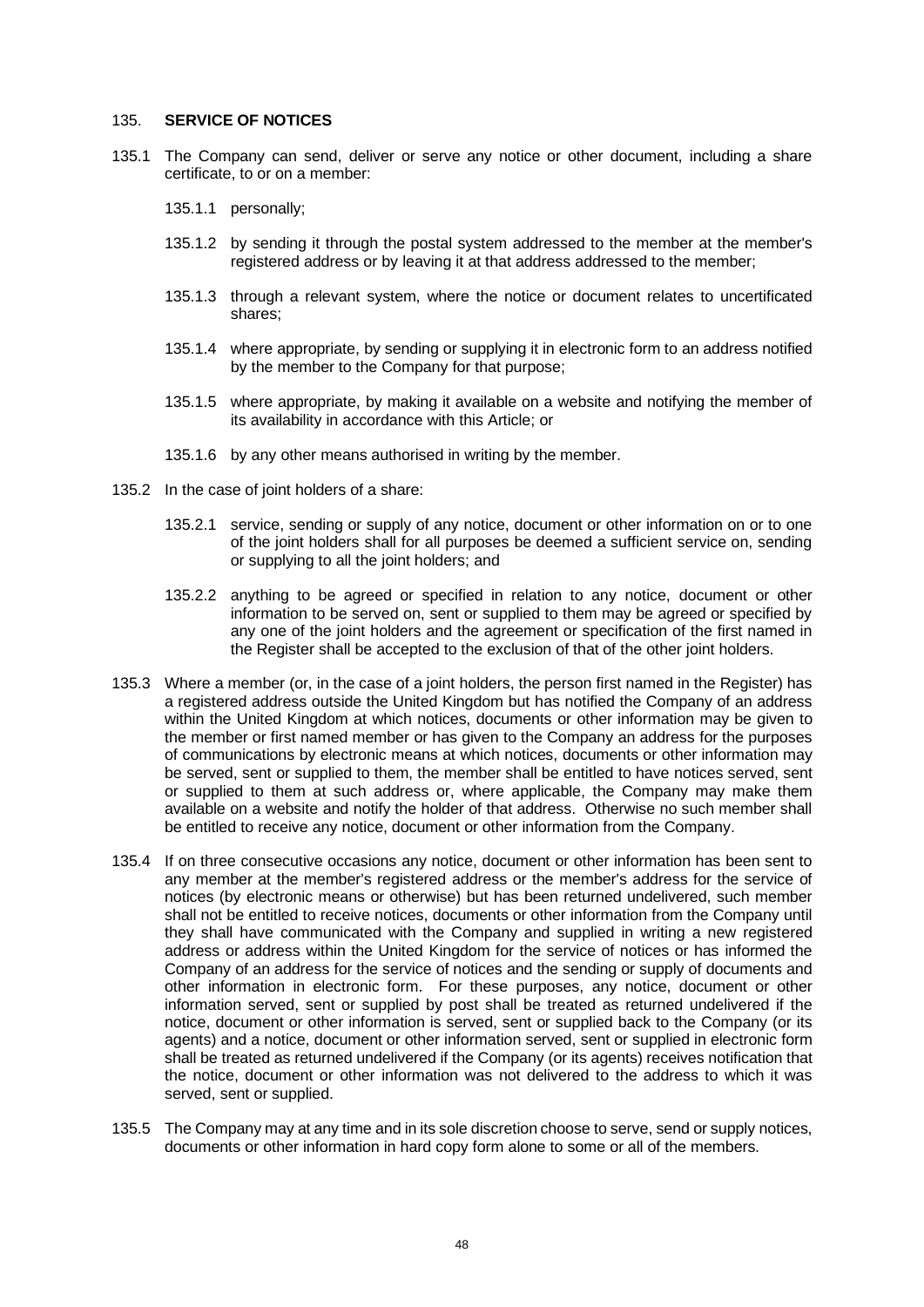### <span id="page-53-0"></span>136. **NOTICE ON PERSON ENTITLED BY TRANSMISSION**

The Company may give notice to the person entitled to a share because of the death or bankruptcy of a member or otherwise by operation of law, by sending or delivering it in any manner authorised by these Articles for the giving of notice to a member, addressed to that person by name, or by the title of representative of the deceased or trustee of the bankrupt or representative by operation of law or by any like description, at the address (if any) within the United Kingdom supplied for the purpose by the person claimed to be so entitled or to which notices may be sent in electronic form. Until such an address has been so supplied, a notice may be given in any manner in which it might have been given if the death or bankruptcy or operation of law had not occurred.

### <span id="page-53-1"></span>137. **RECORD DATE FOR SERVICE**

Any notice, document or other information may be served, sent or supplied by the Company by reference to the register as it stands at any time not more than 15 days before the date of service, sending or supplying. No change in the register after that time shall invalidate that service, sending or supply. Where any notice, document or other information is served on, sent or supplied to any person in respect of a share in accordance with these Articles, no person deriving any title or interest in that share shall be entitled to any further service, sending or supplying of that notice, document or other information.

## <span id="page-53-2"></span>138. **EVIDENCE OF SERVICE**

- 138.1 Any notice, document or other information, addressed to a member at the member's registered address or address for service in the United Kingdom shall, if served, sent or supplied by first class post, be deemed to have been served or delivered on the day after the day when it was put in the post (or, where second class post is employed, on the second day after the day when it was put in the post). Proof that an envelope containing the notice, document or other information was properly addressed and put into the post as a prepaid letter shall be conclusive evidence that the notice was given.
- 138.2 Any notice, document or other information not served, sent or supplied by post but delivered or left at a registered address or address for service in the United Kingdom (other than an address for the purposes of communications by electronic means) shall be deemed to have been served or delivered on the day on which it was so delivered or left.
- 138.3 Any notice, document or other information, if served, sent or supplied by electronic means shall be deemed to have been received on the day on which the electronic communication was sent by or on behalf of the Company notwithstanding that the Company subsequently sends a hard copy of such notice, document or other information by post. Any notice, document or other information made available on a website shall be deemed to have been received on the day on which the notice, document or other information was first made available on the website or, if later, when a notice of availability is received or deemed to have been received pursuant to this Article. Proof that the notice, document or other information was properly addressed shall be conclusive evidence that the notice by electronic means was given.
- 138.4 Any notice, document or other information served, sent or supplied by the Company by means of a relevant system shall be deemed to have been received when the Company or any sponsoring system-participant acting on its behalf sends the issuer-instruction relating to the notice, document or other information.
- 138.5 Any notice, document or other information served, sent or supplied by the Company by any other means authorised in writing by the member concerned shall be deemed to have been received when the Company has carried out the action it has been authorised to take for that purpose.

# <span id="page-53-3"></span>139. **NOTICE WHEN POST NOT AVAILABLE**

If at any time by reason of the suspension, interruption or curtailment of postal services within the United Kingdom the Company is unable effectively to convene a general meeting by notices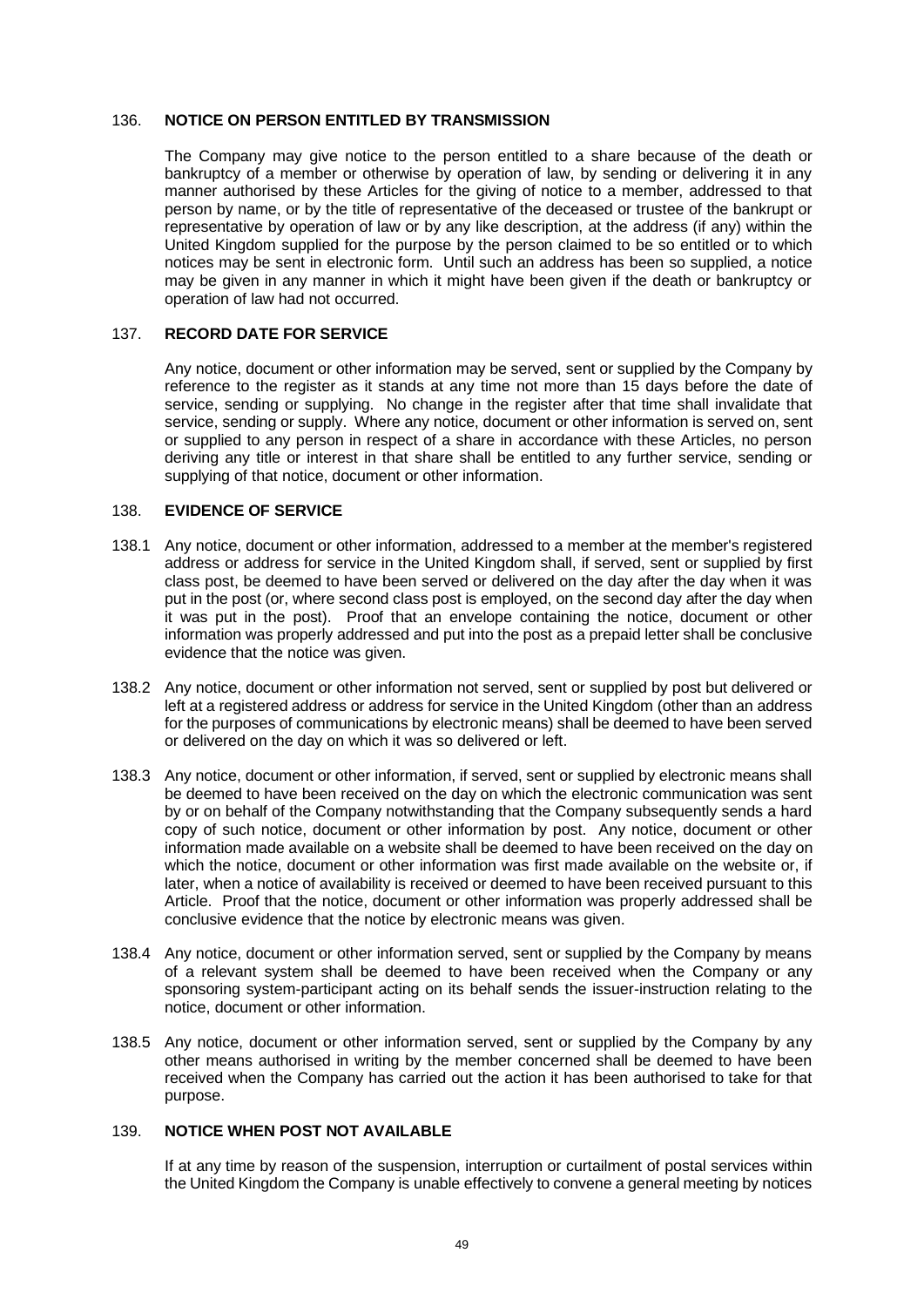sent through the post, the Company need only give notice of a general meeting to those members with whom the Company can communicate by electronic means and who have provided the Company with an address for this purpose. The Company shall also advertise the notice in at least one national newspaper published in the United Kingdom and make it available on its website from the date of such advertisement until the conclusion of the meeting or any adjournment of it. In any such case the Company shall send confirmatory copies of the notice by post to those members to whom notice cannot be given by electronic means if, at least seven days prior to the meeting, the posting of notices to addresses throughout the United Kingdom again becomes practicable.

## <span id="page-54-0"></span>140. **INDEMNITY AND INSURANCE**

- 140.1 In this Article:
	- 140.1.1 companies are **associated** if one is a subsidiary of the other or both are subsidiaries of the same body corporate;
	- 140.1.2 a **relevant officer** means any Director or other officer or former director or other officer of the Company or an associated company (including any company which is a trustee of an occupational pension scheme (as defined by section 235(6) of the Act), but excluding in each case any person engaged by the Company (or associated company) as auditor (whether or not they are also a director or other officer), to the extent they acts in their capacity as auditor); and
	- 140.1.3 **relevant loss** means any loss or liability which has been or may be incurred by a relevant officer in connection with that relevant officer's duties or powers in relation to the Company, any associated company or any pension fund or employees' share scheme of the Company or associated company.
- <span id="page-54-2"></span>140.2 To the extent permitted by the Act and subject to Article [140.3,](#page-54-1) but without prejudice to any indemnity to which a relevant officer is otherwise entitled:
	- 140.2.1 each relevant officer shall be indemnified out of the Company's assets against all relevant loss and in relation to the Company's (or any associated company's) activities as trustee of an occupational pension scheme (as defined in section 235(6) of the Act), including any liability incurred by the officer in defending any civil or criminal proceedings, in which judgment is given in the officer's favour or in which the officer is acquitted or the proceedings are otherwise disposed of without any finding or admission of any material breach of duty on the officer's part or in connection with any application in which the court grants the officer, in their capacity as a relevant officer, relief from liability for negligence, default, breach of duty or breach of trust in relation to the Company's (or any associated company's) affairs; and
	- 140.2.2 the Company may provide any relevant officer with funds to meet expenditure incurred or to be incurred by them in connection with any proceedings or application referred to in Article [140.2.1](#page-54-2) and otherwise may take any action to enable any such relevant officer to avoid incurring such expenditure.
- <span id="page-54-1"></span>140.3 This Article does not authorise any indemnity which would be prohibited or rendered void by any provision of the Companies Acts or by any other provision of law.
- 140.4 The Directors may decide to purchase and maintain insurance, at the expense of the Company, for the benefit of any relevant officer or employees of the Company or of any other company which it is a holding company or who are or were at the time trustees of any pension fund or employees' share scheme of the Company or associated company in respect of any liability incurred by such persons in connection with any negligence, default, breach of duty or breach of trust by him in relation to the Company or any relevant loss.
- 140.5 The Directors may decide to purchase and maintain insurance, at the expense of the Company, for the benefit of any auditors of the Company or of any other company which they are a holding company in respect of any relevant loss.